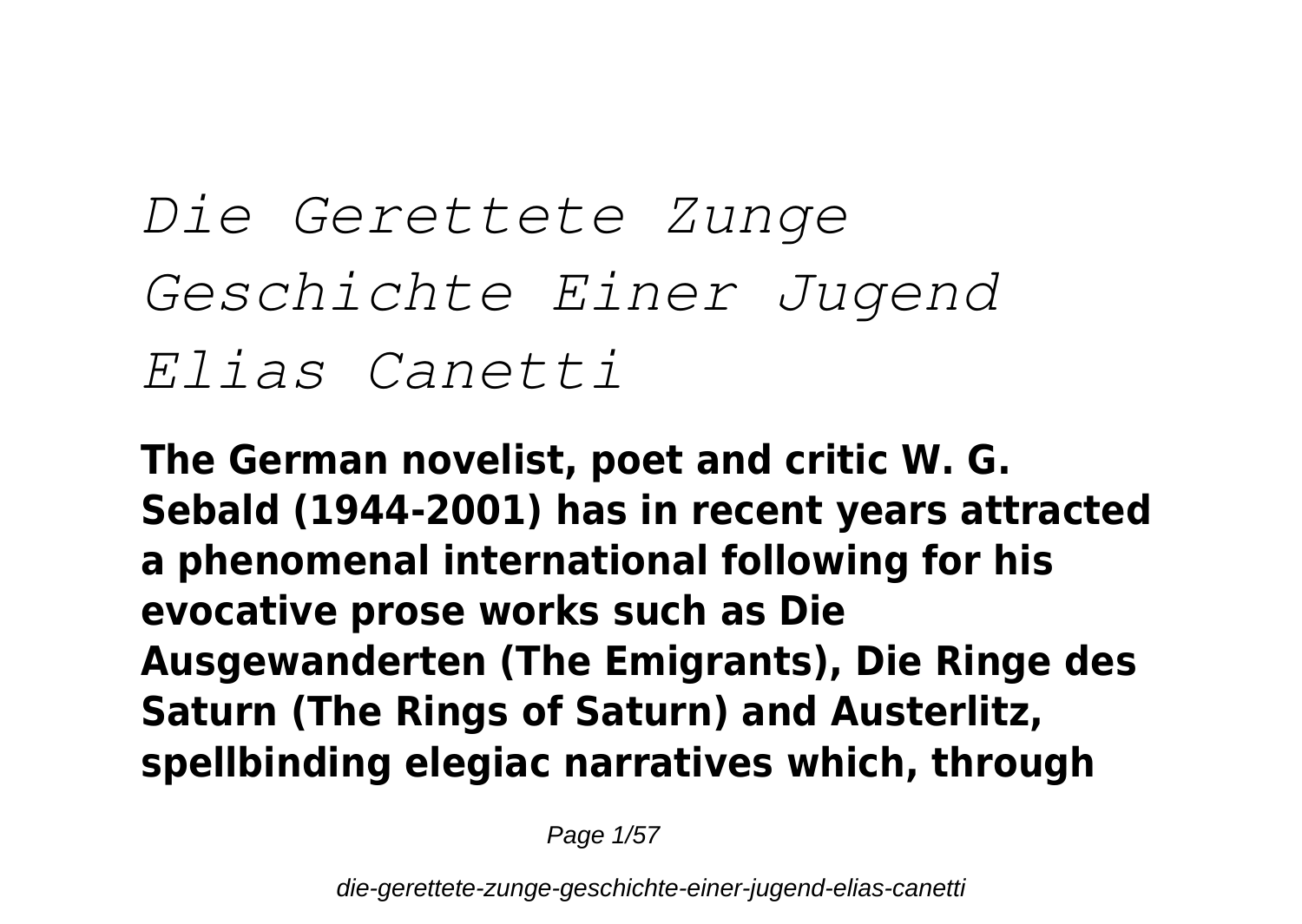**their deliberate blurring of genre boundaries and provocative use of photography, explore questions of Heimat and exile, memory and loss, history and natural history, art and nature. Saturn's Moons: a W. G. Sebald Handbook brings together in one volume a wealth of new critical and visual material on Sebald's life and works, covering the many facets and phases of his literary and academic careers -- as teacher, as scholar and critic, as colleague and as collaborator on translation. Lavishly illustrated, the Handbook also contains a number of rediscovered short pieces by W. G. Sebald,** Page 2/57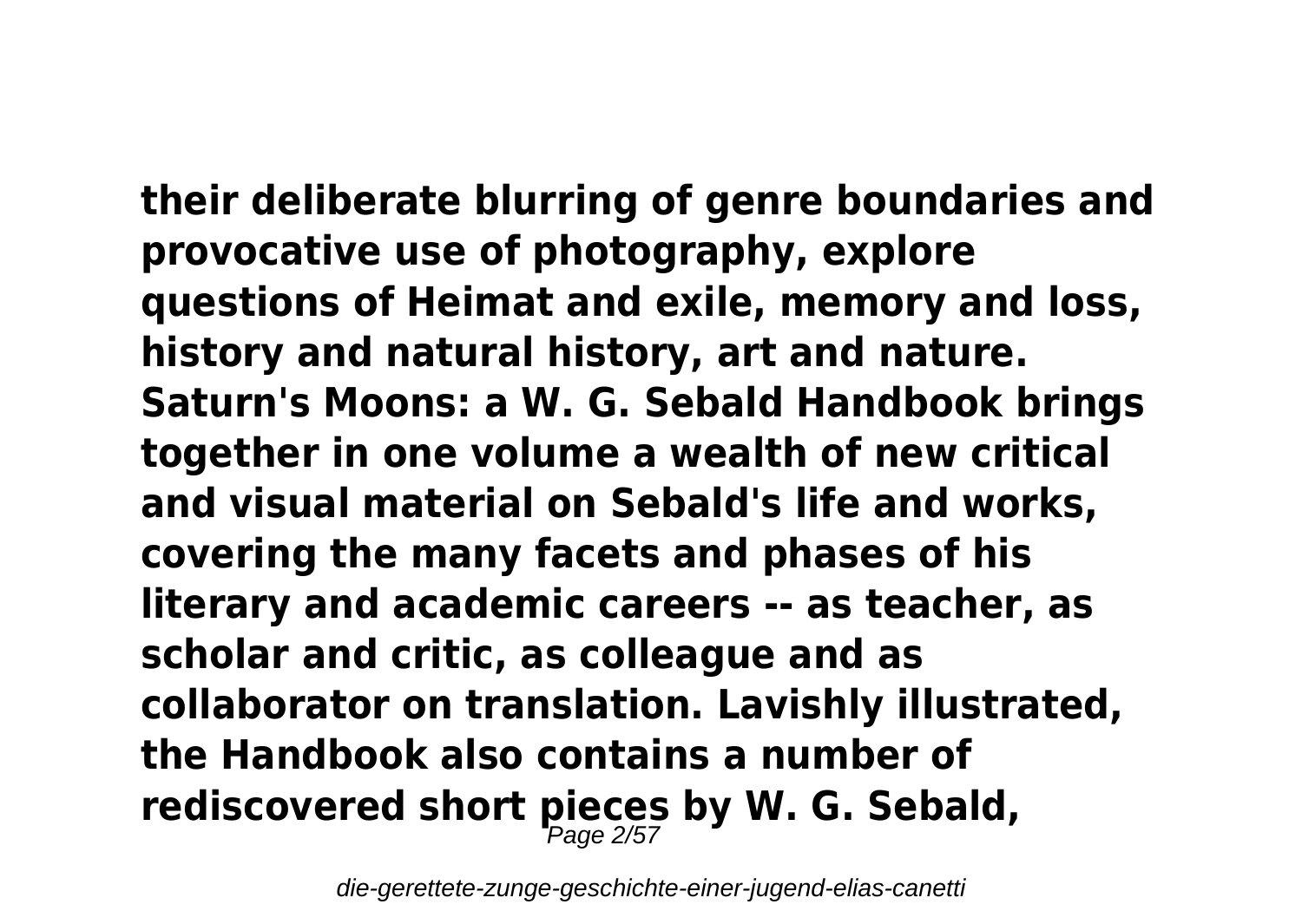**hitherto unpublished interviews, a catalogue of his library, and selected poems and tributes, as well as extensive primary and secondary bibliographies, details of audiovisual material and interviews, and a chronology of life and works. Drawing on a range of original sources from Sebald's Nachlass - the most important part of which is now held in the Deutsches Literaturarchiv Marbach - Saturn's Moons6g will be an invaluable sourcebook for future Sebald studies in English and German alike, complementing and augmenting recent critical works on subjects such as history, memory,** Page 3/57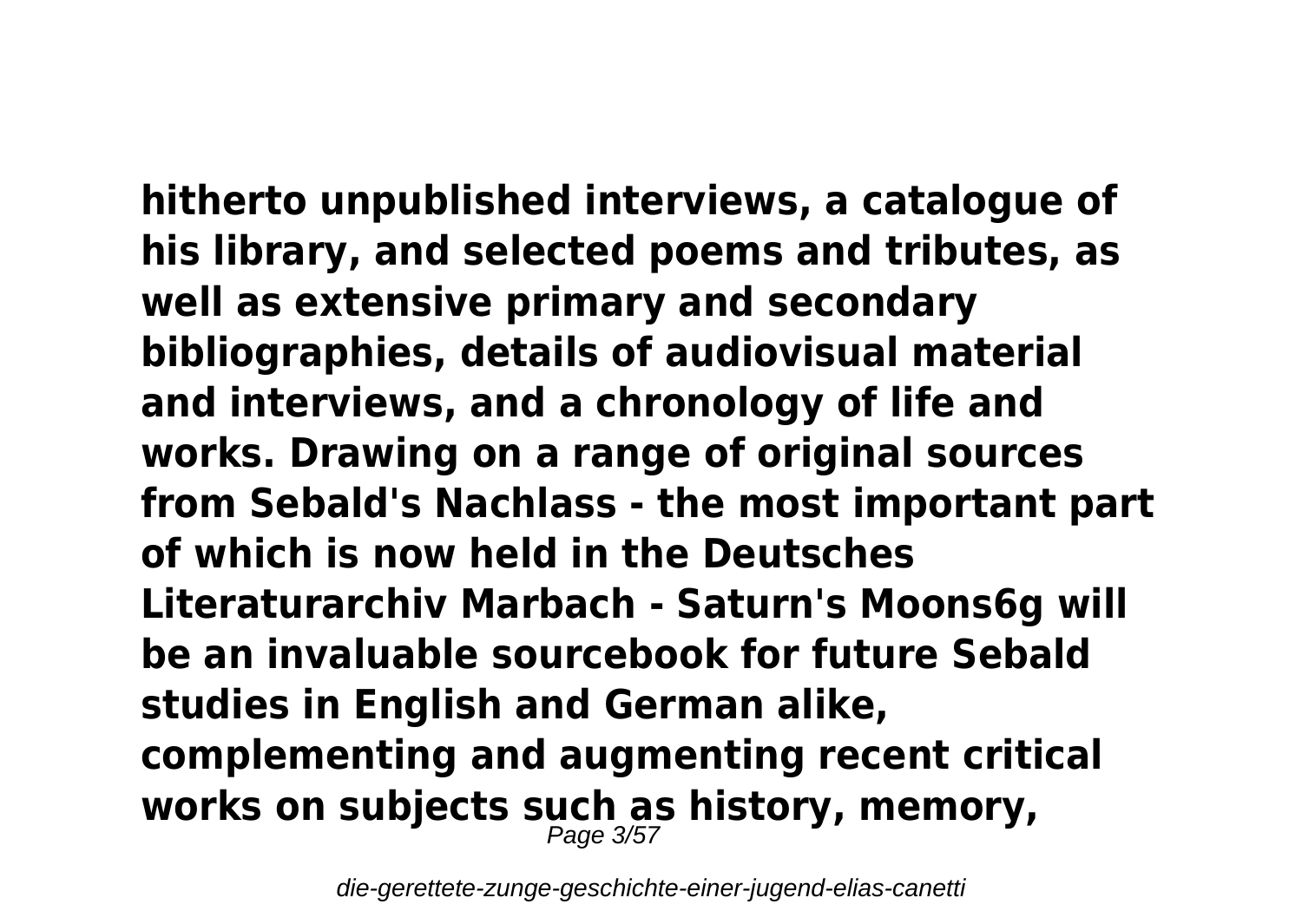**modernity, reader response and the visual. The contributors include Mark Anderson, Anthea Bell, Ulrich von Buelow, Jo Catling, Michael Hulse, Florian Radvan, Uwe Schuette, Clive Scott, Richard Sheppard, Gordon Turner, Stephen Watts and Luke Williams. Jo Catling teaches in the School of Literature at the University of East Anglia and Richard Hibbitt in the Department of French at the University of Leeds. Keepers of the Motherland is the first comprehensive study of German and Austrian Jewish women authors. Dagmar Lorenz begins with an examination of the Yiddish author Glikl** Page 4/57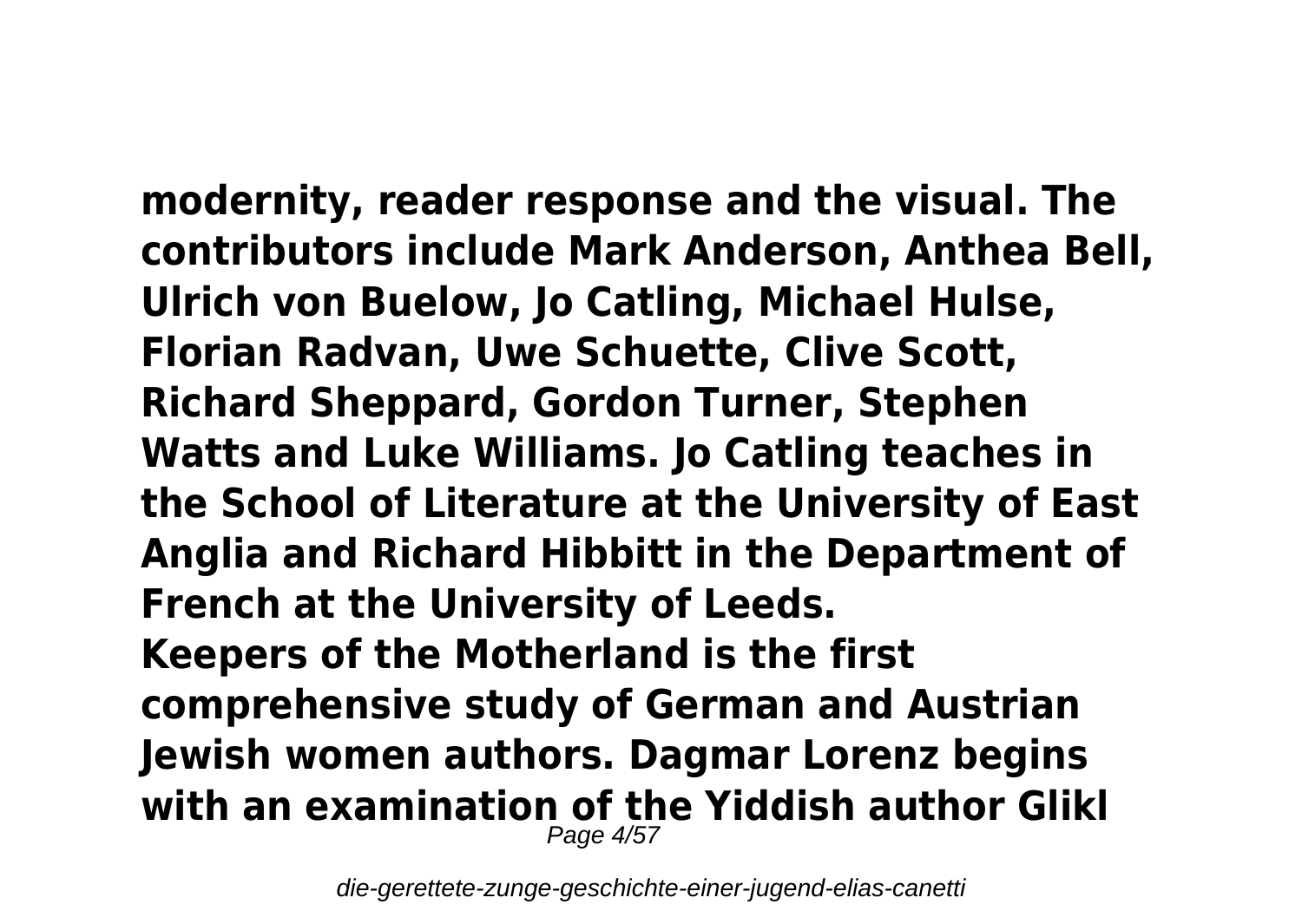**Hamil, whose works date from the lateseventeenth and early eighteenth centuries, and proceeds through such contemporary writers as Grete Weil, Katja Behrens, and Ruth Kl\_ger. Along the way she examines an extraordinary range of distinguished authors, including Else Lasker-Sch\_ler, Rosa Luxemburg, Nelly Sachs, and Gertrud Kolmar. ø Although Lorenz highlights the author?s individualities, she unifies Keepers of the Motherland with sustained attention to the ways in which they all reflect upon their identities as Jews and women. In this spirit Lorenz argues that ?the themes and** Page 5/57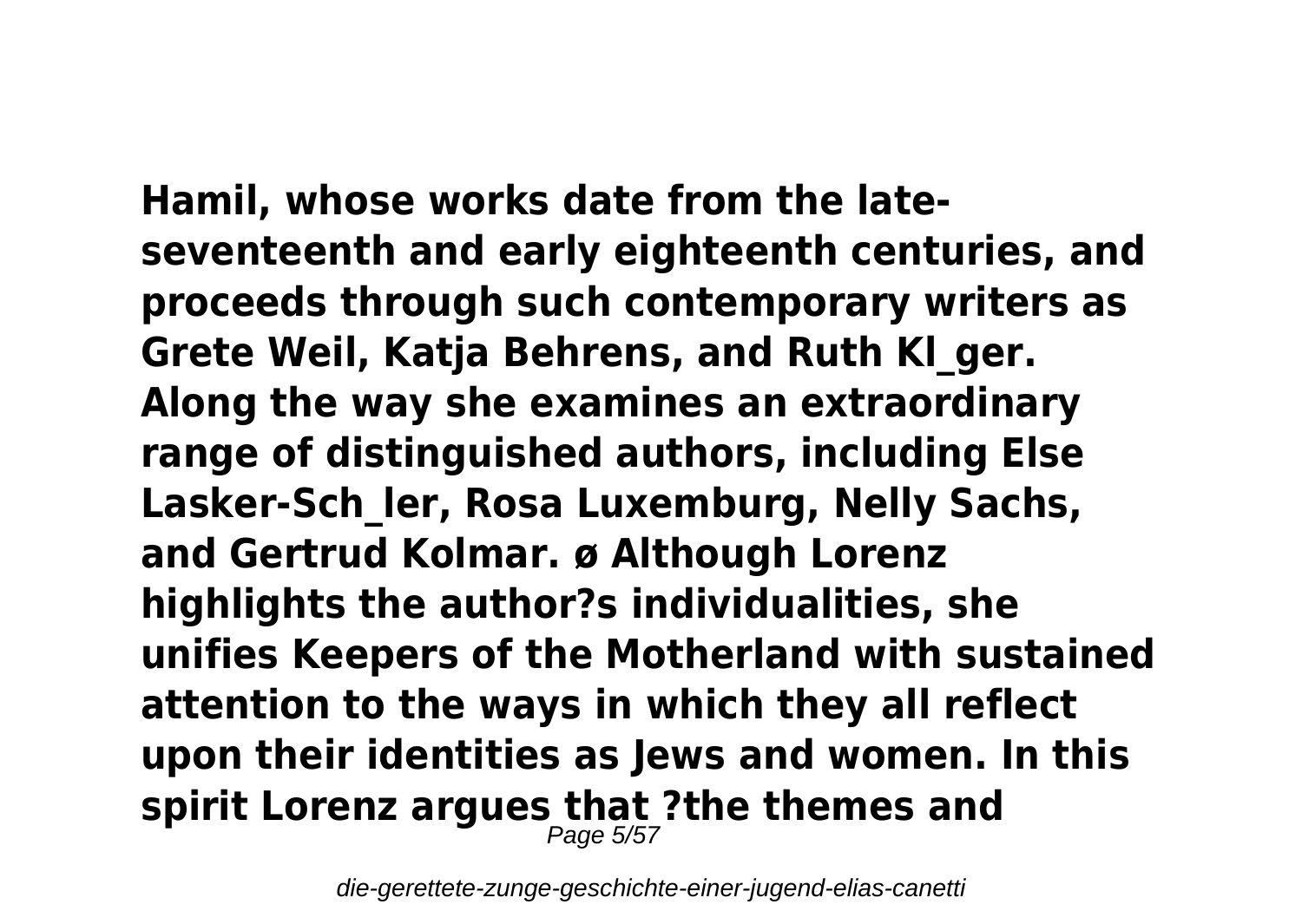**characters as well as the environments evoked in the texts of Jewish women authors writing in German resist patriarchal structures. The term ?motherland,? defining the domain of the Jewish woman?s native language, regardless of political or ethnic boundaries, is juxtaposed with the concept ?fatherland,? referring to the power structures of the nation or state in which she resides.? Lorenz describes a vital, diverse, and largely dissident literary tradition?a brilliant countertradition, in effect, that has endured in spite of oppression and genocide. Combining careful research with inspired synthesis, Lorenz** Page 6/57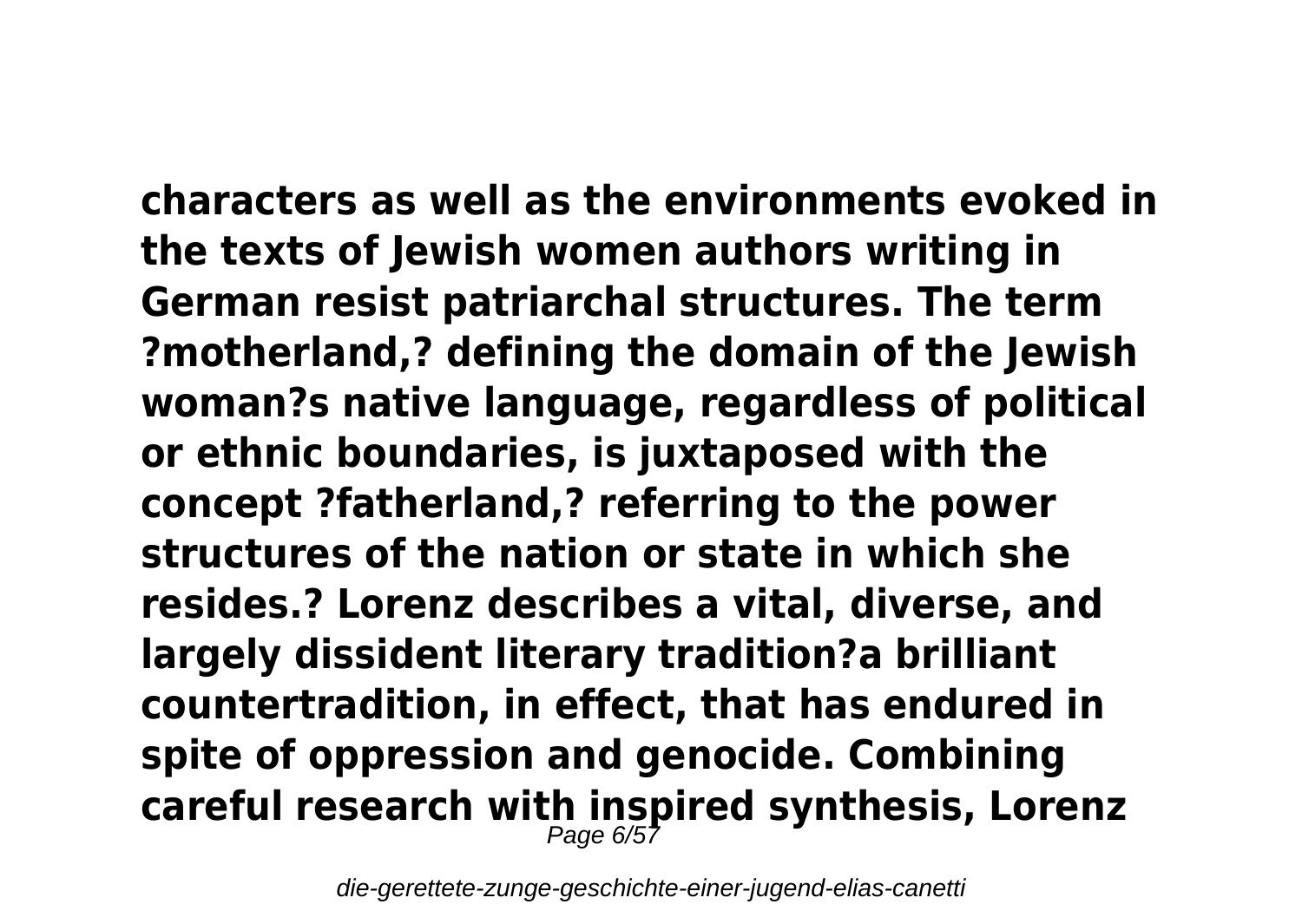**provides an indispensable work for students of German, Jewish, and women?s writings. New essays providing a comprehensive scholarly introduction to the great writer and thinker Canetti.**

**Das Schreiben zu beschreiben ist seit Jahrhunderten fester Bestandteil der auktorialen abendländischen Selbstreflexion. Zur metaphorischen Umschreibung dieses komplexen inneren Vorgangs musste häufig das im wahrsten Sinne des Wortes Naheliegendste - der Körper herhalten. Seit dem späten 18. Jahrhundert lässt sich in diesem Zusammenhang eine auffällige** Page 7/57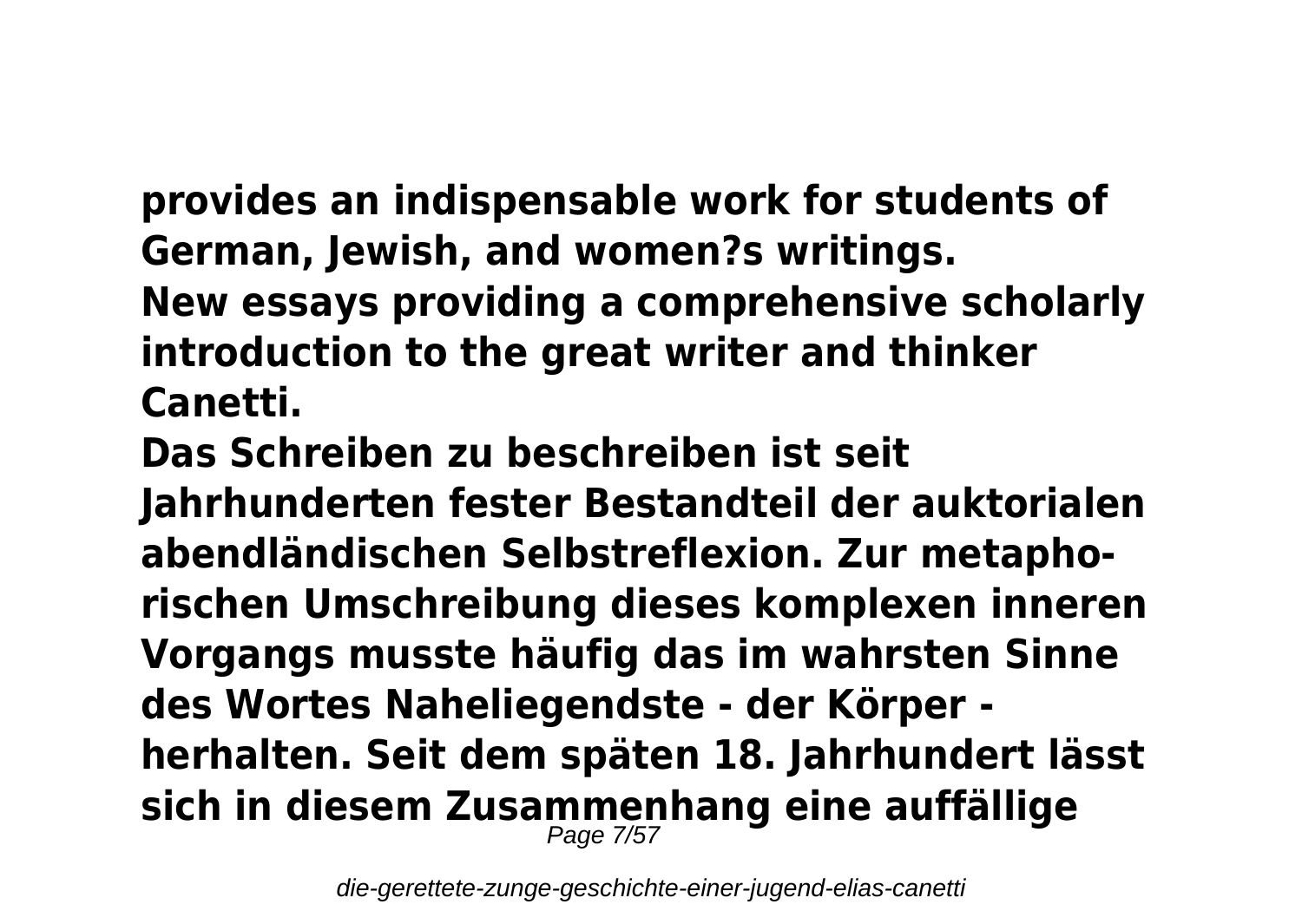**Häufung von Geburts- und Stillmetaphern feststellen: Muttersprache wird vom werdenden Dichter an der Brust der alphabetisierten bürgerlichen Mutter einge-saugt, später dann scheidet eben dieser Dichter in einem gebärähnlichen Vorgang kindliche Textkörper aus. Die Untersuchung "Ein-gesaugt & Rausgepresst", die sowohl kulturwissenschaftliche und gendertheoretische Debatten der letzten Jahre als auch poststrukturalistische Positionen und Ansätze des New Rhetoricism aufgreift, um die vieldiskutierte Trope 'Metapher' grundsätzlich neu zu veror-ten,** Page 8/57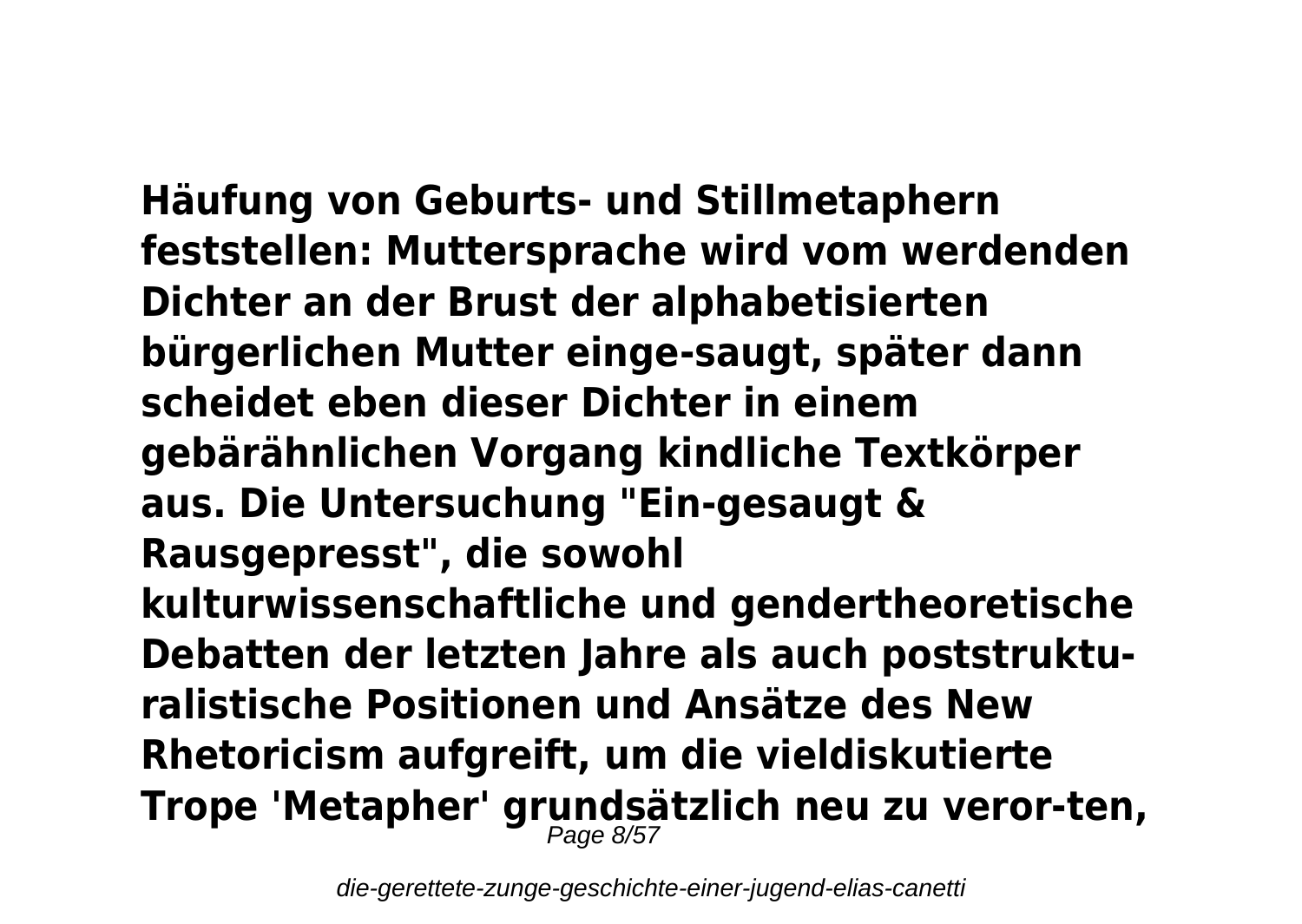**geht anhand zahlreicher literarischer Einzeltexte von Johann Gottfried Herder bis Botho Strauß dem Einsatz geschlechtsspezifi-scher Körpermetaphern bei der Beschreibung des Spracherwerbs und des literarischen Schreibvorgangs nach. Die Untersuchung begnügt sich dabei nicht mit der Feststellung des konventionalisierten Metaphernkomplexes, sondern hinterfragt, welche dekonstrukti-ven Folgen die rhetorische Aneignung vor allem weiblicher Körperfunktionen für die Geschlechtsidentität des/der Schreibenden und die Geschlechterkonstellationen innerhalb der** Page 9/57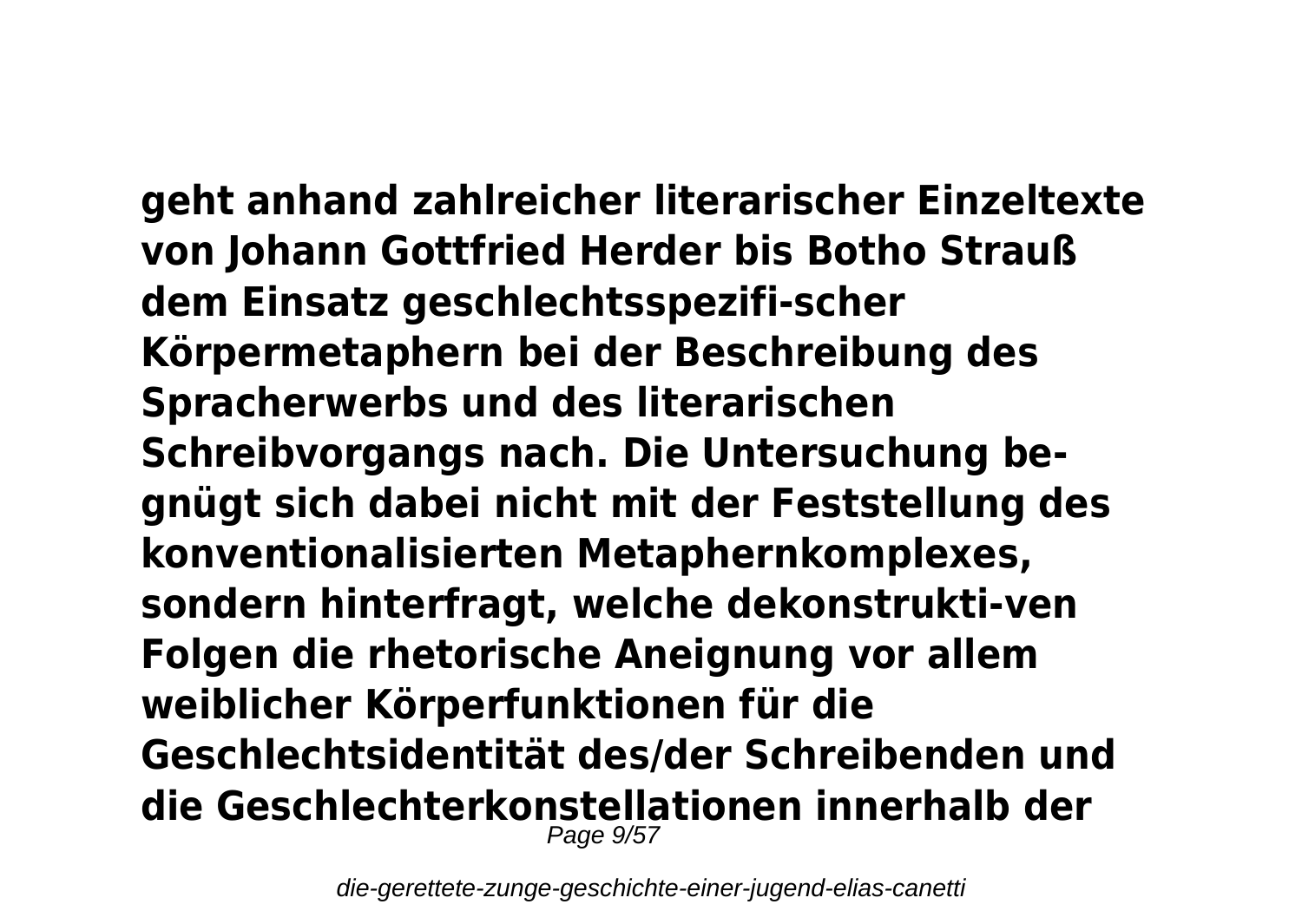# **Texte hat. Edge of Irony World Literature and the Postcolonial Literary Translation, Reception, and Transfer Die Welt, die Rätsel bleibt A Companion to the Works of Elias Canetti Encyclopedia of German Literature Gesammelte Werke Band 7: Die gerettete Zunge**

This volume approaches literary representations of post and neocolonialism by combining their readings with respective theoretical configurations. The aim is to castilight upon common characteristics of contemporary texts from around the world that deal with processes of colonization. Based on

Page 10/57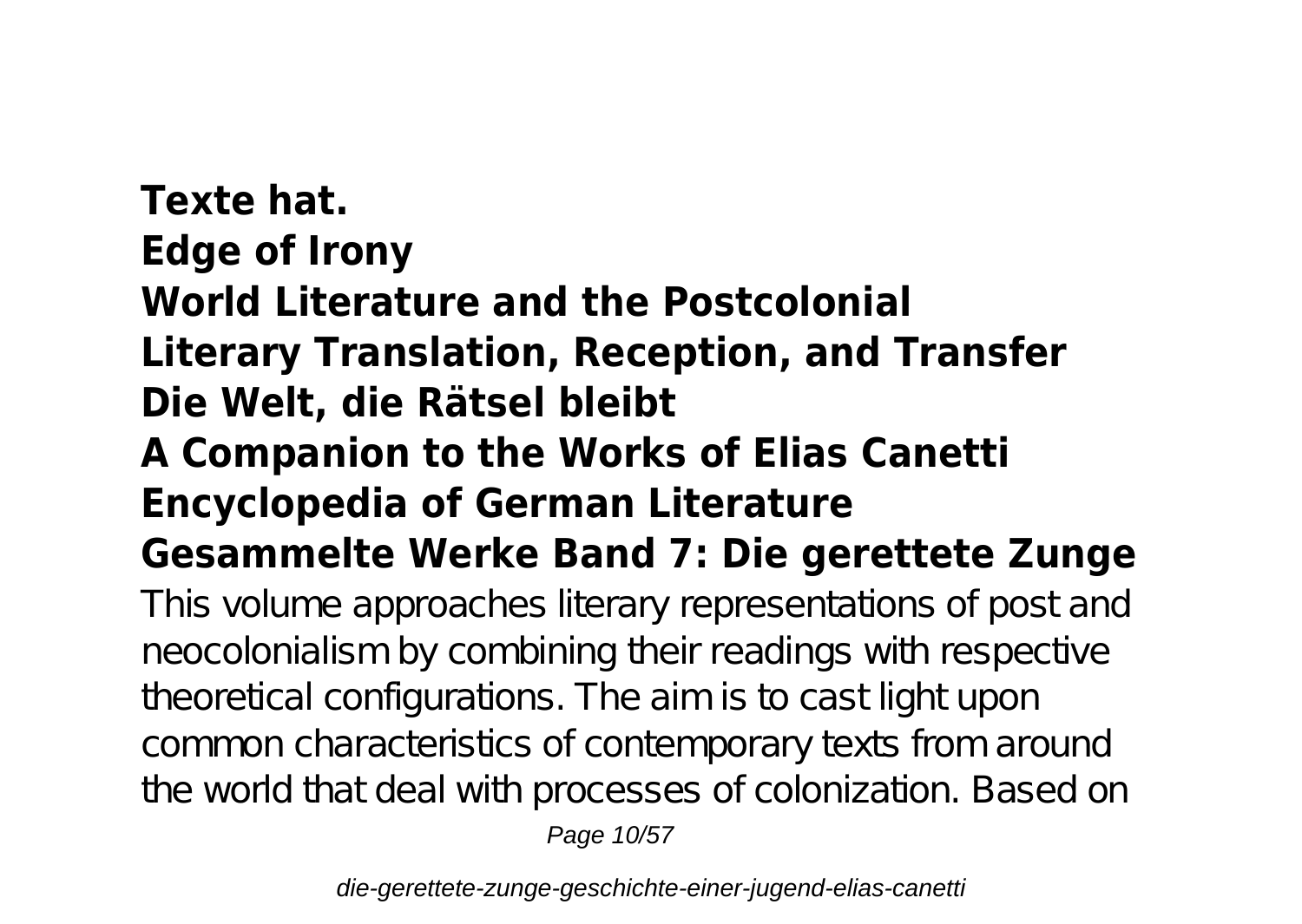the epistemic discourses of postimperialism/postcolonialism, globalization, and world literature, the volume's chapters bring together international scholars from various disciplines in the

Humanities, including Comparative Cultural Studies, Slavic, Romance, German, and African Studies. The main concern of the contributions is to conceptualize an autonomous category of a world literature of the colonial, going well beyond established classifications according to single languages or center-periphery dichotomies.

First Published in 2000. Routledge is an imprint of Taylor & Francis, an informa company.

"The Elsewhere." Or, midbar-biblical Hebrew for both "wilderness" and "speech." A place of possession and dispossession, loss and nostalgia. But also a place that<br>Page 11/57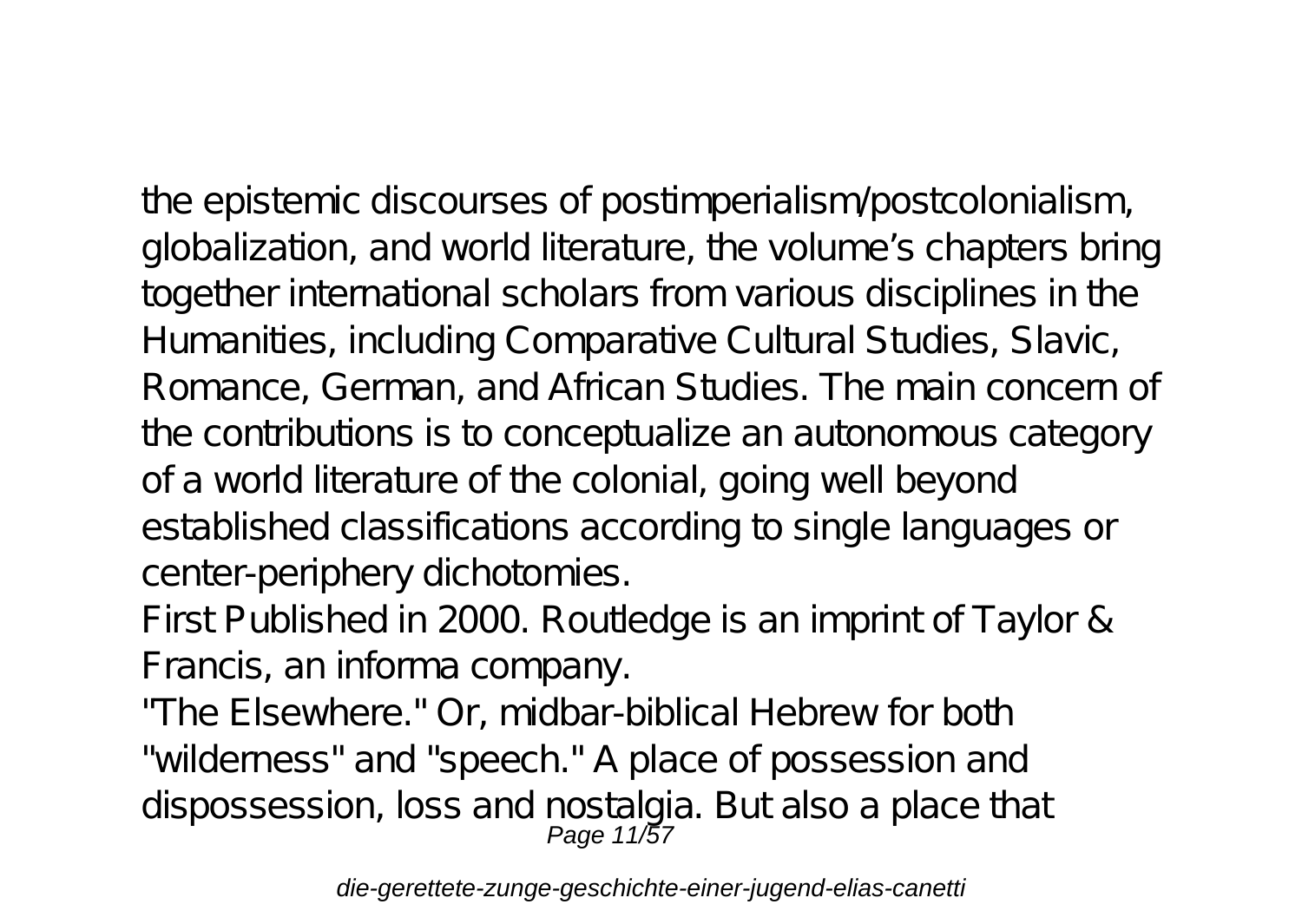speaks. Ingeniously using a Talmudic interpretive formula about the disposition of boundaries, Newton explores narratives of "place, flight, border, and beyond." The writers of The Elsewhere are a disparate company of twentieth-century memoirists and fabulists from the Levant (Palestine/Israel, Egypt) and East Central Europe. Together, their textscunningly paired so as to speak to one another in mutually revelatory ways-narrate the paradox of the "near distance." Wo der Sprache die Worte fehlen, da beginnt die Literatur Der Literatur ist die Sehnsucht nach dem Unsagbaren und der Grenzgang zwischen Sprache und Schweigen nicht auszutreiben. Ihre besten und bleibendsten Werke wissen um die Grenze des Sagbaren und nähern sich doch mit Vehemenz immer wieder den Mysterien des Lebens. Wie Page 12/57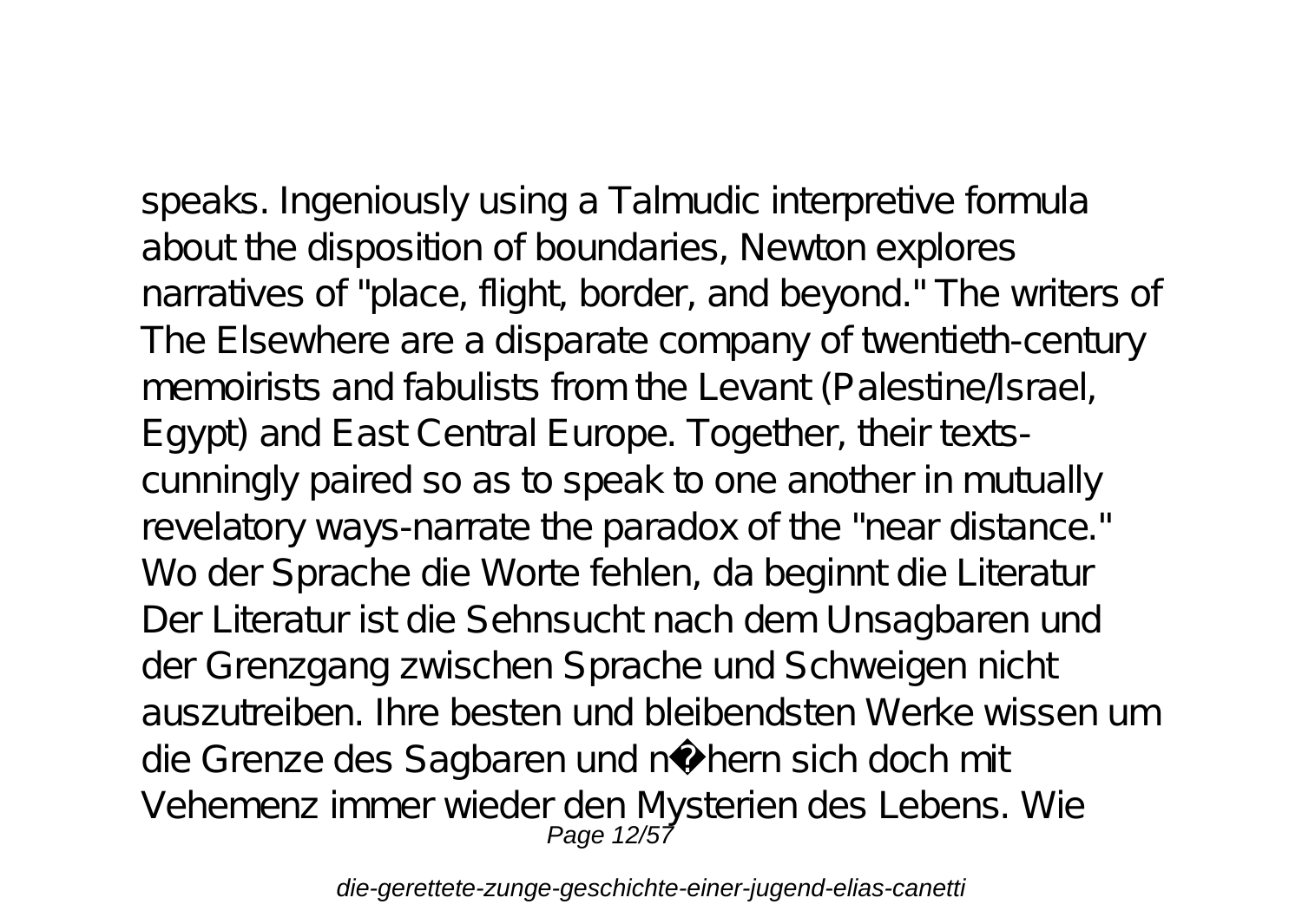Literatur das tut, dem versucht Anna Mitgutsch in diesem Band nachzugehen. Ihre Essays reichen von der Bedeutung des Horizonts und des Schweigens in der Kunst über den Zivilisationsbruch der Shoah bis zu den Themen Heimat und Fremde, Exil und Emigration, Freiheit und Macht. Sie berühren Literatur ebenso wie Philosophie und Religion. On Belonging at a Near Distance Gerettete Zunge Culture and Catastrophe in Habsburg Vienna Autobiographical and Biographical Forms Ethical Thinking in Twentieth-Century Literature The Routledge Encyclopedia of Jewish Writers of the Twentieth Century Vienna and the Jews, 1867-1938 Page 13/57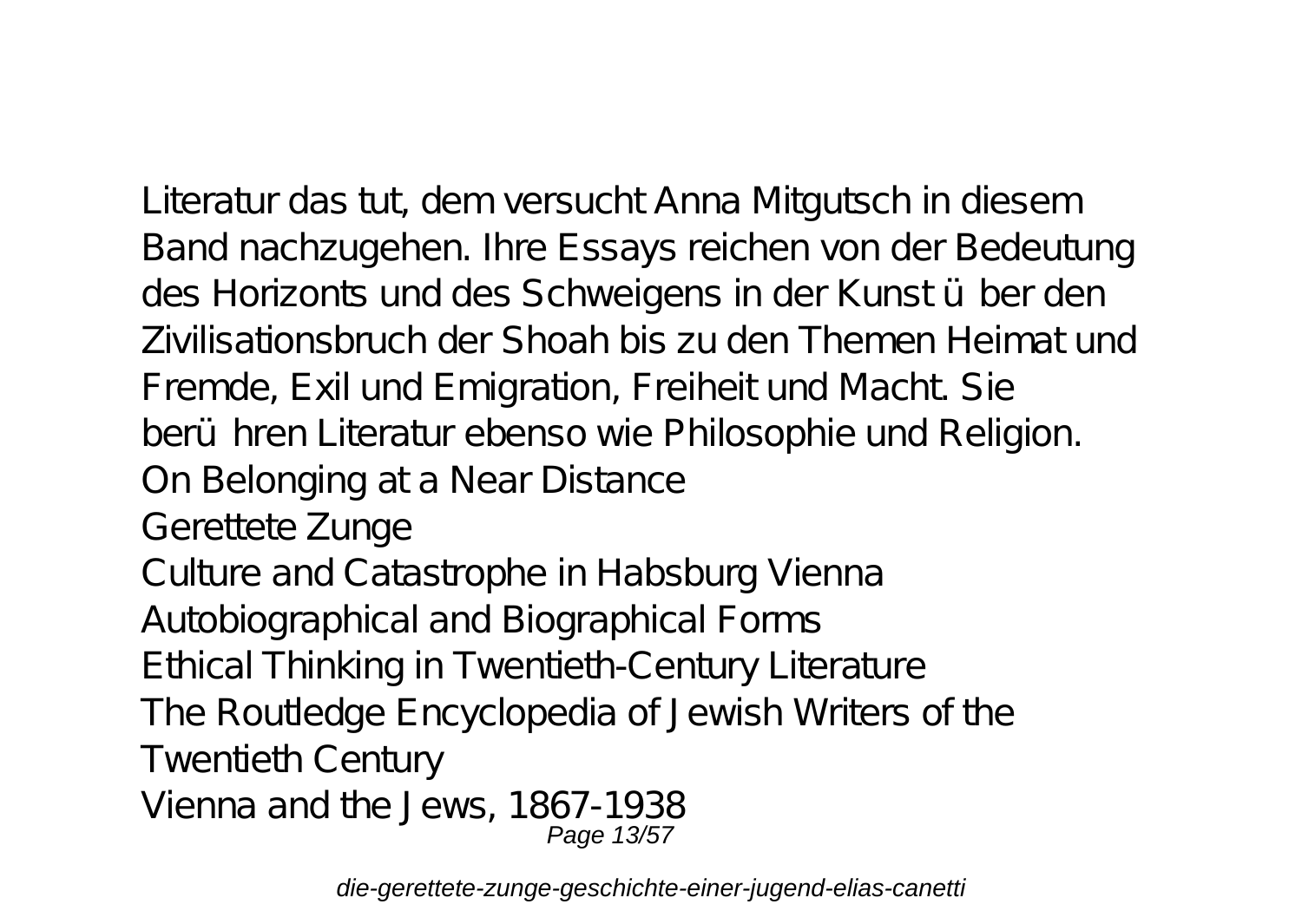**Increasing numbers of people have contact with other cultures and languages. Language Learner Narrative examines representations of this phenomenon in literary texts using an applied linguistic approach. This analysis of written narratives of language learning and cross-cultural encounter complements objective studies in intercultural communication and second language acquisition research. Kant's use of the term Mündigkeit in his essay "What is Enlightenment?" is used to frame the complex issues of language, identity, meaning and reality presented by the texts. Augmented by Pierre Bourdieu's concept of linguistic capital, this framing forms a counterpoint to the positioning of these authors as "avatar[s] of** Page 14/57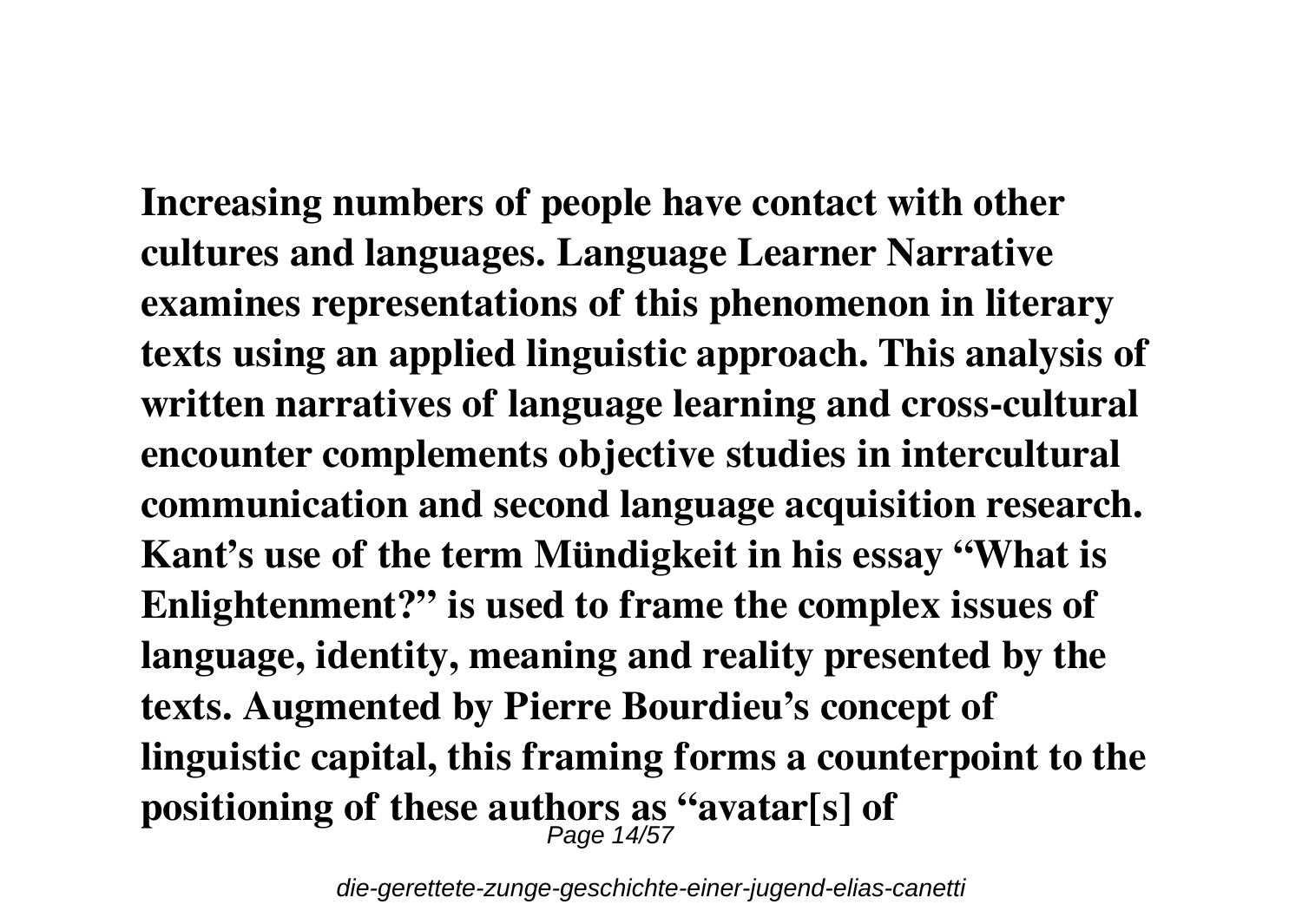**poststructuralist wisdom" (Eva Hoffman). The work includes a uniquely detailed linguistic analysis of Emine Sevgi Özdamar's Mutter Zunge, and further texts by other widely studied and less familiar authors (Yoko Tawada, Eva Hoffman, Vassilis Alexakis, Zé Do Rock). It also lists literary sources of language learner narrative. Through its fundamental examination of what and how language means to us as individuals, this volume will be of wide appeal to students and researchers in applied linguistics, second language acquisition, intercultural communication and literary studies.**

**Combines an overview of academic approaches to "life writing" with case studies from crucial periods of** Page 15/57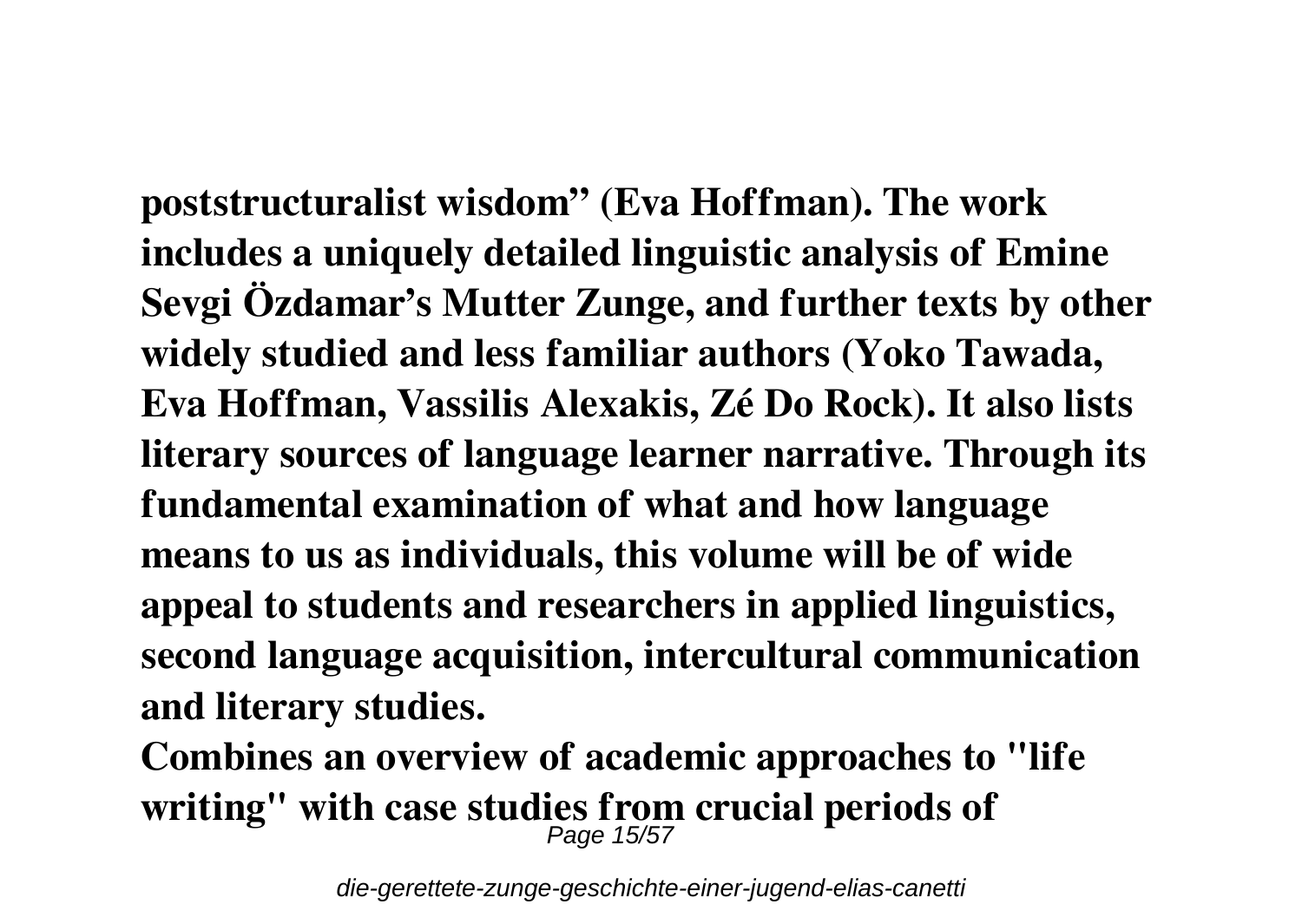**twentieth-century German history.**

**This collection of essays provides an account of Dante's reception in a range of media-visual art, literature, theatre, cinema, and music-from the late eighteenth century through to the early twentieth and explores various appropriations and interpretations of his works and persona during the era of modernization in Europe, the USA, and beyond.**

**Na de formatie van de NSDAP in de jaren '20 werden verschillende vormen van geluid (stem, ruis, stilte, populaire muziek) en mediatechnologieën (radio- en luidsprekersystemen) ingezet voor hun politieke programma. Vanuit de historisch invalshoek van het** Page 16/57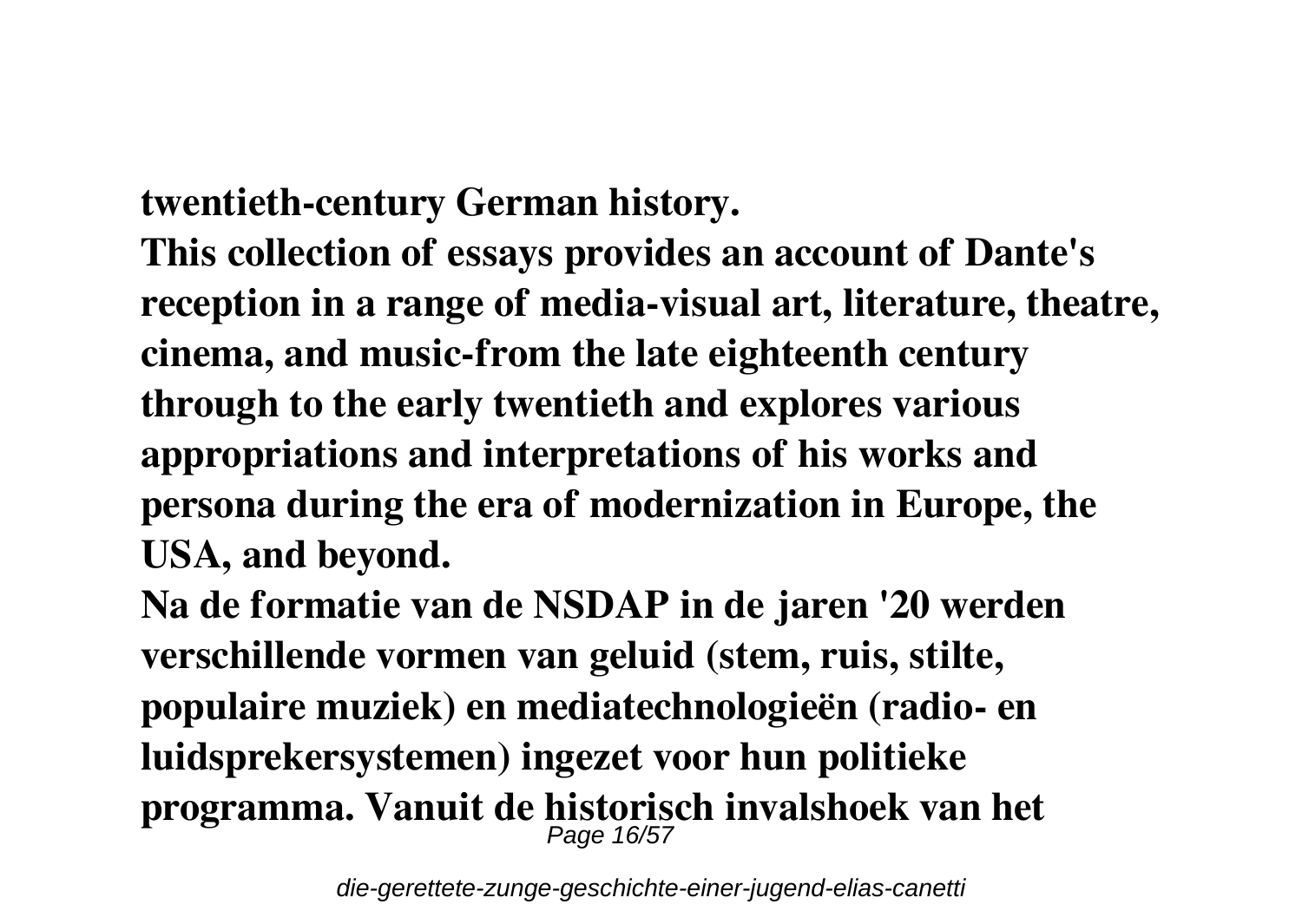**stedelijke 'soundscape' van Düsseldorf, onderzoekt de auteur de productie en receptie van deze geluiden en technologieën. Nazi Soundscapes brengt in kaart hoe het politieke bestel de stedelijke ruimte en identiteitsformatie van burgers door middel van geluid beïnvloedt. Het geeft een kritisch perspectief op zowel visuele als auditieve manieren van controle en discipline, in het bijzonder bij uitsluiting en geweld tijdens het nationaal-socialisme (1933-1945).**

**Geschichte einer Jugend**

**Intellectual Allies**

**The End of Modernism**

**Modernism in the Shadow of the Habsburg Empire** Page 17/57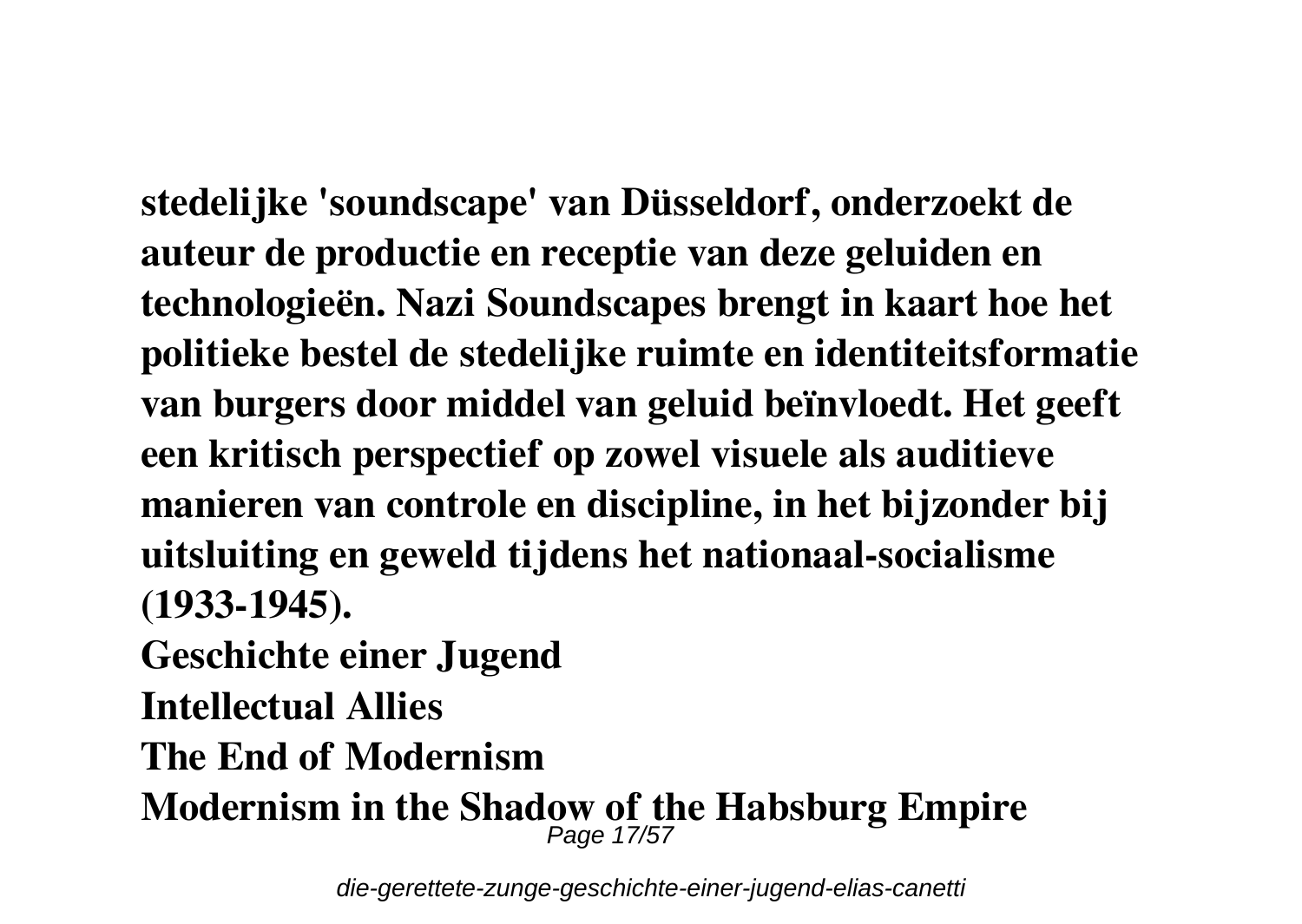## **Pandemic Re-Awakenings Audio Technologies, Memory and Cultural Practices An A-to-Z Guide**

"Since the revelation of Iris Murdoch's (1919-1999) affair with Elias Canetti (1905-1994), scholarship on their relationship has been largely biographical, focusing in particular on Canetti's alleged role as the real-life model for some of Murdoch's most invidious protagonists. Little research, however, has been done on the extensive common ground between the two writers' literary projects. In this

Page 18/57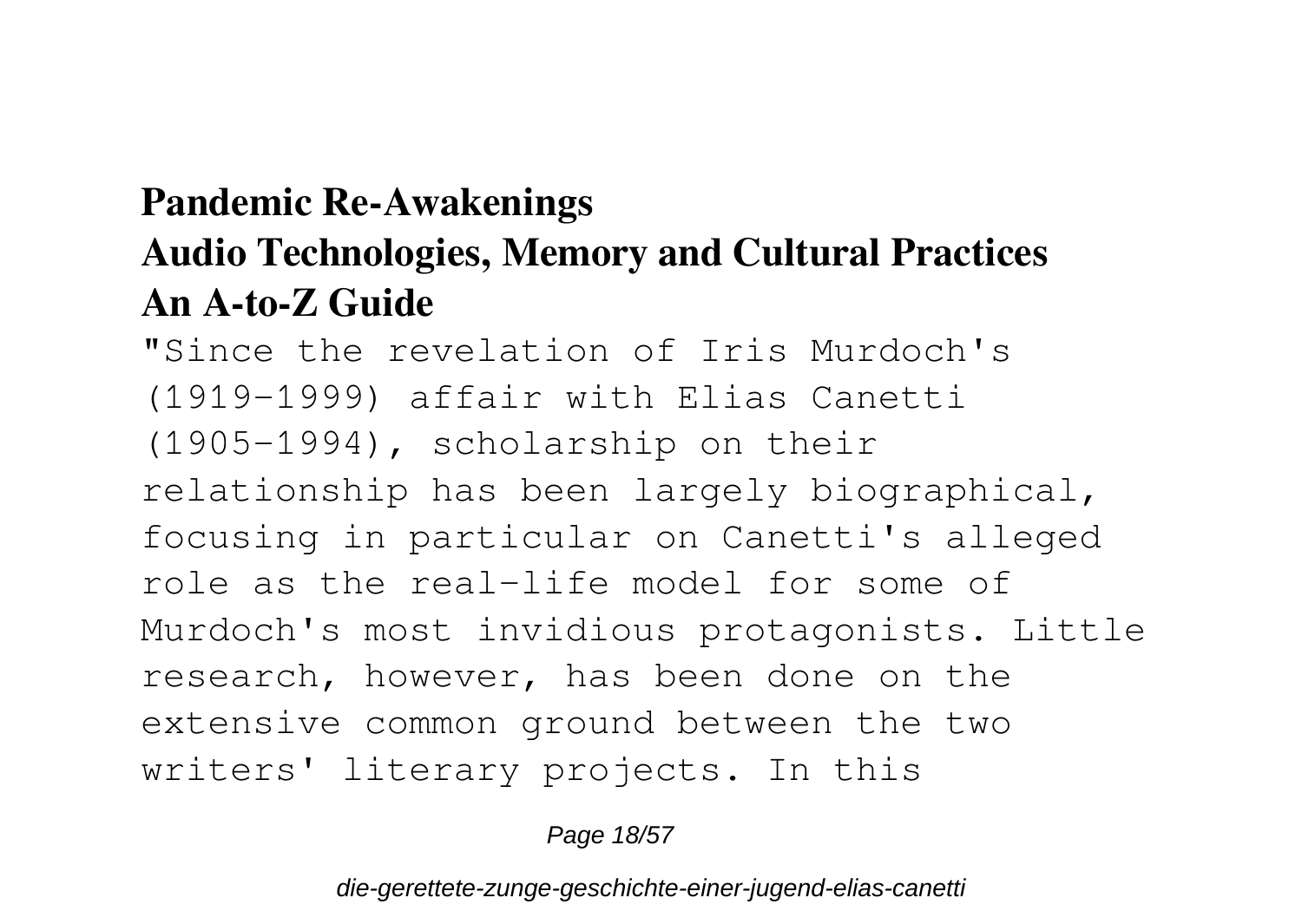groundbreaking comparative study, Elaine Morley conducts a careful philological comparison of Murdoch's and Canetti's works, from their literary themes and theories to their idiosyncratic stylistic practices. Morley demonstrates that these authors were preoccupied with a common philosophical problem, and that they were in fact not only personally close, but also more intellectually allied than has been previously thought. Elaine Morley is Lecturer in German and Comparative Literature at Queen Mary, University of London where she convenes the MA in Anglo-German Cultural Relations."

Page 19/57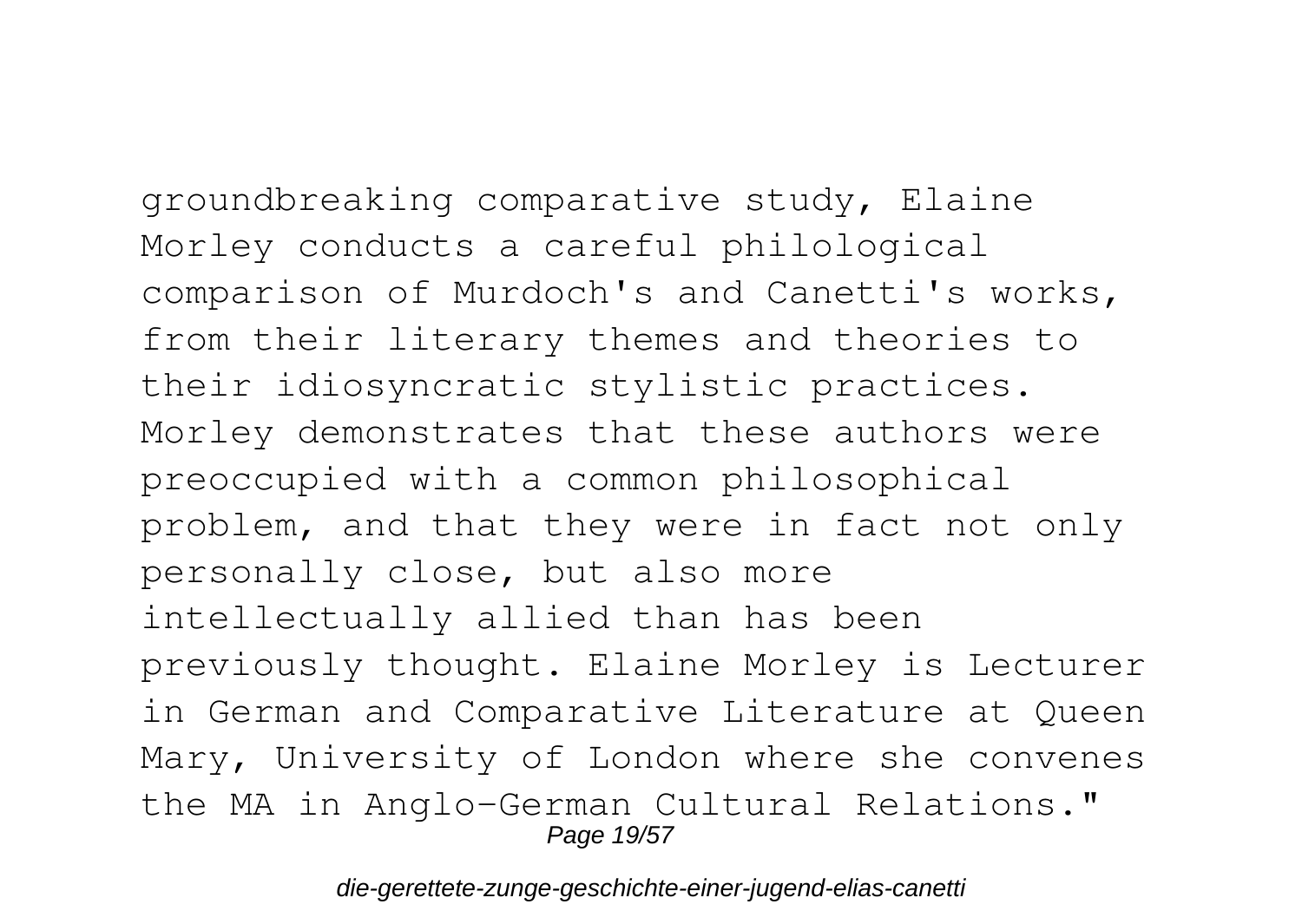The end of World War II led to increased interest in multicultural concerns and a flourishing of literary and artistic endeavors. It was also a time of decolonization and the emergence of new nations and cultures clamoring for recognition and respect. The political circumstances following World War II exposed many people to other cultures. This reference discusses the experiences of writers active since 1945 who were shaped by cultures other than their own. Included are alphabetically arranged entries for more than 100 writers, including Chinua Achebe, W.H. Auden, Mircea Page 20/57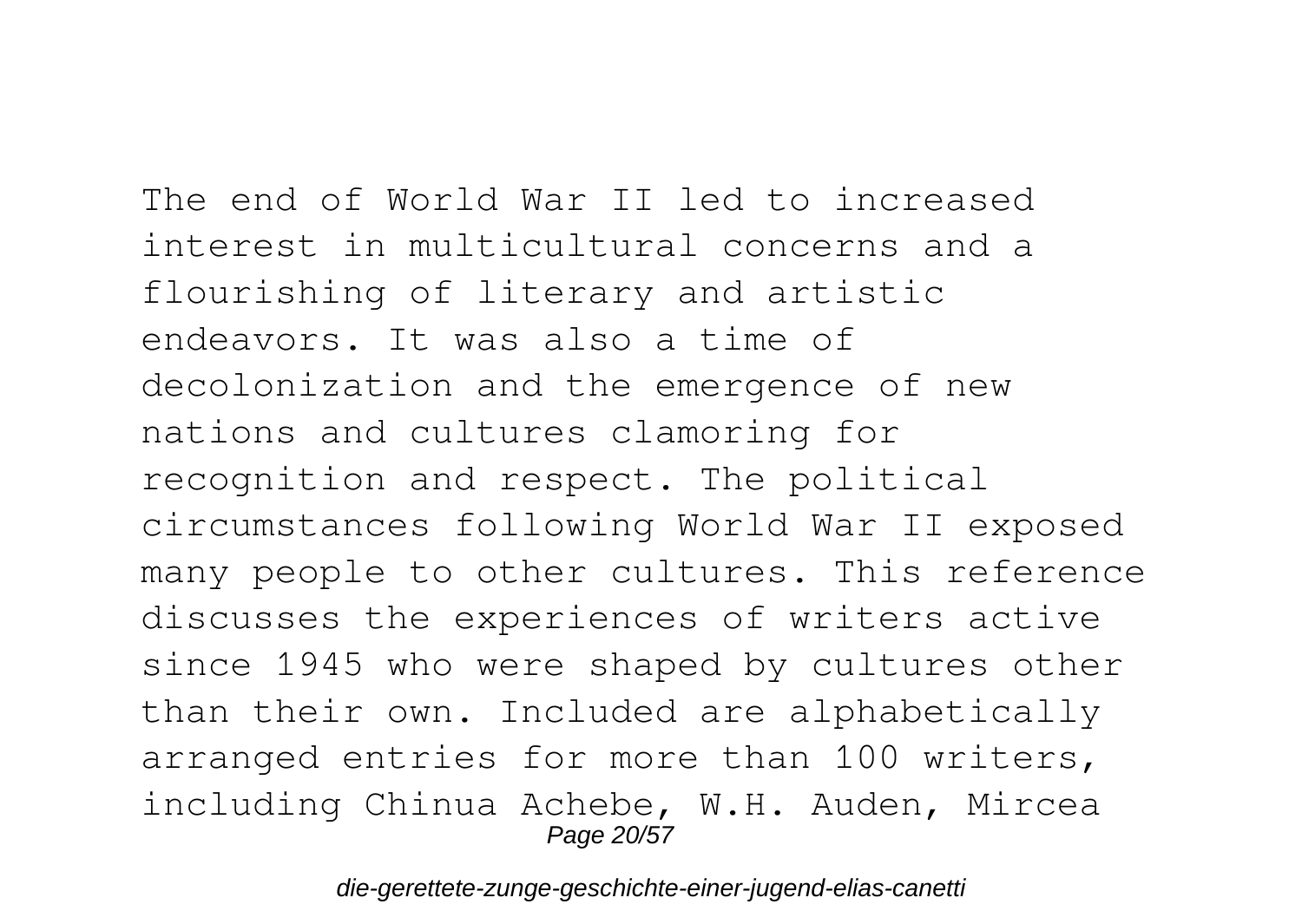Eliade, Jamaica Kincaid, Salman Rushdie, and Elie Wiesel. The profiled authors either lived in another culture voluntarily or were wrenched from one culture into another. Each entry includes a brief biography, a discussion of multicultural themes in the writer's works, a review of criticism, and primary and secondary bibliographies. The volume closes with a selected, general bibliography. The reference demonstrates the value of multicultural experiences in the lives of writers around the world and fosters a greater appreciation of cultural diversity. This anthology features an eclectic mix of Page 21/57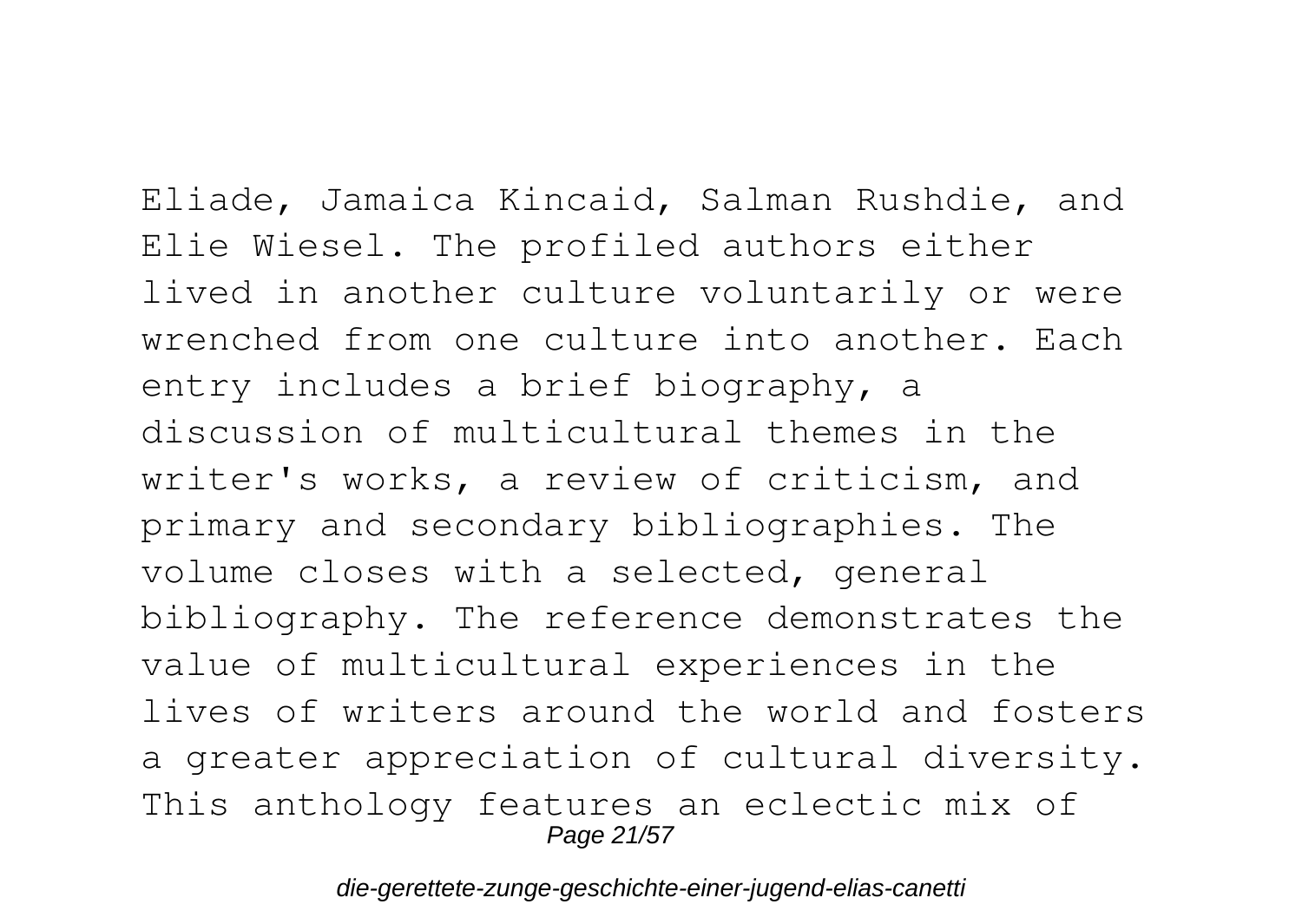eighteen modern works by a selection of Switzerland's heterogeneous community of Jewish writers. Questions about Jewish identity and the legacy of the Holocaust remain current and controversial in Switzerland because of the country's now wellpublicized economic involvement with Hitler's Germany and the scandal that erupted when the purported Holocaust memoir of Binjamin Wilkomirski was revealed to be a hoax. This collection includes an excerpt from a novel by Daniel Ganzfried, the journalist who exposed the Wilkomirski Affair; two chilling counterfactual accounts of a Nazi-occupied Page 22/57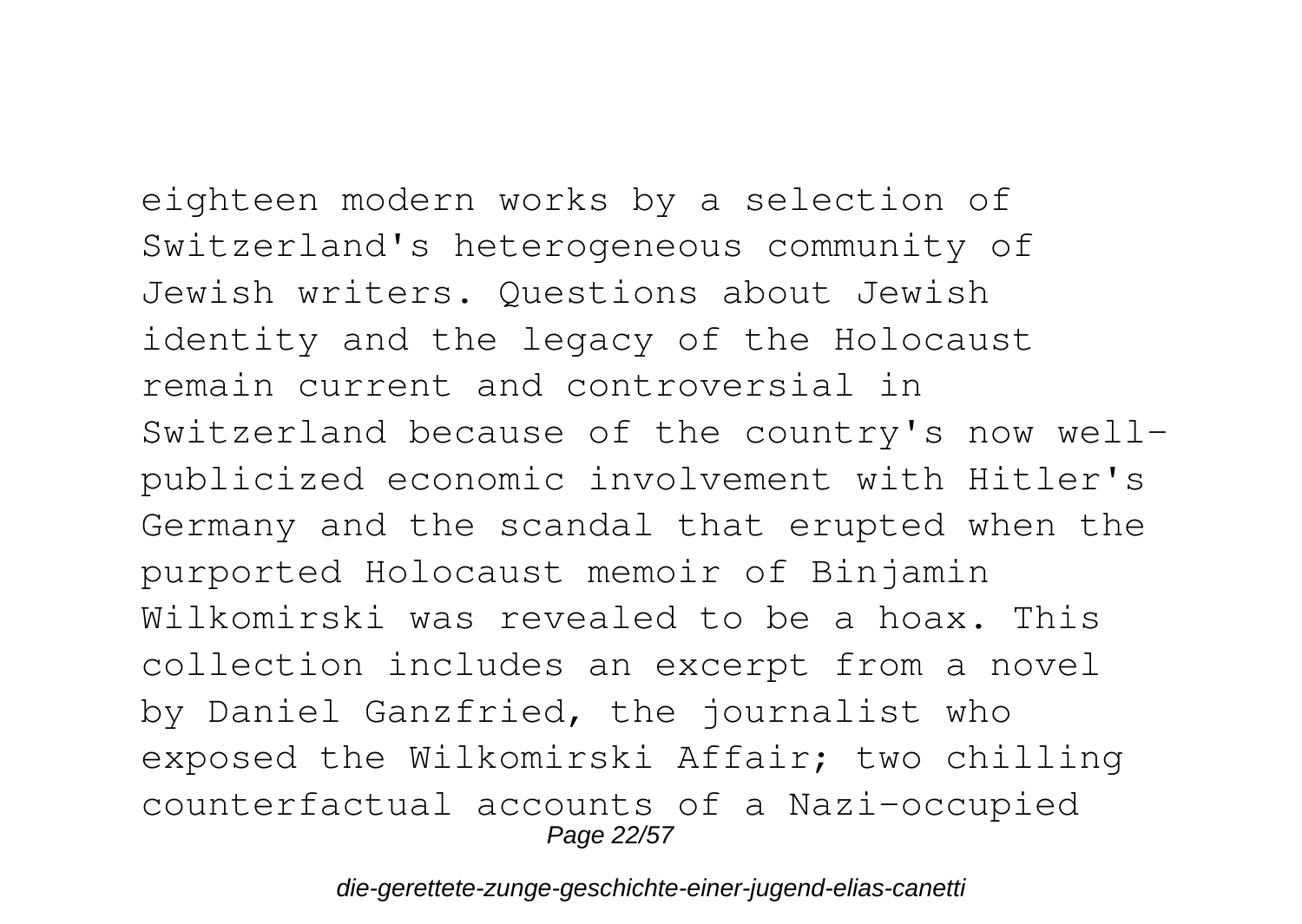Switzerland by television scriptwriter

Charles Lewinsky; an epistolary satire of contemporary Swiss and Jewish life by Sergue Hazanov, a Russian-Jewish immigrant; lyrical evocations of exile by Gabriele Markus; a memoir by renowned theatre director Luc Bondy; strikingly harsh portraits of contemporary European life from painter and performance artist Miriam Cahn; and a screenplay about the Holocaust and Jewish refugees in Switzerland by Swiss filmmaker Stina Werenfels. Surprising in its diversity and sometimes disturbing in its preoccupations, this anthology will make it Page 23/57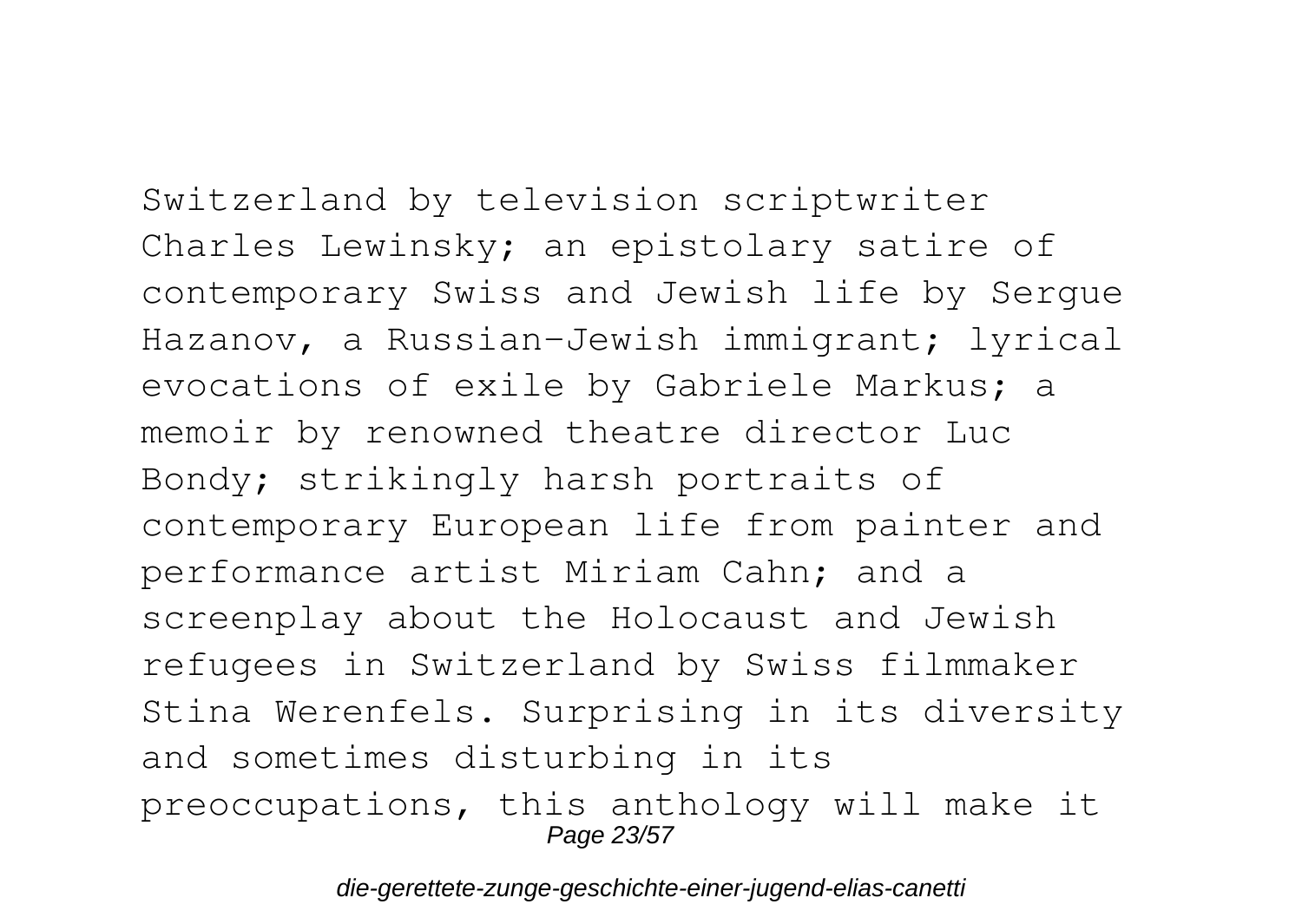hard to generalize about Jewish life in

Switzerland or to think in polarities such as Switzerland and "the Jews." Though he died in the last decade of the twentieth century, the satirist, social thinker, memoirist, and dramatist Elias Canetti lives on into the present. Testifying to the author's undeniable cultural "afterlife," the essays gathered together here represent a wide swath of the latest Canetti scholarship. Contributors examine Canetti's Jewish identity; the Marxist politics of his youth; his influence on writers as diverse as Bachmann, Jelinek, and Page 24/57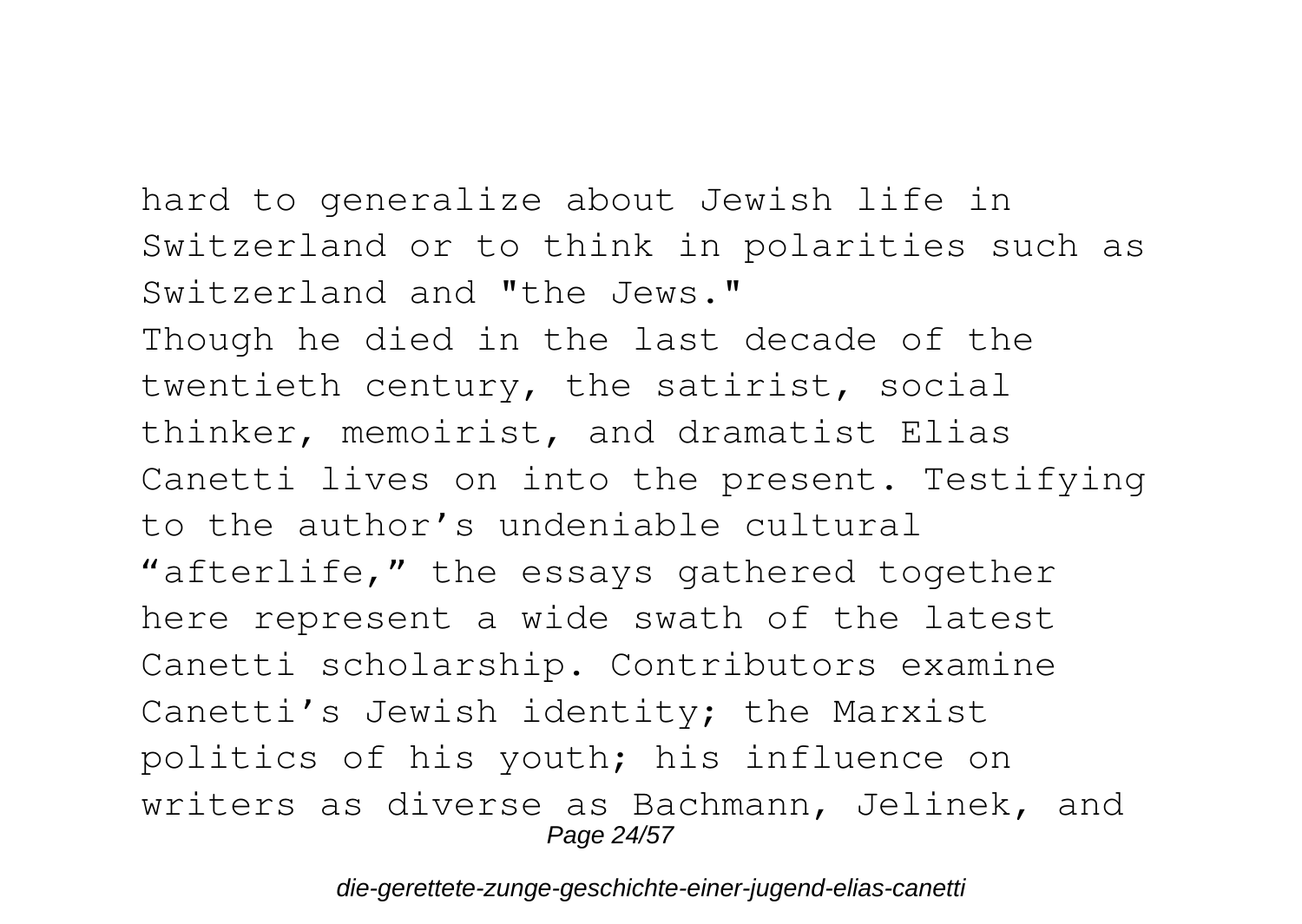Sebald; the undiscovered "poetry" of his literary testament (Nachlass); his status as a self-cancelling satirist; and his complex and sometimes ambivalent citation of Chinese and French cultural icons. In addition, this volume presents a treatment of Canetti as philosopher; as contributor to the great debate on the genesis of violence; as a chronicler of the WWII exile experience; as well as a personal reminiscence by one of the great Canetti scholars of our time, Gerald Stieg. The Worlds of Elias Canetti challenges conventional wisdom about this Nobel laureate and opens up new areas to scholarly Page 25/57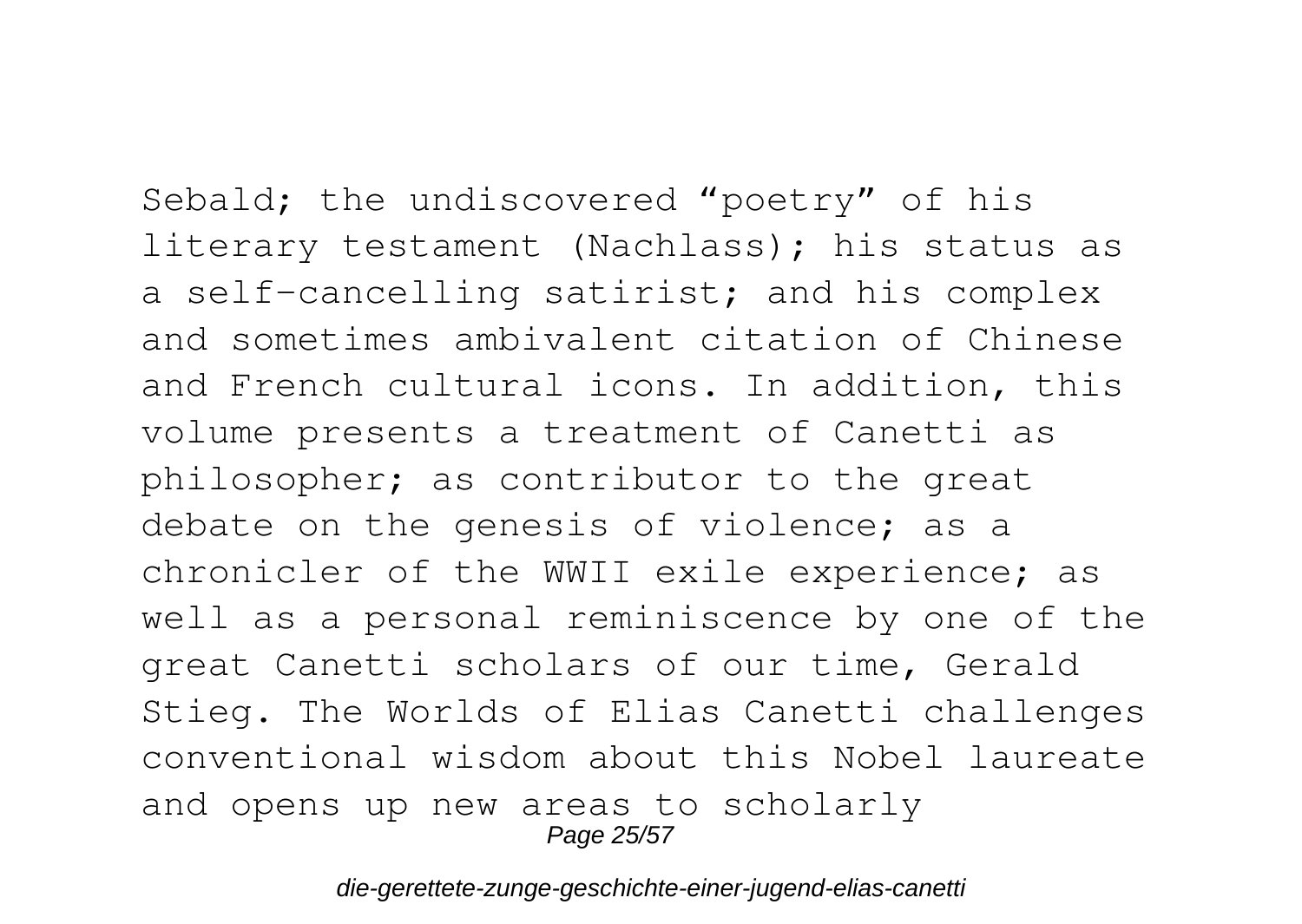investigation. "The Worlds of Elias Canetti convenes diverse disciplinary perspectives on one of the most enigmatic and ambidextrous authors of the twentieth century. An internationally renowned team of scholars places Canetti's social thought and literary oeuvre within intriguing new contexts, highlighting as yet underexplored connections within areas such as philosophy, Jewish Studies, cultural anthropology, literary intertextuality, and beyond. Compellingly, this volume introduces us to a Canetti we have not yet known, and one who equally belongs to the twenty-first century. In its Page 26/57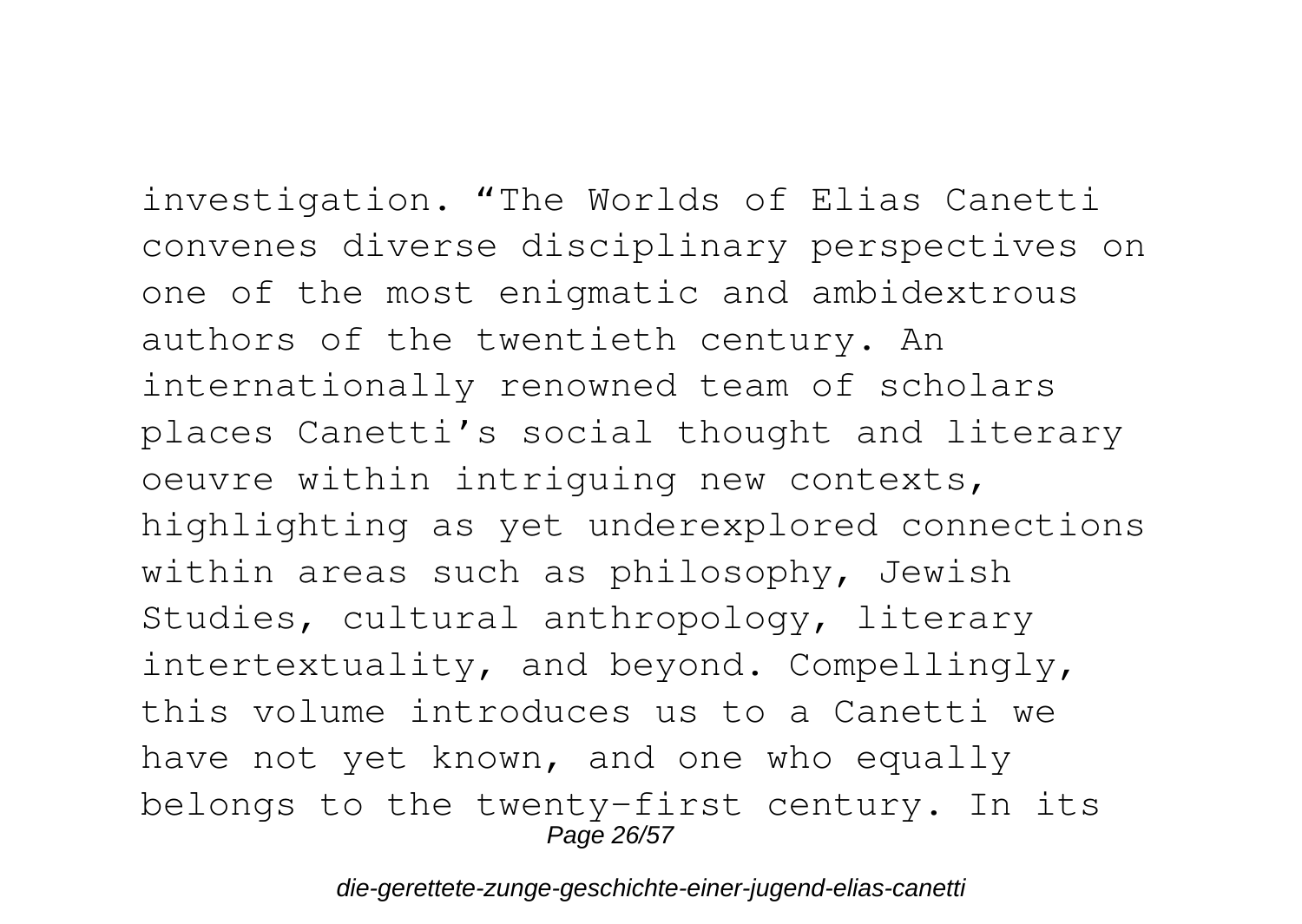scope and originality, The Worlds of Elias Canetti sets a new standard—and not just for Canetti scholarship." Jochen Vogt, Professor of German Literature, University of Essen Die gerettete Zunge Nazi Soundscapes Edinburgh Companion to Modern Jewish Fiction The Forgotten and Unforgotten 'Spanish' Flu of 1918-1919 The Tongue Set Free The Worlds of Elias Canetti European Cities in the Modern Era, 1850-1914 The three concepts mentioned in the title of this volume imply the contact between two or more literary phenomena; they are based on Page 27/57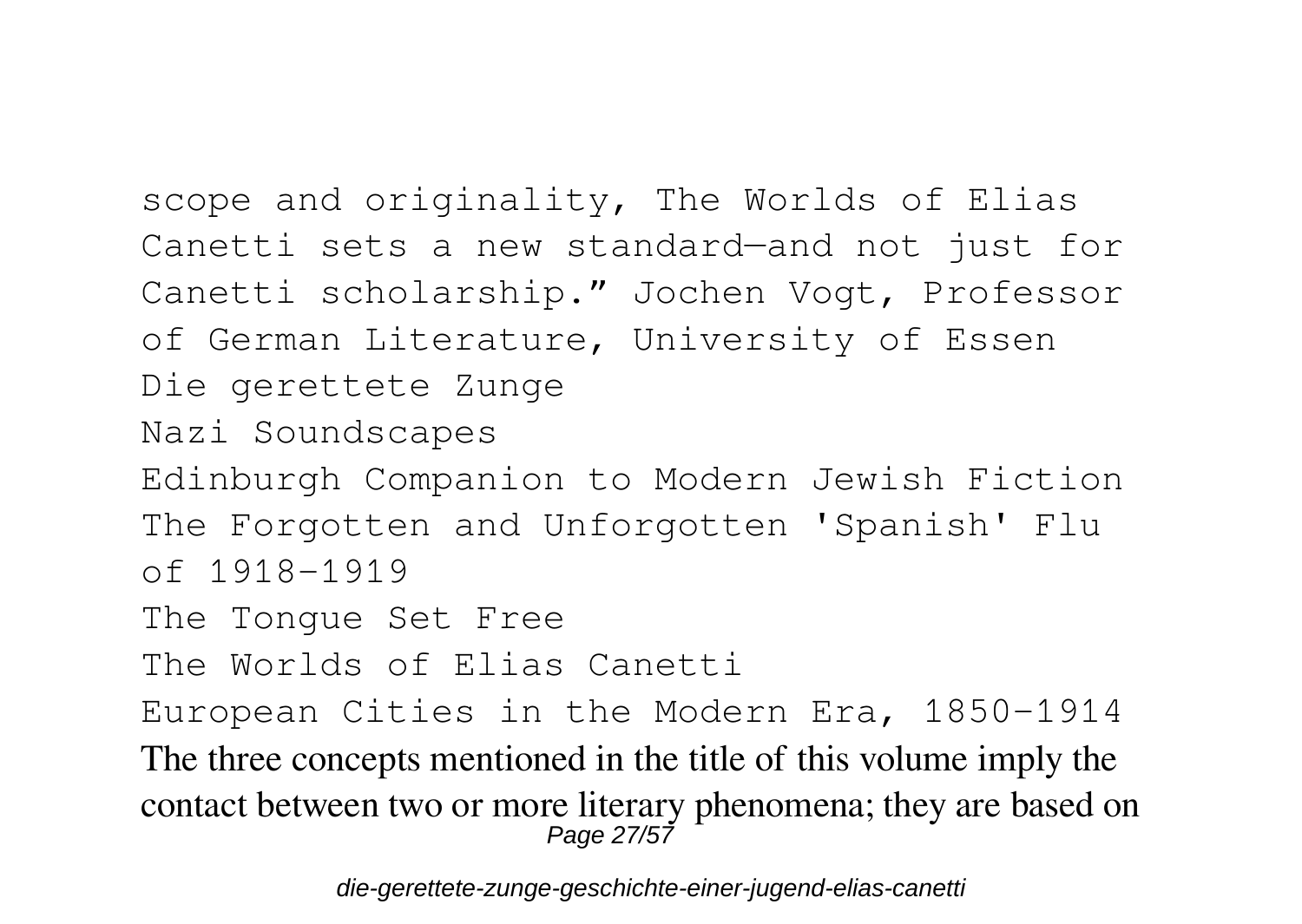similarities that are related to a form of 'travelling' and imitation or adaptation of entire texts, genres, forms or contents. Transfer comprises all sorts of 'travelling', with translation as a major instrument of transferring literature across linguistic and cultural barriers. Transfer aims at the process of communication, starting with the source product and its cultural context and then highlighting the mediation by certain agents and institutions to end up with inclusion in the target culture. Reception lays its focus on the receiving culture, especially on critcism, reading, and interpretation. Translation, therefore, forms a major factor in reception with the general aim of reception studies being to reveal the wide spectrum of interpretations each text offers. Moreover, translations are the prime instrument in the distribution of literature across linguistic and cultural borders; thus, they pave the way for gaining prestige in the r<br>Page 28/57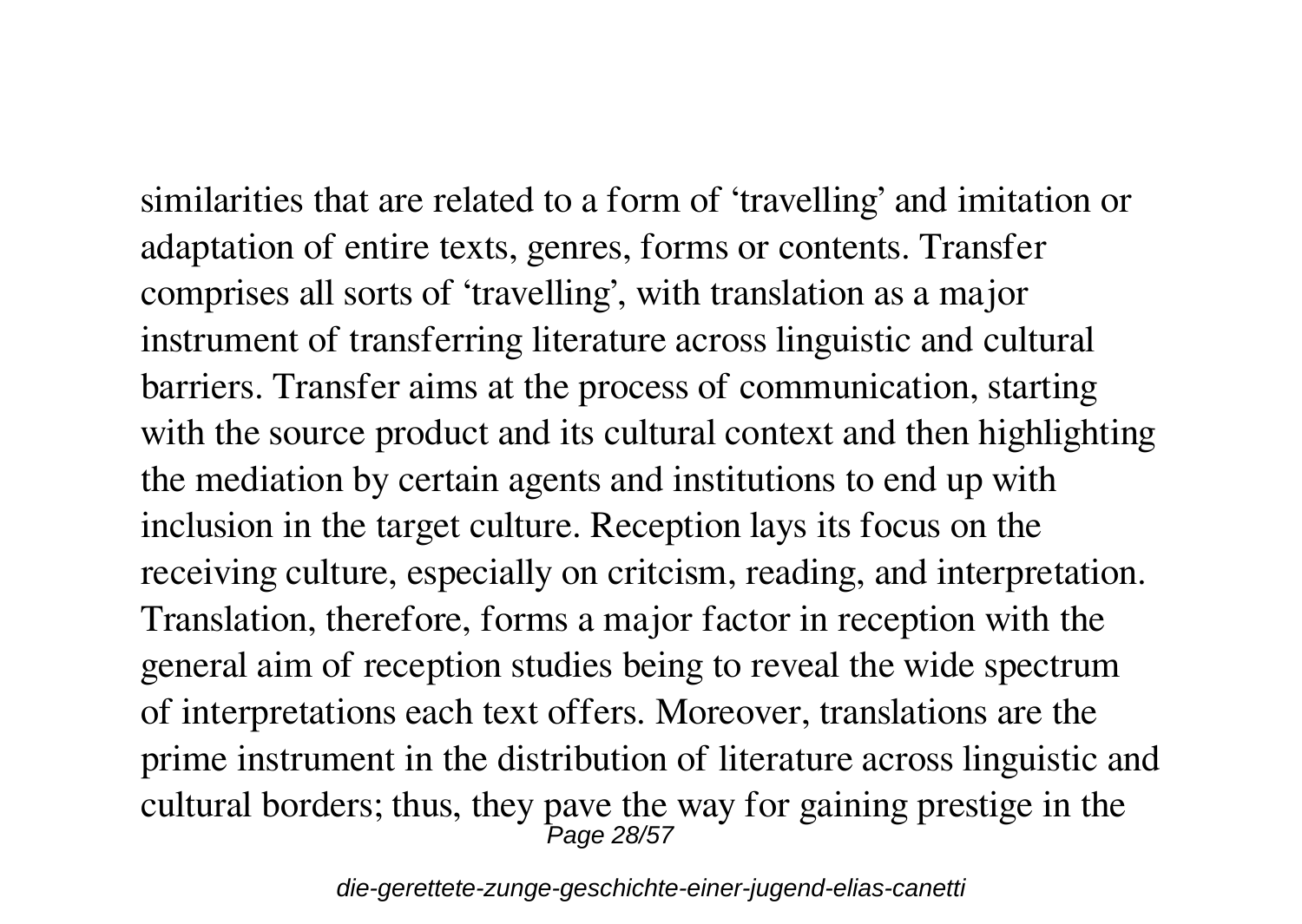world of literature. The thirty-eight papers included in this volume and dedicated to research in this area were previously read at the ICLA conference 2016 in Vienna. They are ample proof that the field remains at the center of interest in Comparative Literature. First published in 2001. Routledge is an imprint of Taylor & Francis, an informa company.

This groundbreaking new source of international scope defines the essay as nonfictional prose texts of between one and 50 pages in length. The more than 500 entries by 275 contributors include entries on nationalities, various categories of essays such as generic (such as sermons, aphorisms), individual major works, notable writers, and periodicals that created a market for essays, and particularly famous or significant essays. The preface details the historical development of the essay, and the alphabetically arranged Page 29/57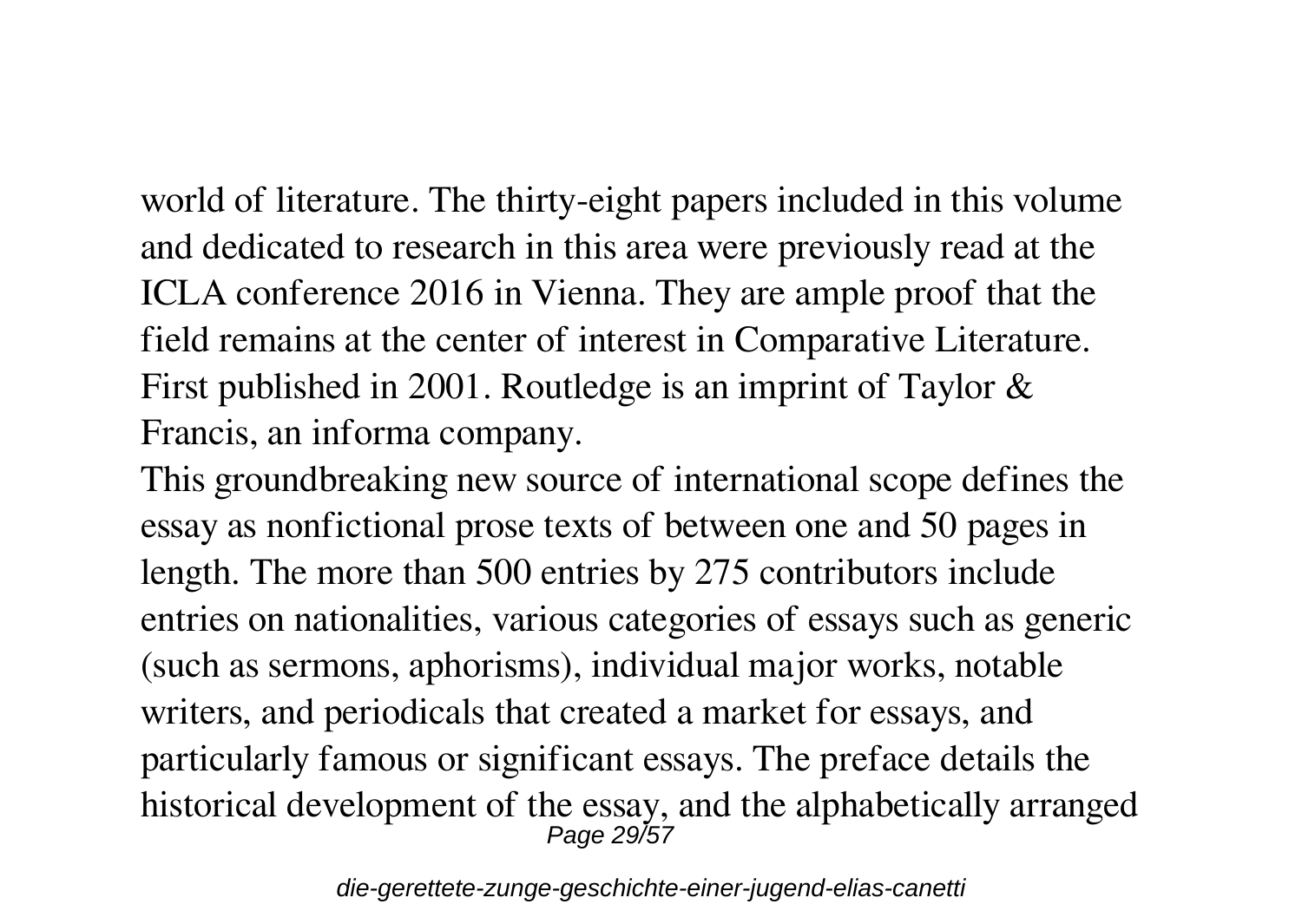entries usually include biographical sketch, nationality, era, selected writings list, additional readings, and anthologies This is the first volume of Elias Canetti's autobiography. He presents an account of the events, personalities and intellectual forces that shaped his growth as an artist during his early years in Bulgaria, Manchester, Zurich and Vienna.

A Cultural History

The Art of Distances

Dante in the Long Nineteenth Century

A W.G Sebald Handbook

Eingesaugt & Rausgepresst

Essays über Elias Canetti, Paul Celan, Emily Dickinson, Franz

Kafka, Imre Kertesz, Herman Melville, Amos Oz, Sylvia Plath, Rainer Maria Rilke u.v.a.

Page 30/57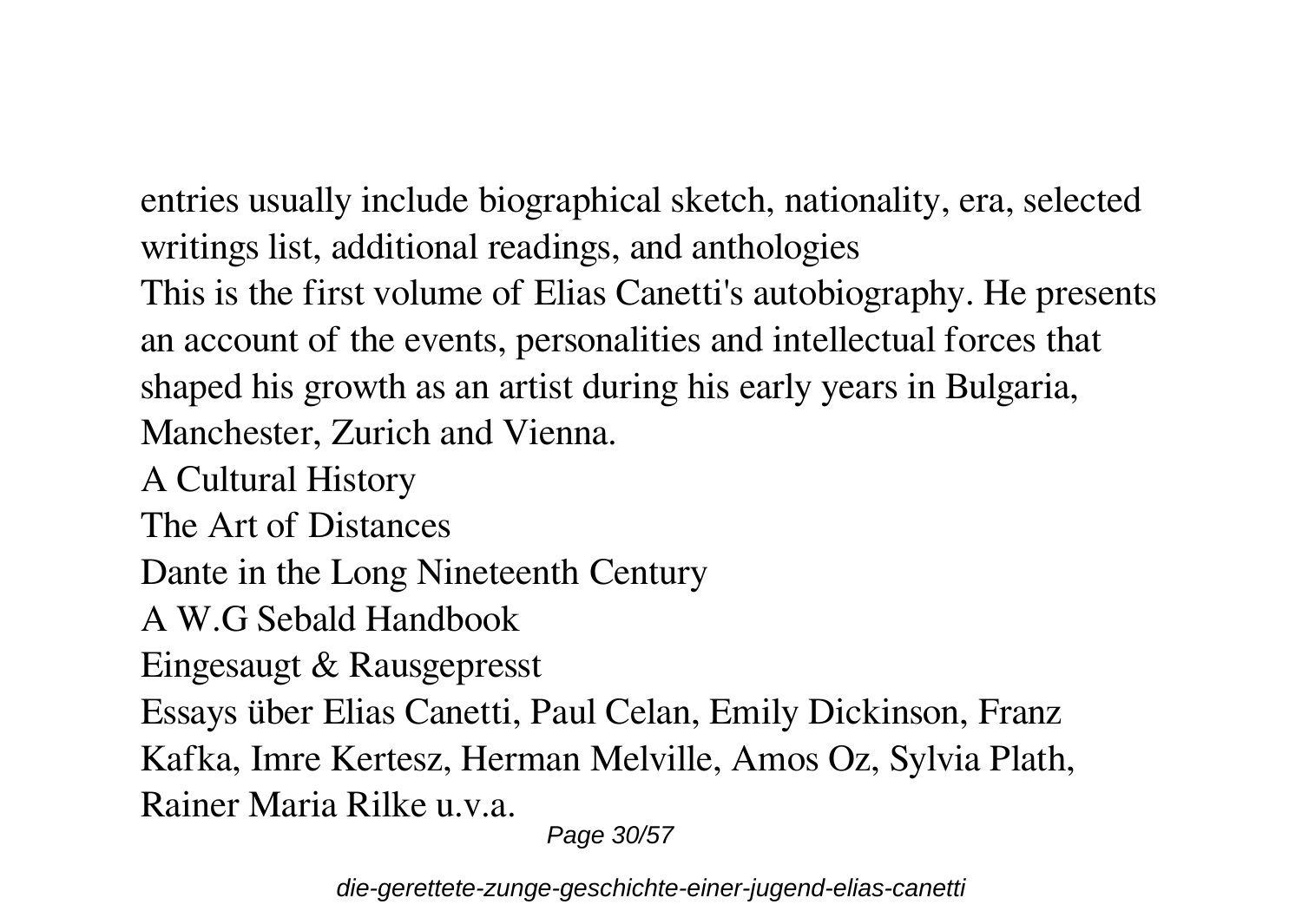### Subjectivity, Truth and Fiction in Recent German Autobiographical Treatments of Totalitarianism

This book studies the role played by Jews in the explosion of cultural innovation in Vienna at the turn of the century, which had its roots in the years following the Ausgleich of 1867 and its demise in the sweeping events of the 1930s. The author shows that, in terms of personnel, Jews were predominant throughout most of Viennese high culture, and so any attempts to dismiss the "Jewish aspect" of the intelligentsia are refuted. The book goes on to

Page 31/57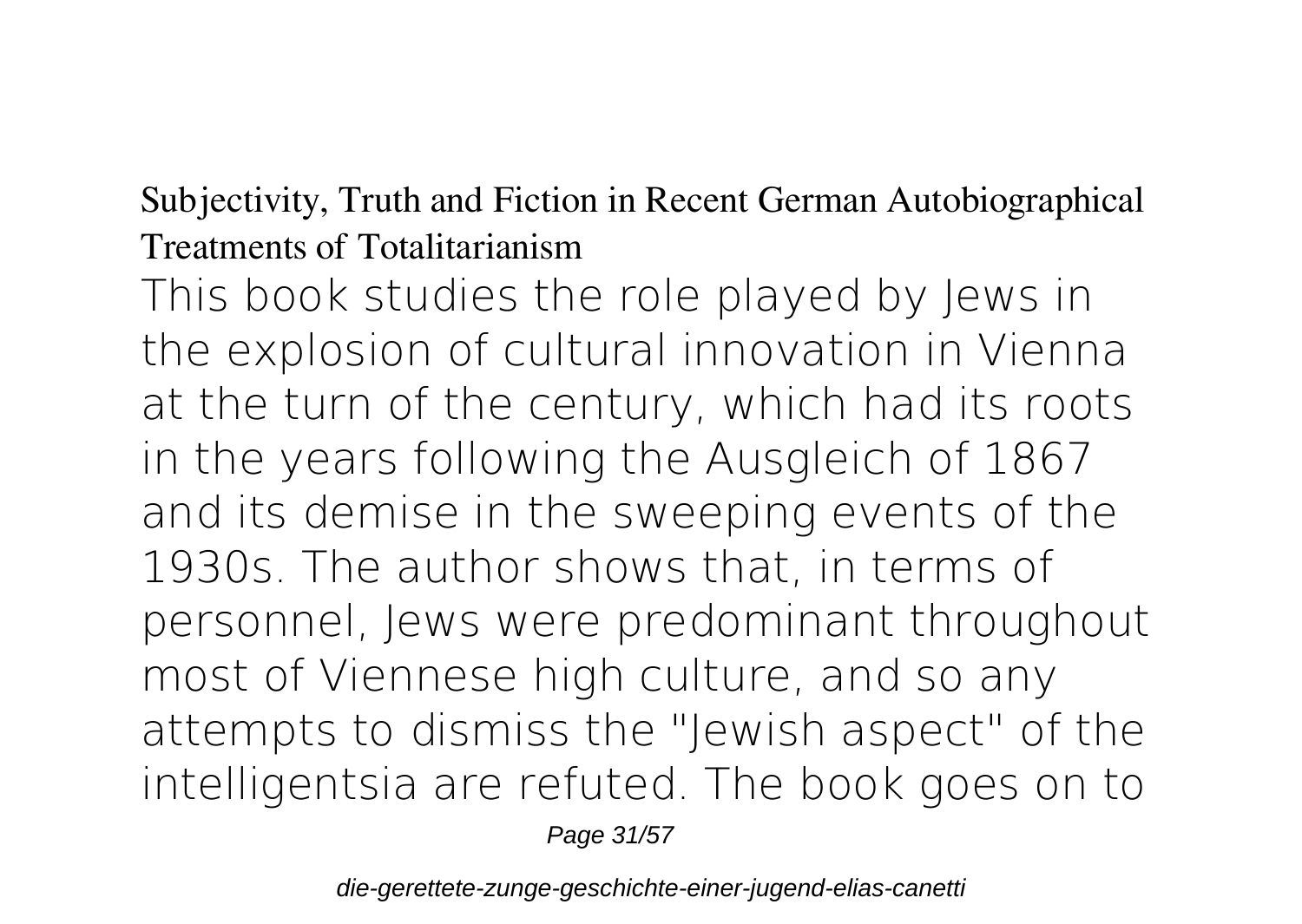explain this "Jewish aspect," dismissing any unitary, static model and adopting a historical approach that sees the "Jewishness" of Viennese modern culture as a result of the specific Jewish backgrounds of most of the leading cultural figures and their reactions to being Jewish.

Elias Canettis Kindheitsbuch, das uns mit Spannung die Schilderung seiner eigenen Lehrjahre erwarten läßt, ist ein Rückblick ohne Zorn und ohne Hätschelei einer besonnten Vergangenheit. Es ist ein grundehrliches Buch. Page 32/57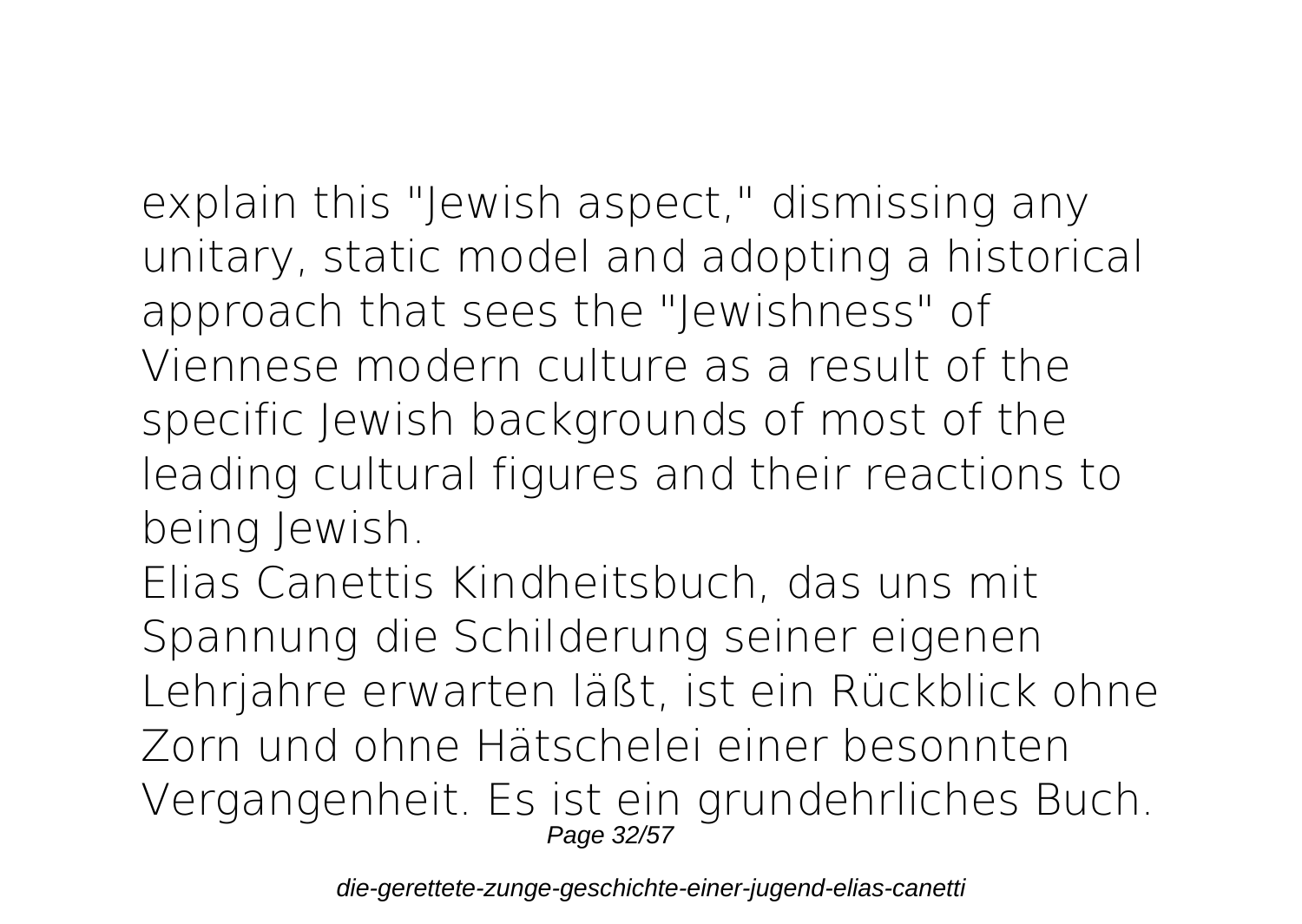Nobel laureate Elias Canetti wrote his novel Auto-da-Fe (Die Blendung) when he and the twentieth century were still quite young. Rooted in the cultural crises of the Weimar period, Auto-da-Fe first received critical acclaim abroad--in England, France, and the United States--where it continues to fascinate readers of subsequent generations. The End of Modernism places this work in its cultural and philosophical contexts, situating the novel not only in relation to Canetti's considerable body of social thought, but also within larger Page 33/57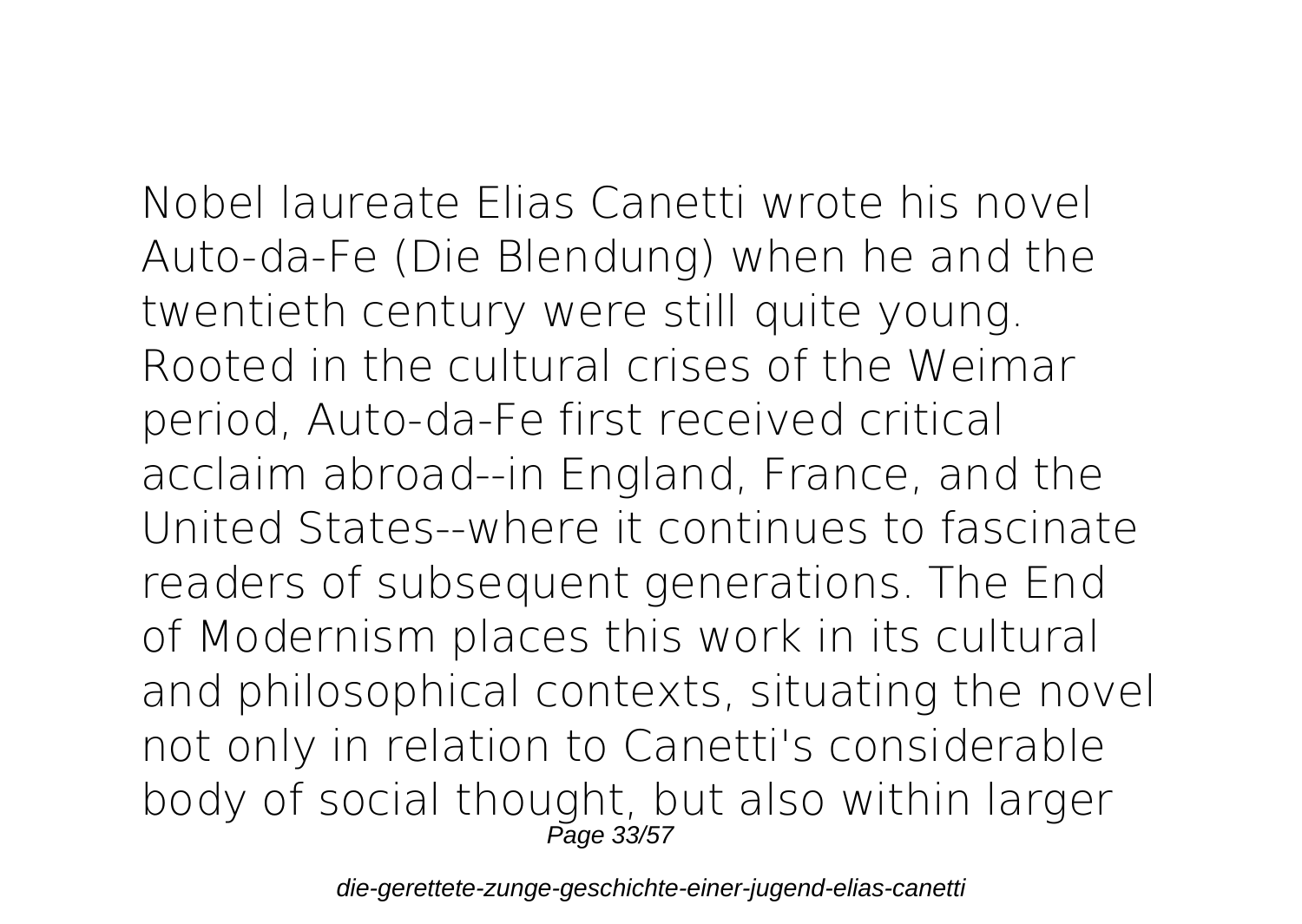debates on Freud and Freudianism, misogyny and modernism's "fragmented subject," anti-Semitism and the failure of humanism, contemporary philosophy and philosophical fads, and traditionalist notions of literature and escapist conceptions of history. The End of Modernism portrays Auto-da-Fe as an exemplum of "analytic modernism," and in this sense a crucial endpoint in the progression of postwar conceptions of literary modernism.

This book provides a critical overviews of the Page 34/57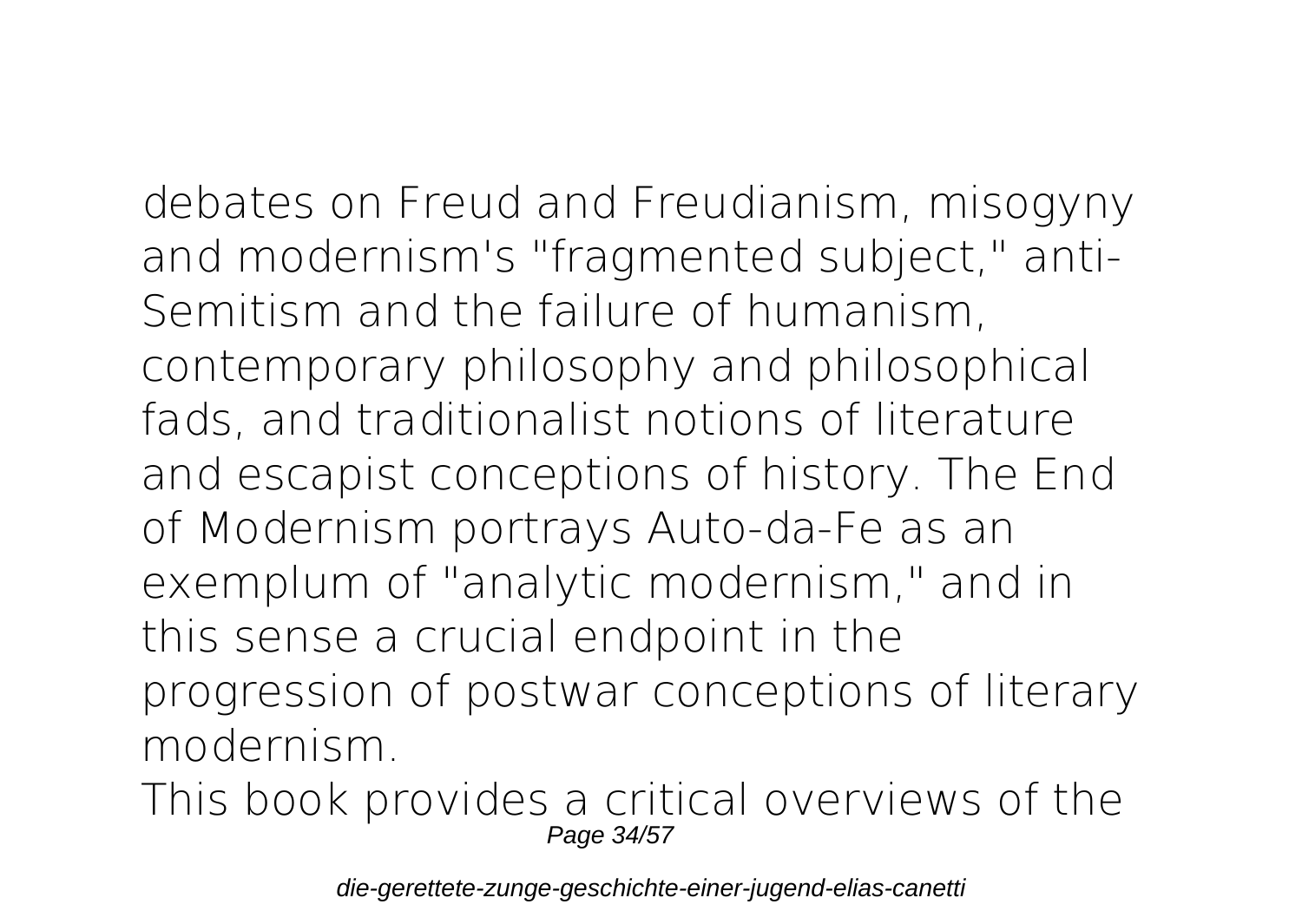main writers and key themes of Anglophone Jewish fiction; highlighting the rich diversity of the field, identifying key themes, analysing the main trends in Anglophone Jewish fiction and situating them in a historical context. Geschichte e. Jugend Iris Murdoch and Elias Canetti Keepers of the Motherland Nationality, Identity, and Appropriation Centenary Essays Autobiogrphie im 20. Jahrhundert Elias Canetti: Die gerettete Zunge Page 35/57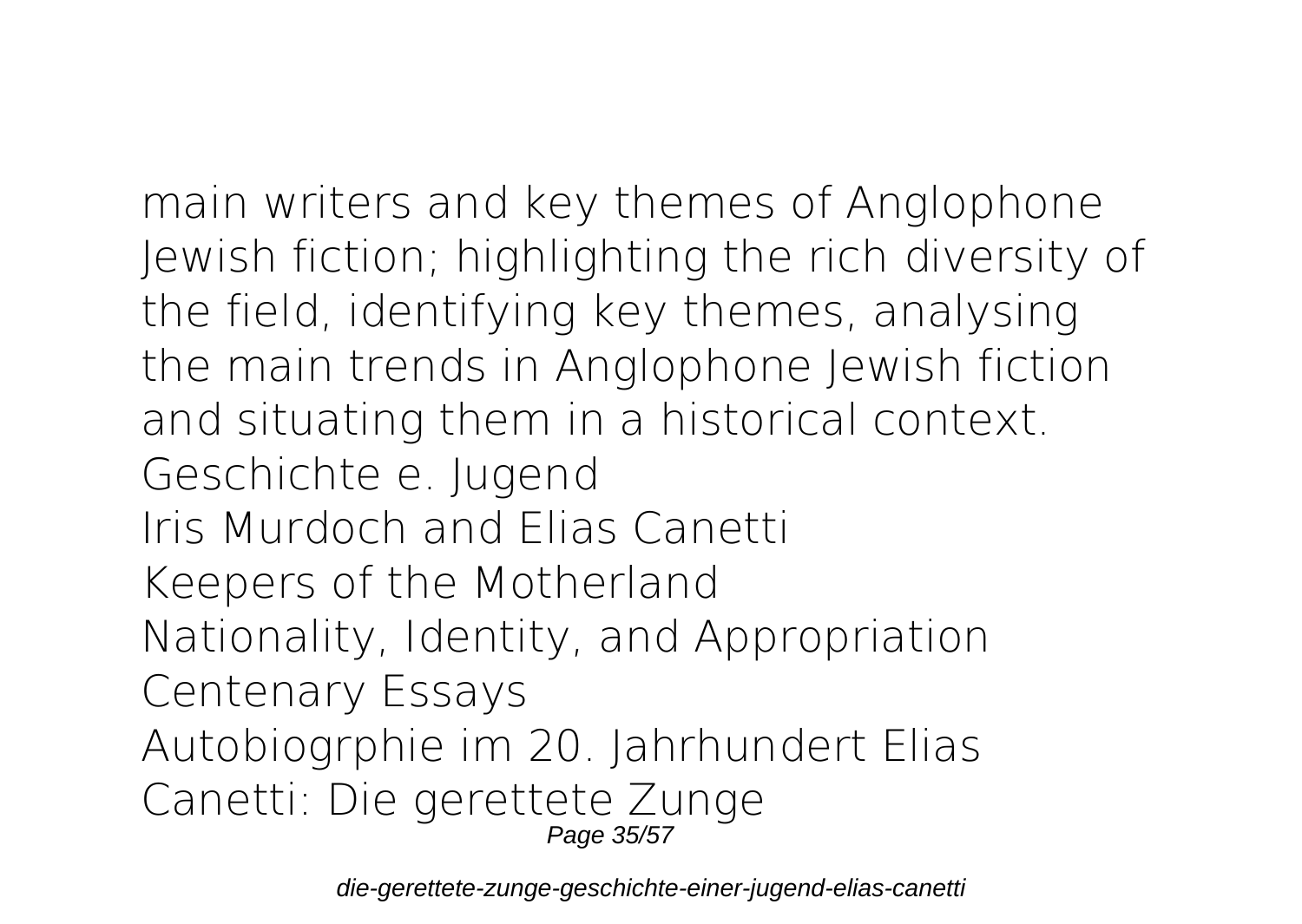## Elias Canetti's Auto-da-Fé

Equally important to our understanding of history and humanity are the great works of literature. The Nobel Prize for literature recognises modern classics and the efforts of authors to bridge gaps between different cultures, time-periods and styles; the prizewinners between 1968 and 1995 are from four continents. These volumes are collections of the Nobel lectures delivered by the prizewinners, together with their biographies, portraits and presentation speeches for the period 1968 - 1995. Each Nobel lecture is based on the work that won Page 36/57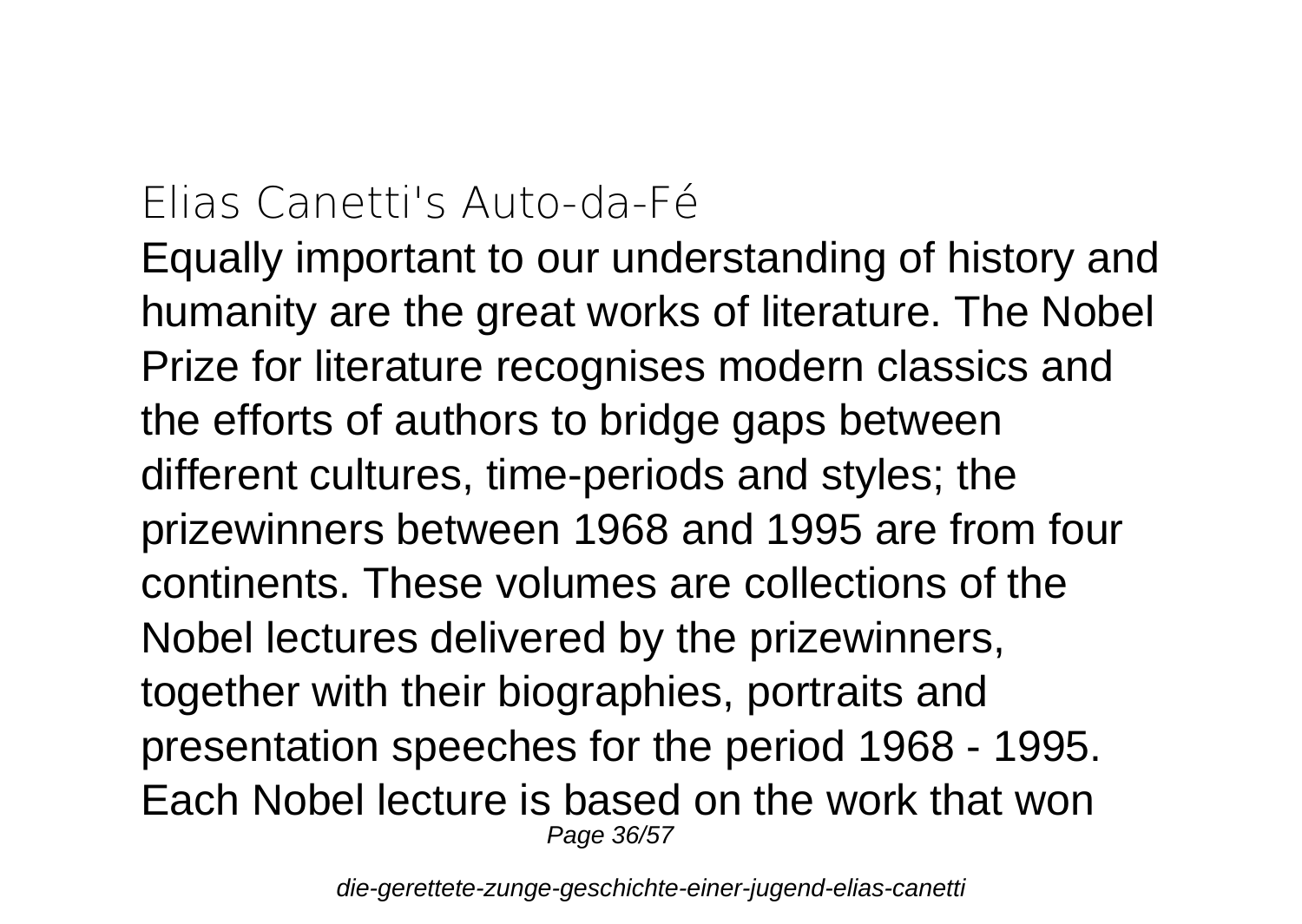the laureate his prize. New biographical data of the laureates, since they were awarded the Nobel prize, are also included. These volumes of inspiring lectures by outstanding individuals should be on everyone's bookshelf. Literature: (1981) E Canetti - for writings marked by a broad outlook, a wealth of ideas and artistic power; (1982) G G Marquez -- for his novels and short stories, in which the fantastic and the realistic are combined in a richly composedworld of imagination, reflecting a continent's life and conflicts; (1983) W Golding -- for his novels which, with the perspicuity of realistic Page 37/57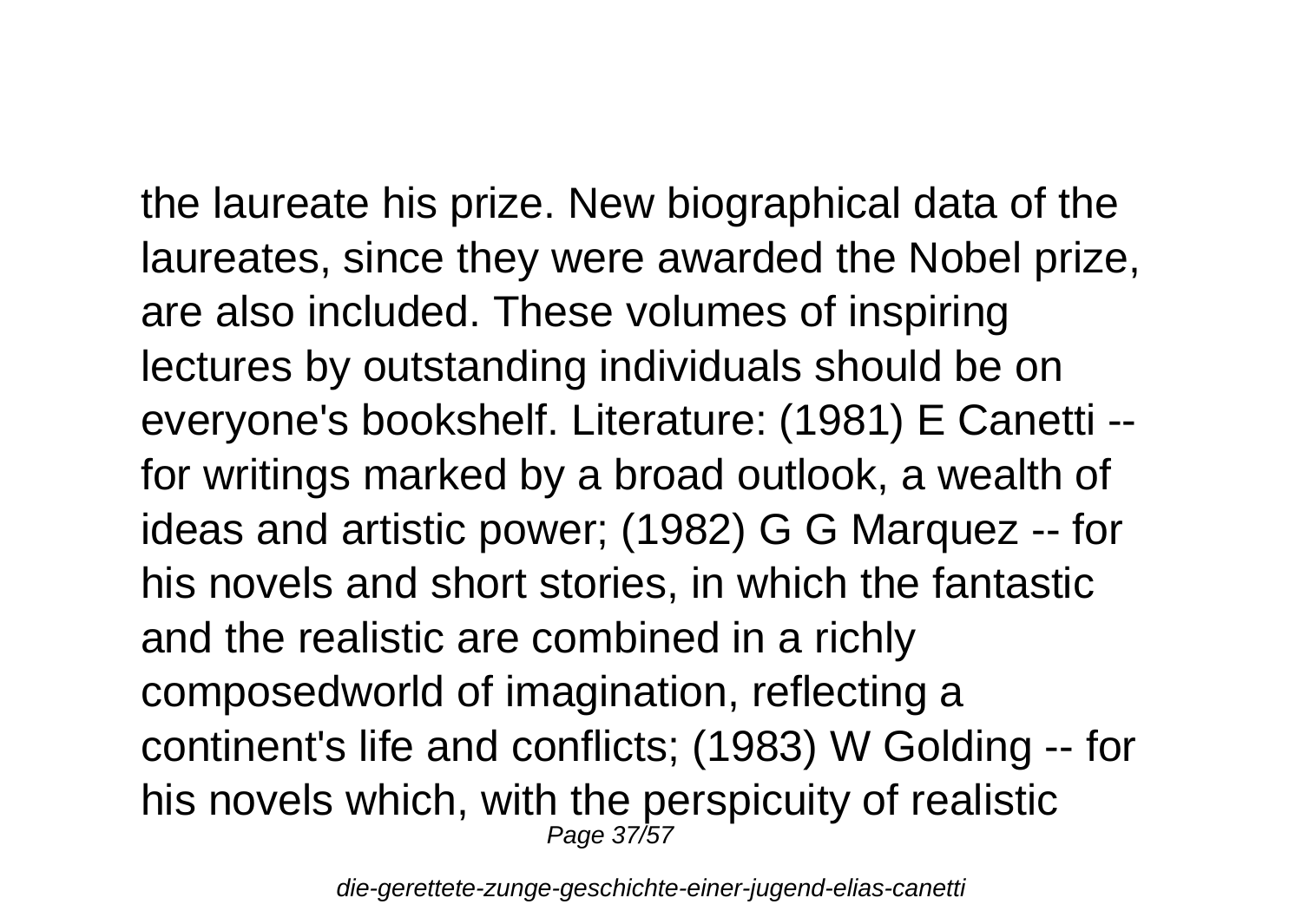narrative art and the diversity and universality of myth, illuminate the human condition in the world of today; (1984) J Seifert -- for his poetry which endowed with freshness, sensuality and rich inventiveness provides a liberating image of the indomitable spirit and versatility of man; (1985) C Simon -- who in his novel combines the poet's and the painter's creativeness with a deepened awareness of time in the depiction of the human condition; (1986) W Soyinka -- who in a wide cultural perspective and with poetic overtones fashions the drama ofexistence; (1987) J Brodsky -- for an all-Page 38/57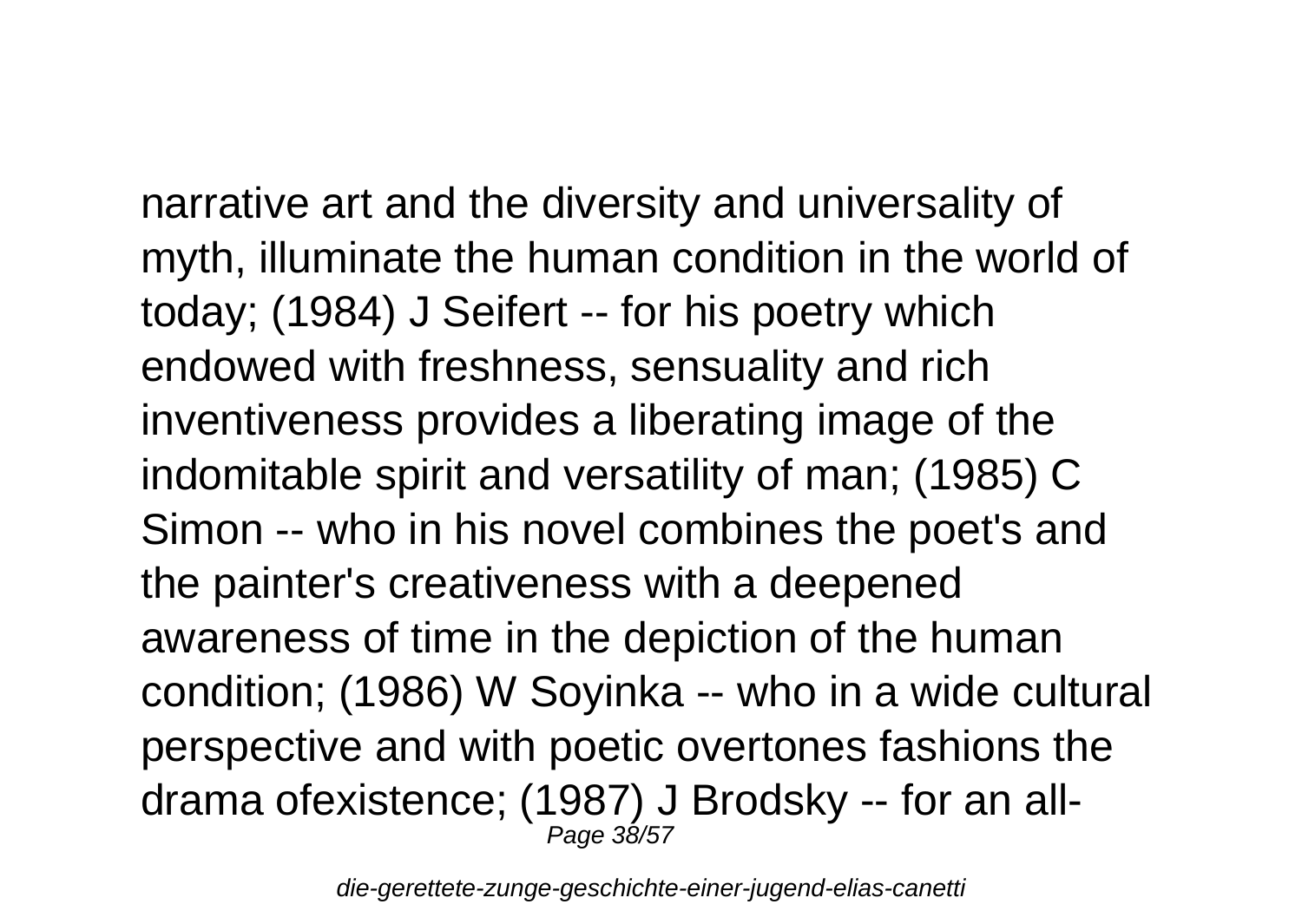embracing authorship imbued with clarity of thought and poetic intensity; (1988) N Mahfouz -- who, through works rich in nuance -- now clearsightedly realistic, now evocatively ambiguous -- Despite all the assertions towards the end of the twentieth century that the literary subject had expired along with the author, the wave of autobiographies published in German after the Wende was a clear indication that, on the contrary, life stories were very much alive. In this study, Owen Evans examines the work of eight authors – Ludwig Harig, Uwe Saeger, Ruth Klüger, Günter de Bruyn, Günter Kunert, Page 39/57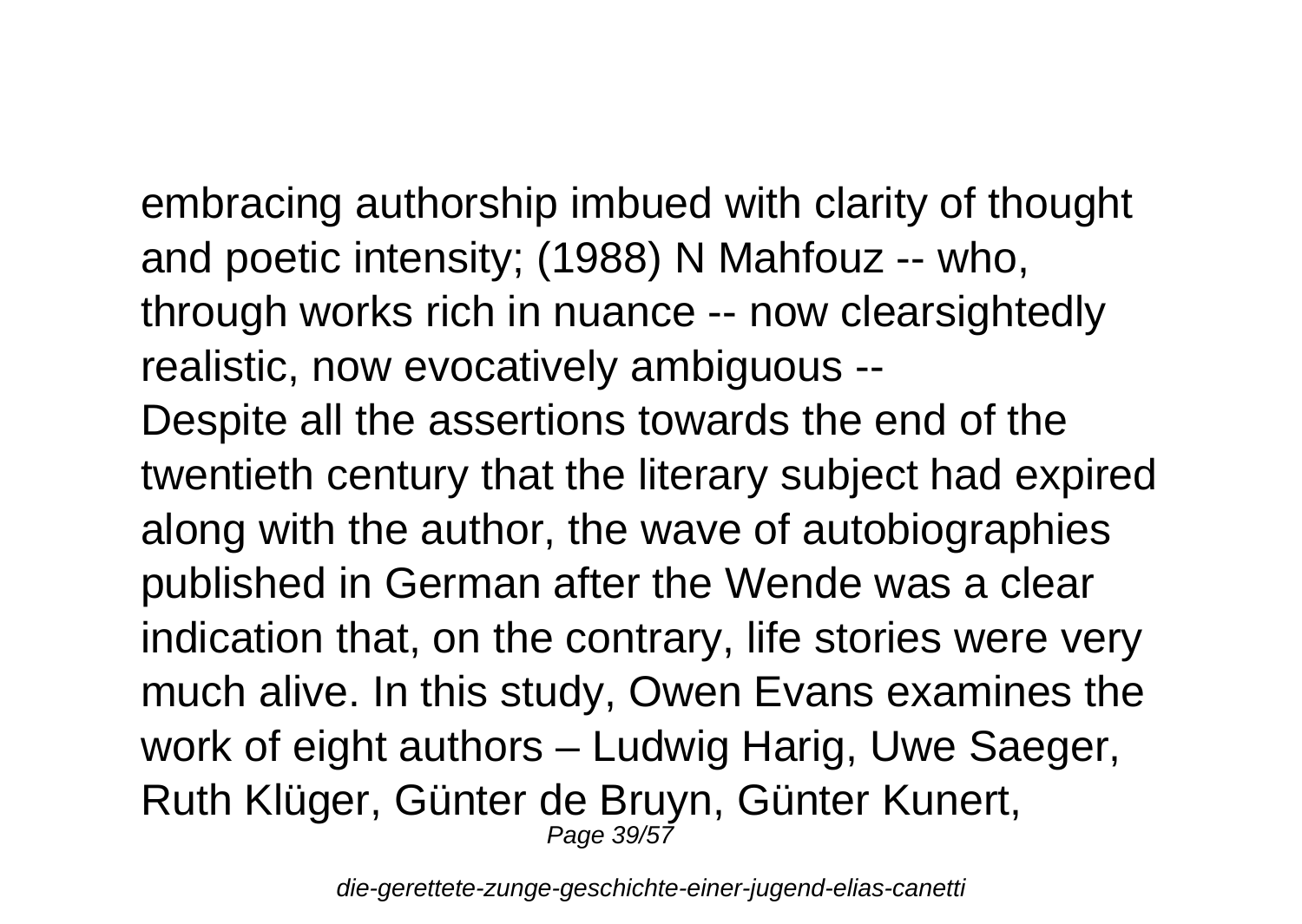Christoph Hein, Grete Weil and Monika Maron – who all published personal texts after 1989 dealing either with life in Nazi Germany or the GDR, and in some cases both. By means of close textual analysis, Evans explores the impact these regimes had on the individuals concerned and the contrasting ways in which the authors handle the autobiographical project. They adopt varying textual strategies to render the self on the page, with some employing overt fiction, and yet in each case, the project was clearly motivated by the need to treat psychological wounds inflicted on the self by totalitarianism. In their Page 40/57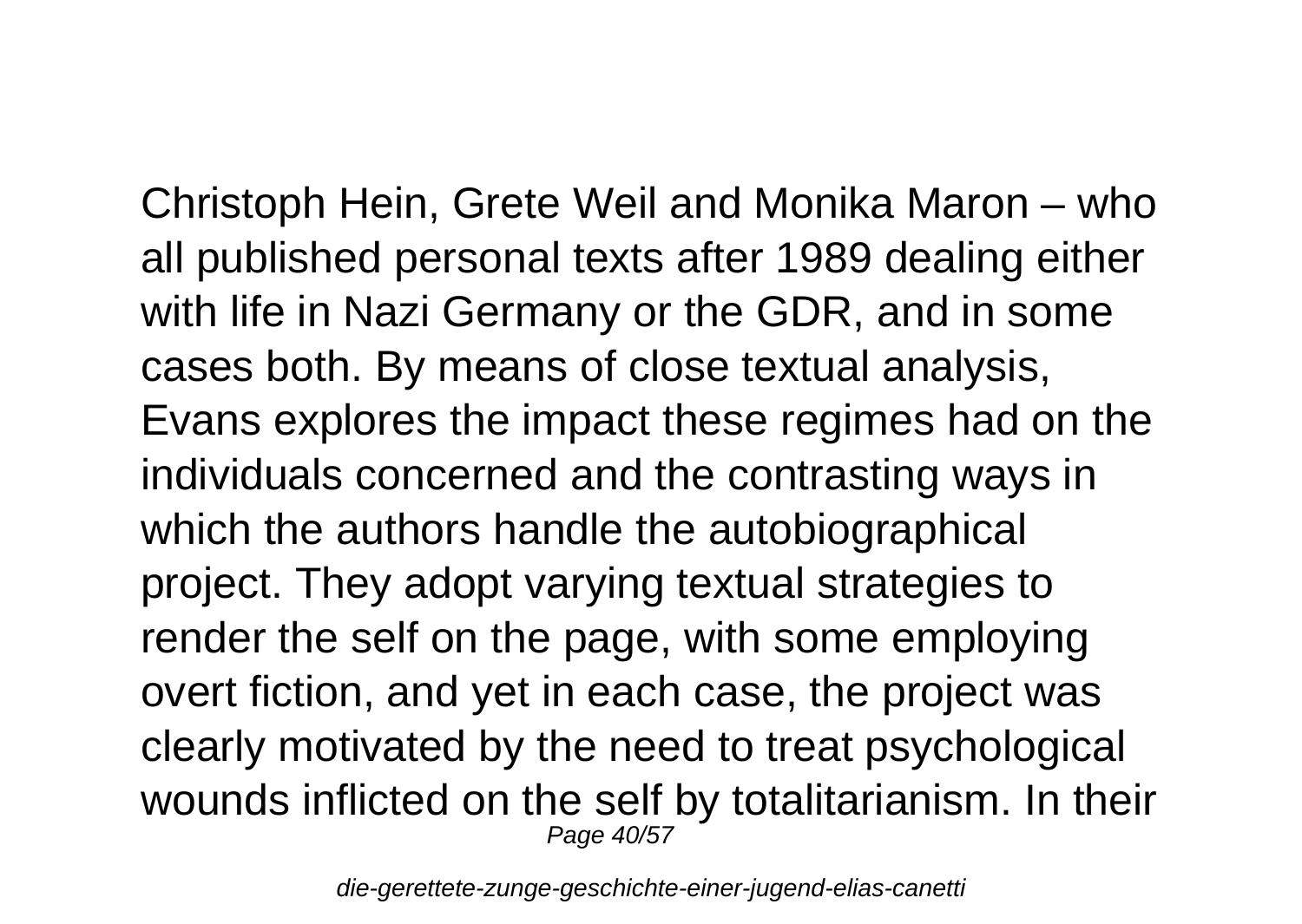mapping of the contours of oppression, the texts at the heart of this study combine to offer a powerful defence of literary autobiography, in Germany at least, as a valuable means of tackling the legacy of totalitarianism.

Among the brilliant writers and thinkers who emerged from the multicultural and polyglot world of the Austro-Hungarian Empire were Sigmund Freud, Ludwig Wittgenstein, Franz Kafka, and Paul Celan. For them, the trauma of the First World War included the sudden dissolution of the geographical entity into which they were born. Austria, the small, fragile Page 41/57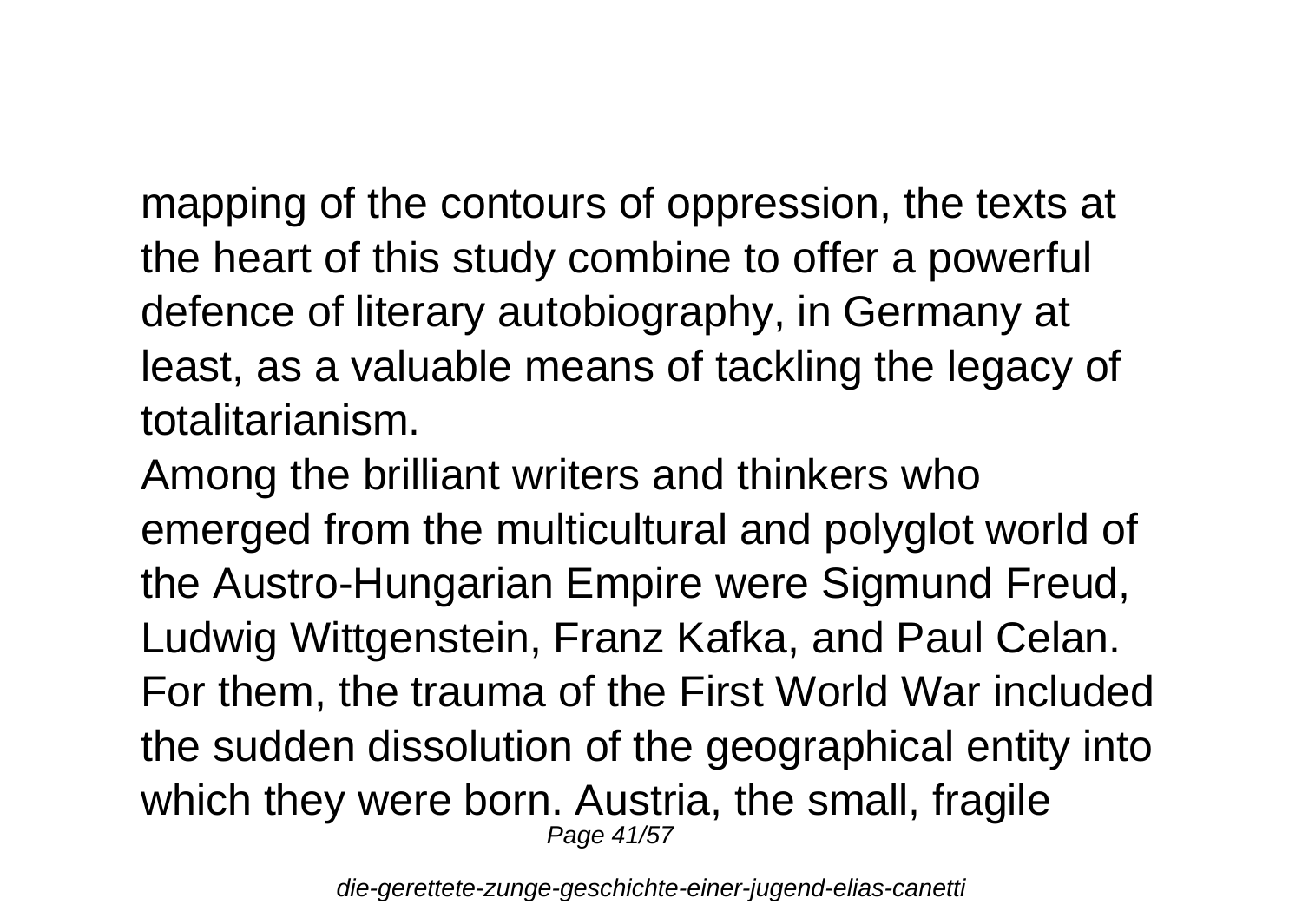republic that emerged from the Empire in 1918, became in Karl Kraus s words the research laboratory for world destruction. In this major reconsideration of European modernism, Marjorie Perloff identifies and explores the aesthetic world that emerged from the rubble of WWI Vienna and other former Hapsburg territoriesan Austro-Modernist ethos that strangely anticipates the darkness and cynicism of our own disillusioned twenty-first-century culture. Perloff introduces works in a variety of genresdrama (Kraus s Last Days of Mankind ), the novel (Roth s The Radetzky March ), Page 42/57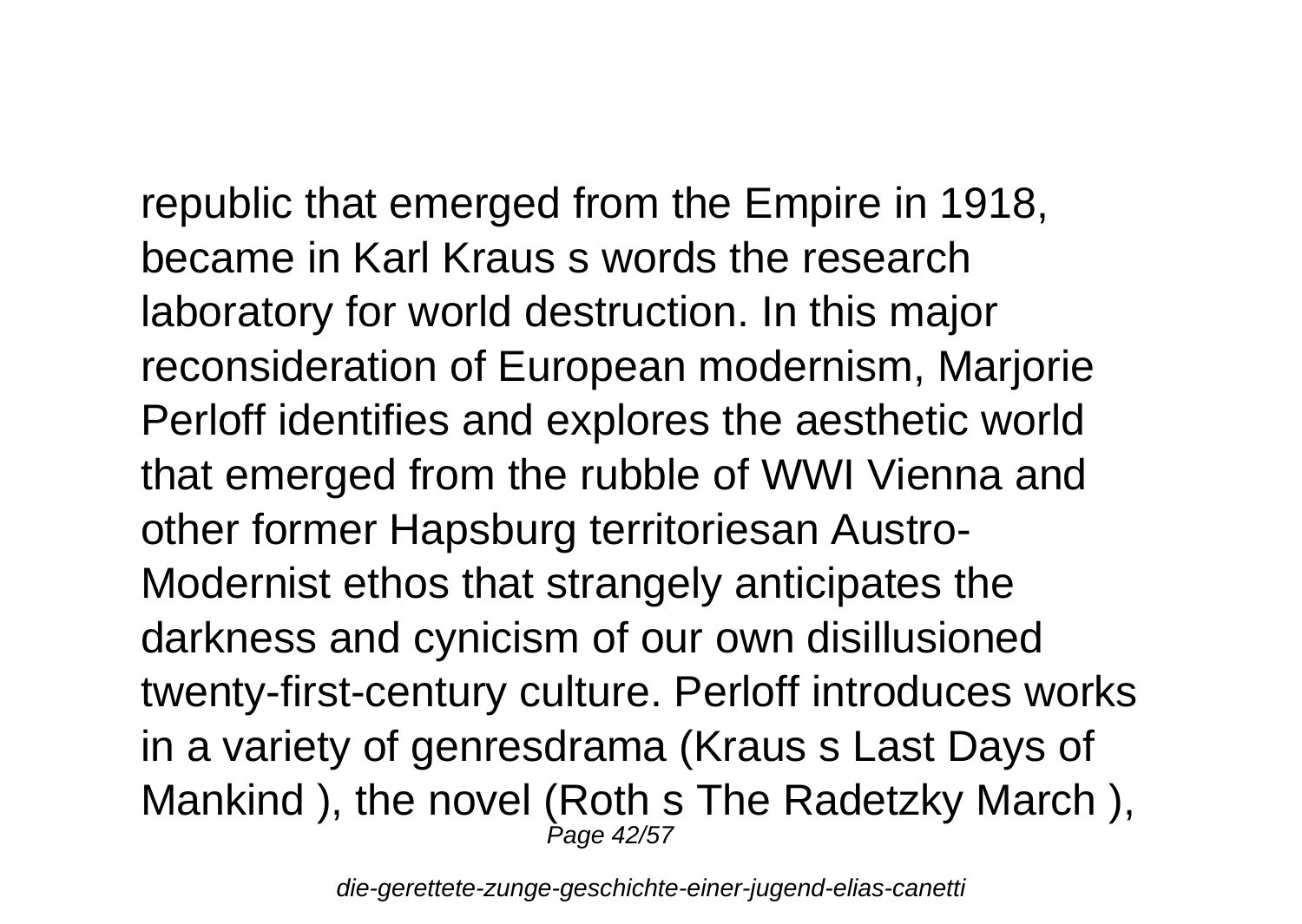the essay (central to Robert Musil s The Man without Qualities ), the memoir (Elias Canetti s The Tongue Set Free ), the lyric poem (Celan s love poetry), and the philosophical notebook (Wittgenstein)so as to give even non-specialists a sense of the complex and troubled literary scene created in the shadow of empire and war. These writers created a deeply skeptical and resolutely individualistic modernismone much less ideologically charged, for example, than its counterpart in Germany. Austro-Modernism was not avant-garde in the usual senses, Perloff shows. But its savage and grotesquely comic irony, its Page 43/57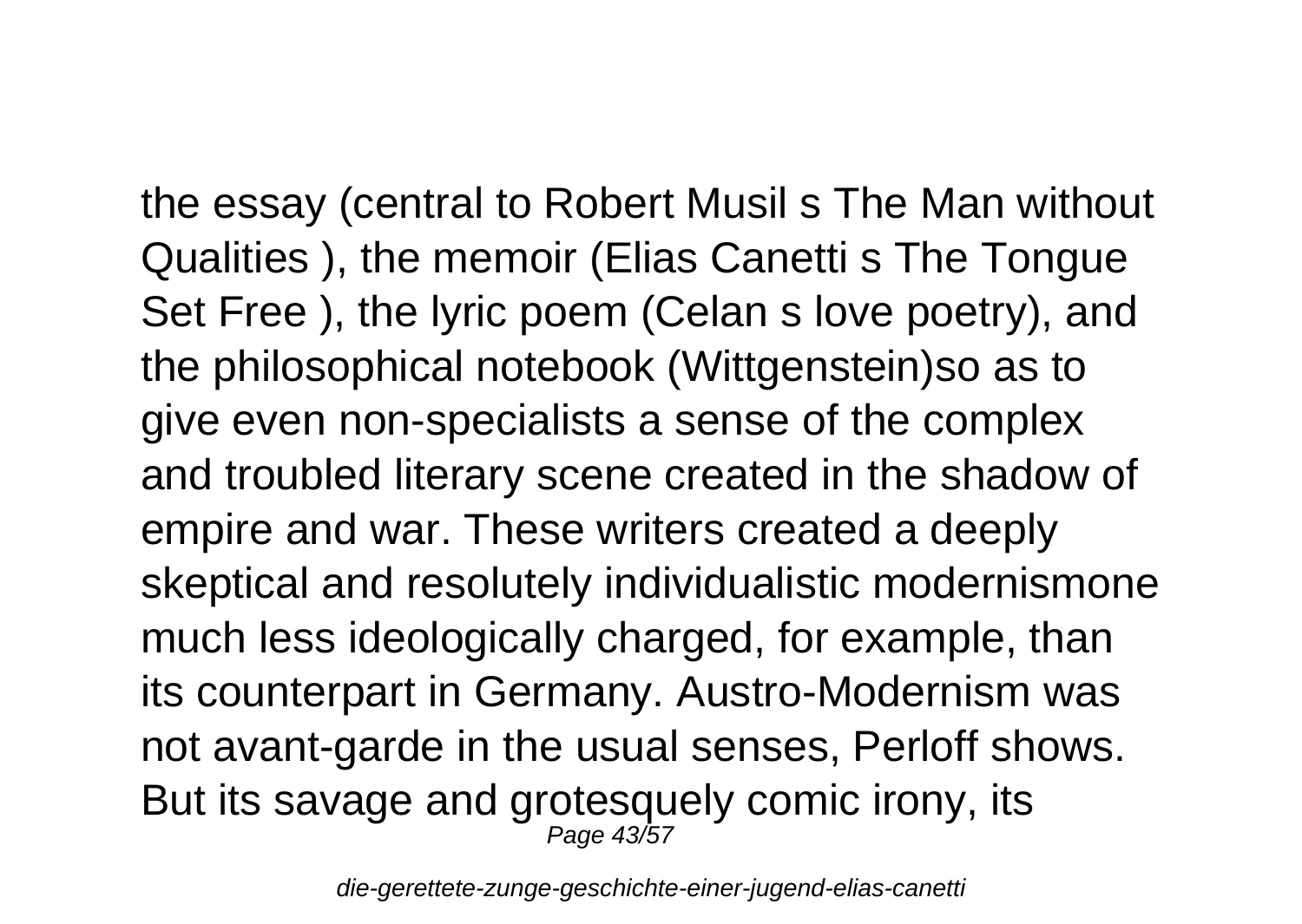conviction, most memorably expressed by Wittgenstein, that argumentation was best conveyed through aphorism, its fondness for paradox and contradiction as modes of understanding, and its early embrace of an aesthetics of documentation and appropriationthese may well be the most lasting legacies of any modernist movement. Austro-Modernism emerges here as a vital alternative, not only to the French and Anglo-American modernisms that have largely defined the period, but also to Weimar and the Frankfurt School, so central to Anglo-American cultural studies." Page 44/57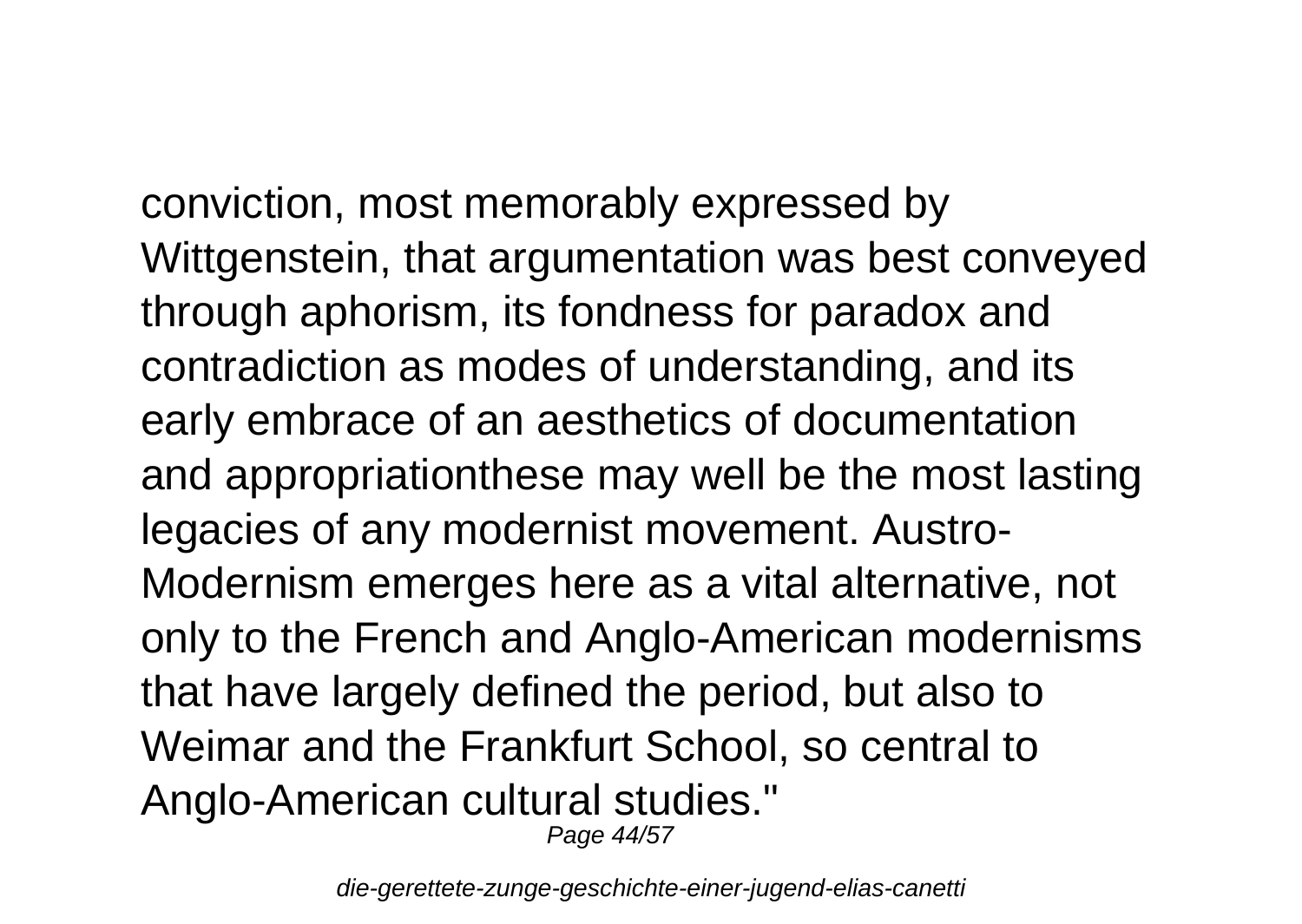This is a fascinating study of the life and work of Karl Kraus, brilliant Austrian writer, satirist and personality of fin de siecle Vienna. This encyclopaedic study of his life, his work and his generation will be of great interest to both the enthusiast and the general student of European culture. Drawing on unfamiliar sources, Edward Timms analyses Kraus's involvement in the fundamental ideological issues of his time, and shows that Kraus's political position - caught between traditional Habsburg loyalties and new democratic commitments - was far more complex Page 45/57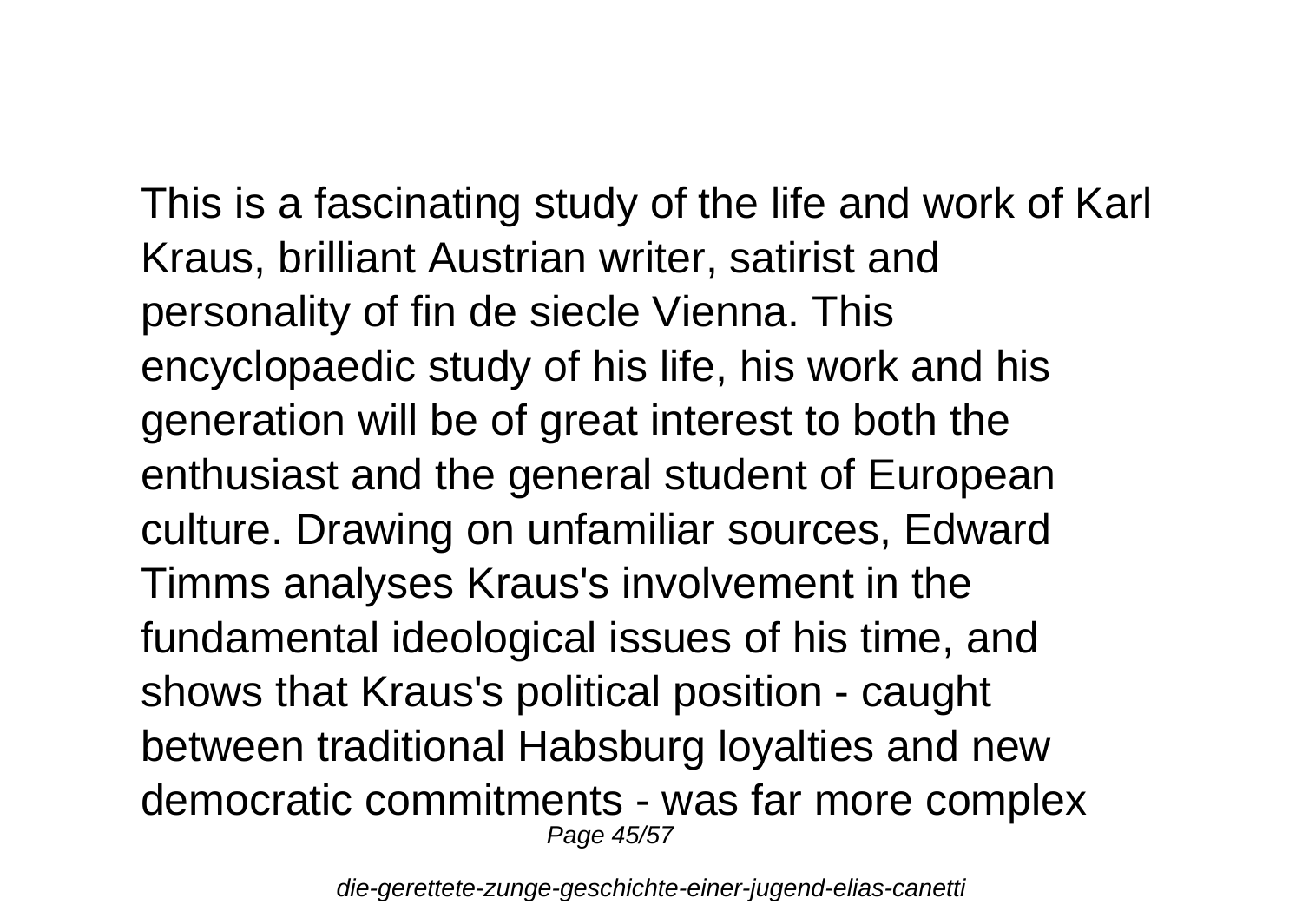than has previously been suspected. 'A major landmark in Kraus studies, and an important contribution to our understanding of the culture of the early twentieth century. It abounds in discoveries and insights.' Times Higher Education Supplement 'Timm's lucid prose, his masterly organization of the voluminous material he treats, his excellent translations of the documents he cites and his broad, readable portrayal of Viennese fin-de-siecle culture makes this study accessible to the average reader and a pleasure for the literary professional ... An example of German studies at its best.' European Page 46/57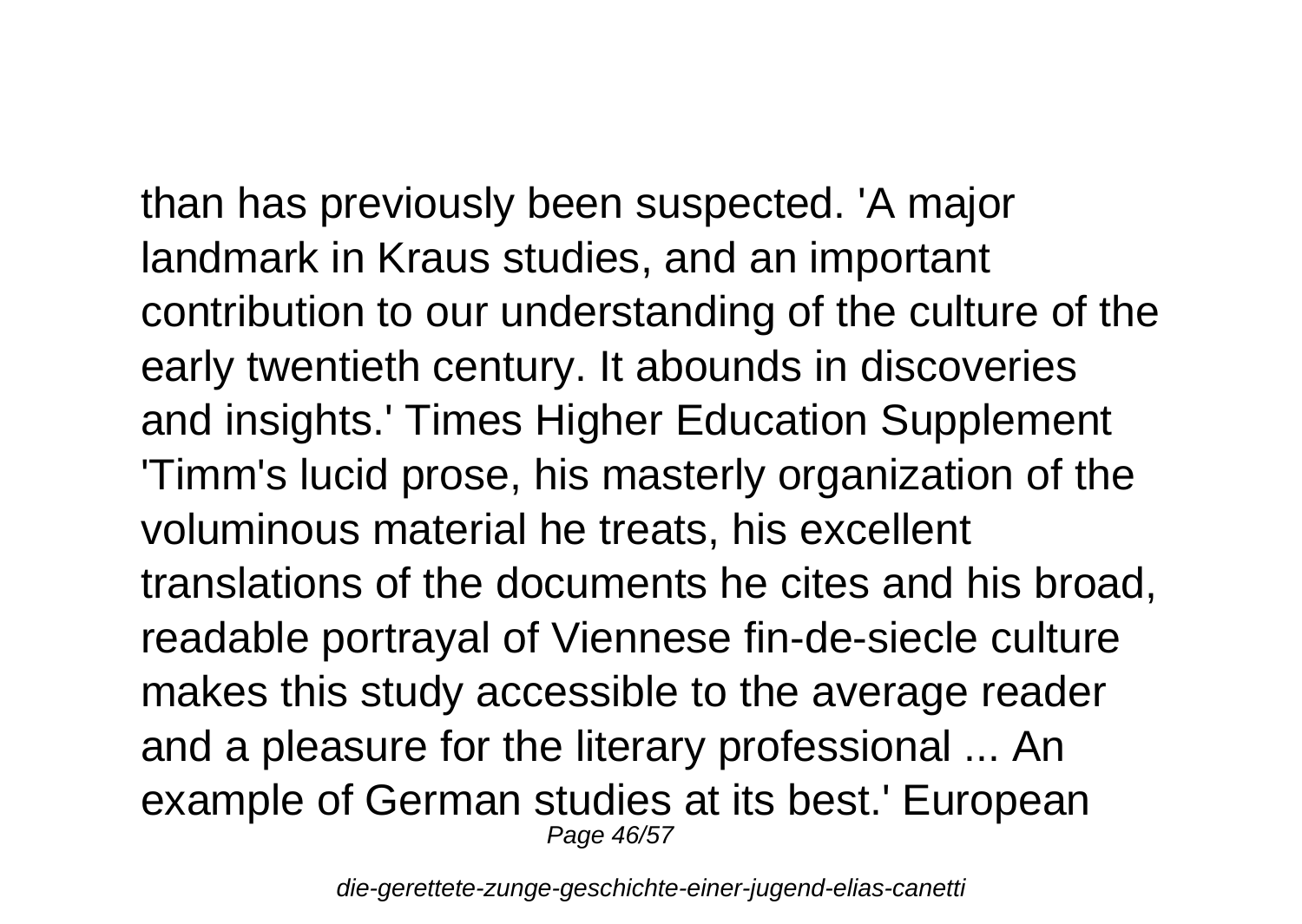Studies Journal 'This study, which takes us to the end of the Great War, is unquestionably the most detailed and thoughtful book about him in amy language. Edward Timms' account skilfully interweaves his life, times and work.' The Listener 'Timms successfully weaves a colourful, and thoroughly researched and documented account of essential cultural currents in Habsburg Vienna around his central figure. Copious illustrations and photographs enhance a most enjoyable text, making this an ideal introduction to Kraus and his work.' Choice Edward Timms is lecturer in German at the Page 47/57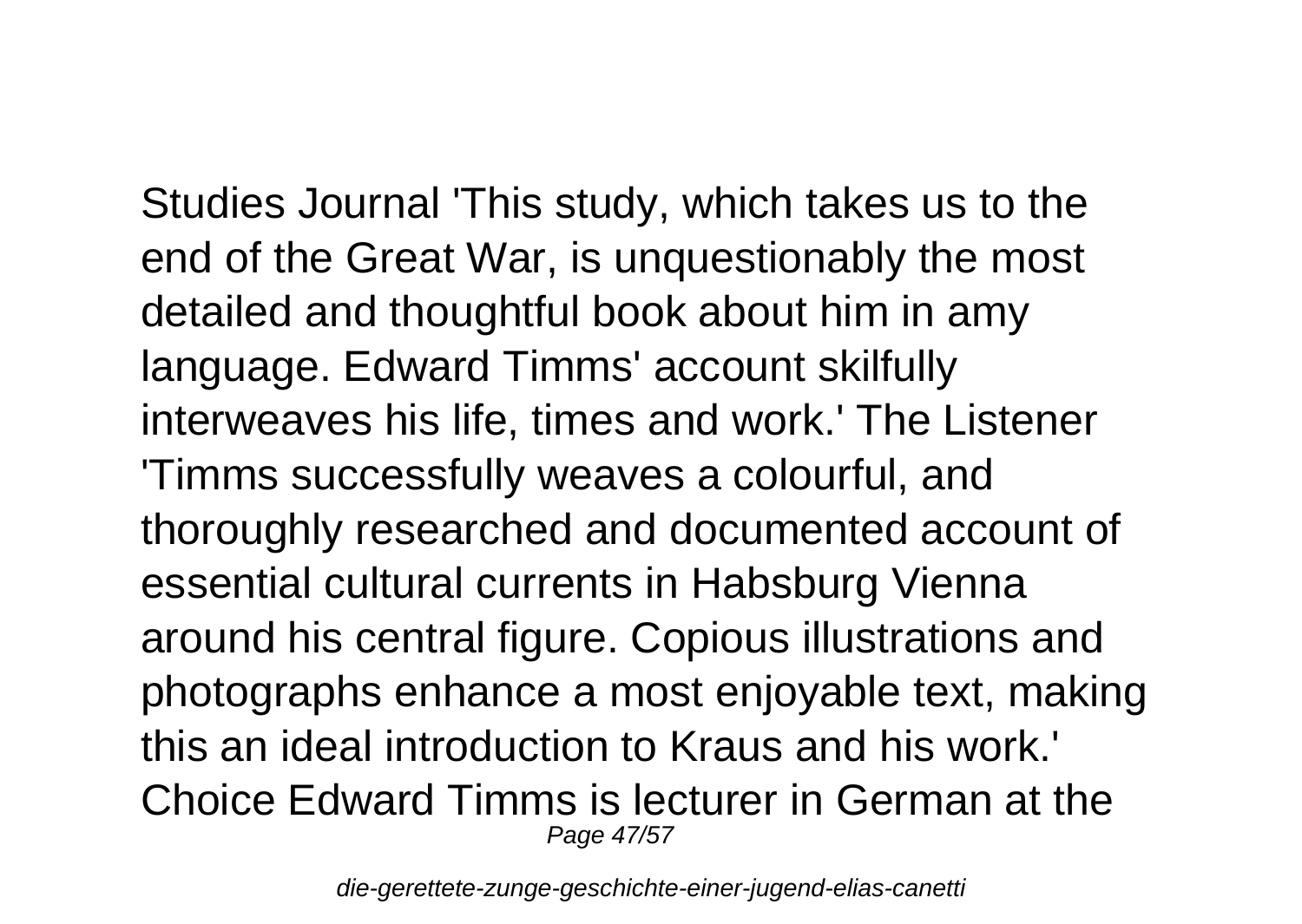University of Cambridge and a fellow of Gonville and Caius College.

Saturn's Moons

Karl Kraus, Apocalyptic Satirist

**Werke** 

Multicultural Writers Since 1945

An Exploration of Mündigkeit in Intercultural Literature

Encyclopedia of Life Writing

Mapping the Contours of Oppression

Now available in paperback for the first

time, Jewish Writers of the Twentieth Century

Page 48/57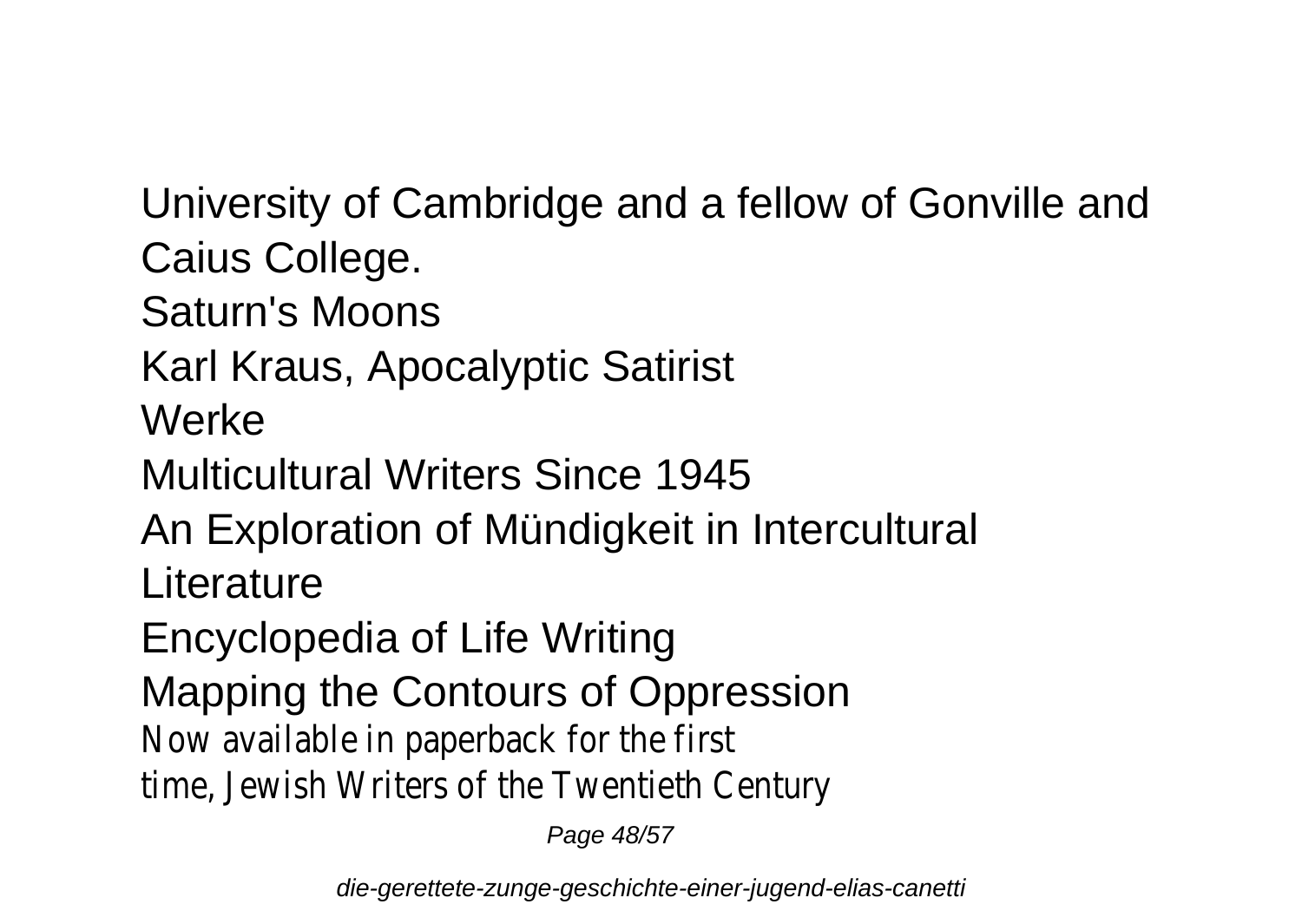is both a comprehensive reference resource and a springboard for further study. This volume: examines canonical Jewish writers, less well-known authors of Yiddish and Hebrew, and emerging Israeli writers includes entries on figures as diverse as Marcel Proust, Franz Kafka, Tristan Tzara, Eugene Ionesco, Harold Pinter, Tom Stoppard, Arthur Miller, Saul Bellow, Nadine Gordimer, and Woody Allen contains introductory essays on Jewish-American writing, Holocaust literature and memoirs, Yiddish writing, and Anglo-Jewish literature provides a chronology of twentieth-century Jewish writers. Compiled by Page 49/57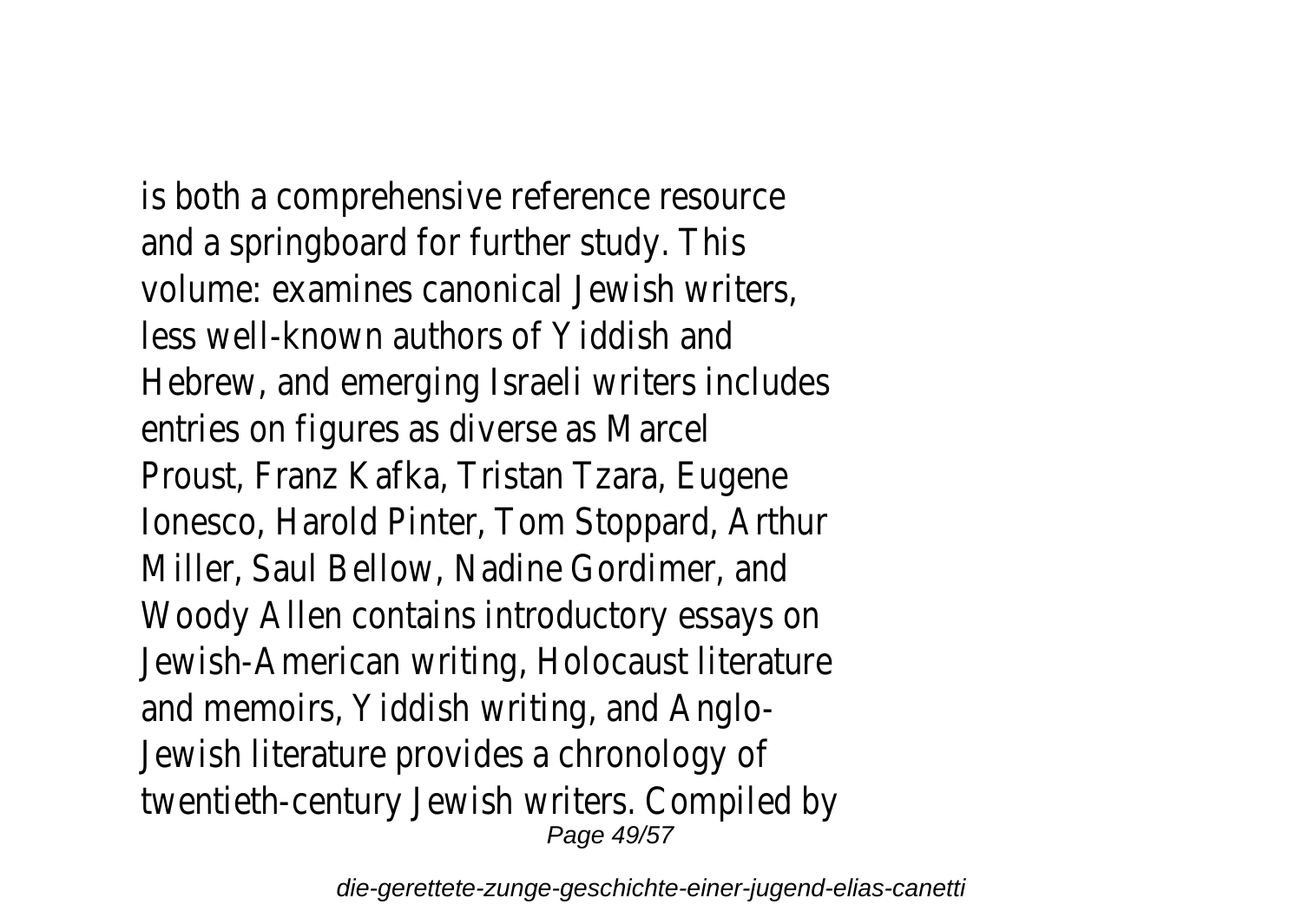expert contributors, this book contains over 330 entries on individual authors, each consisting of a biography, a list of selected publications, a scholarly essay on their work and suggestions for further reading. In recent decades, the importance of sound for remembering the past and for creating a sense of belonging has been increasingly acknowledged. We keep "sound souvenirs" such as cassette tapes and long play albums in our attics because we want to be able to recreate the music and everyday sounds we once cherished. Artists and ordinary listeners deploy the newest digital audio technologies Page 50/57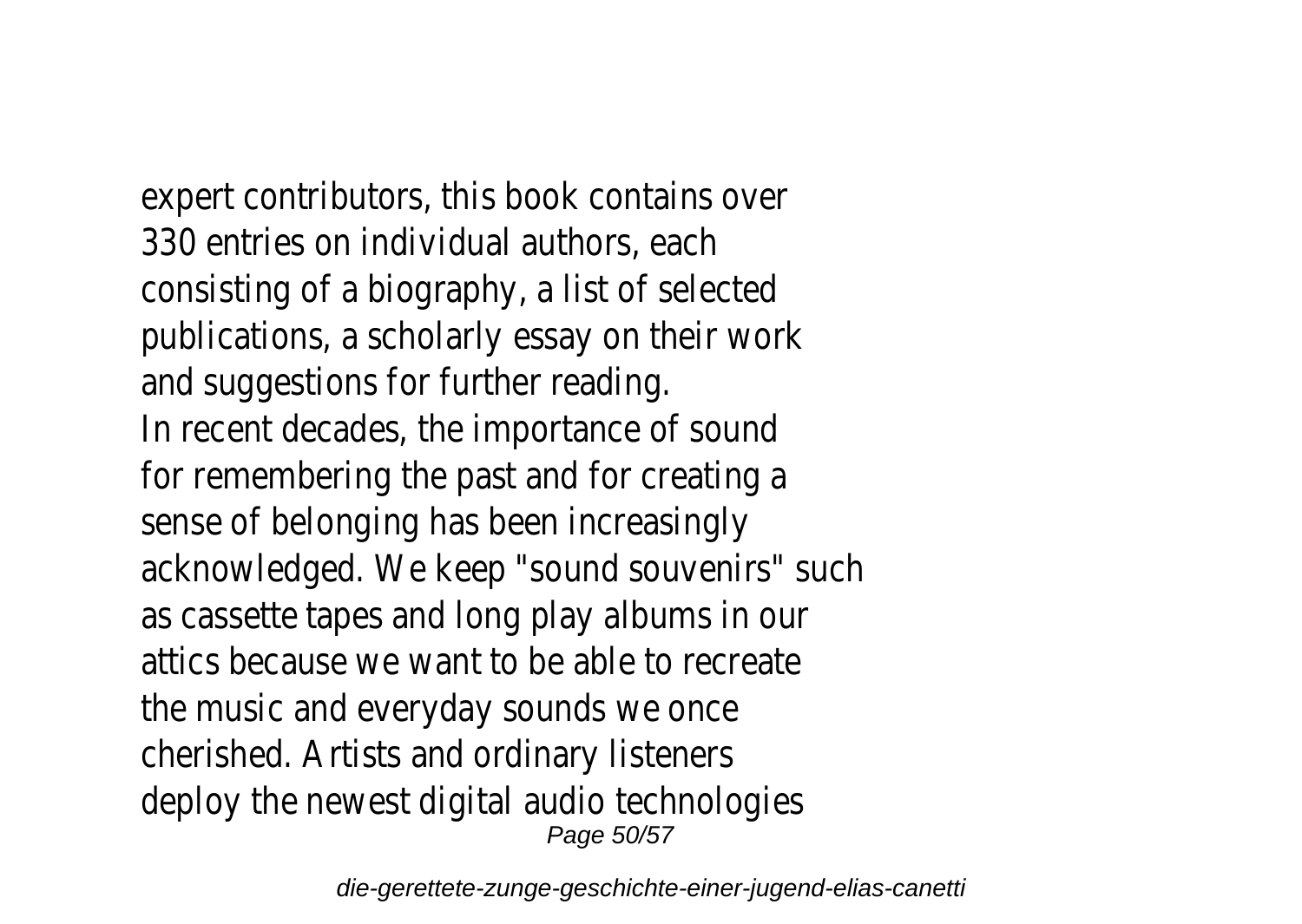to recycle past sounds into present tunes. Sound and memory are inextricably intertwined, not just through the commercially exploited nostalgia on oldies radio stations, but through the exchange of valued songs by means of pristine recordings and cultural practices such as collecting, archiving and listing. This book explores several types of cultural practices involving the remembrance and restoration of past sounds. At the same time, it theorizes the cultural meaning of collecting, recycling, reciting, and remembering sound and music. In The Art of Distances, Corina Stan Page 51/57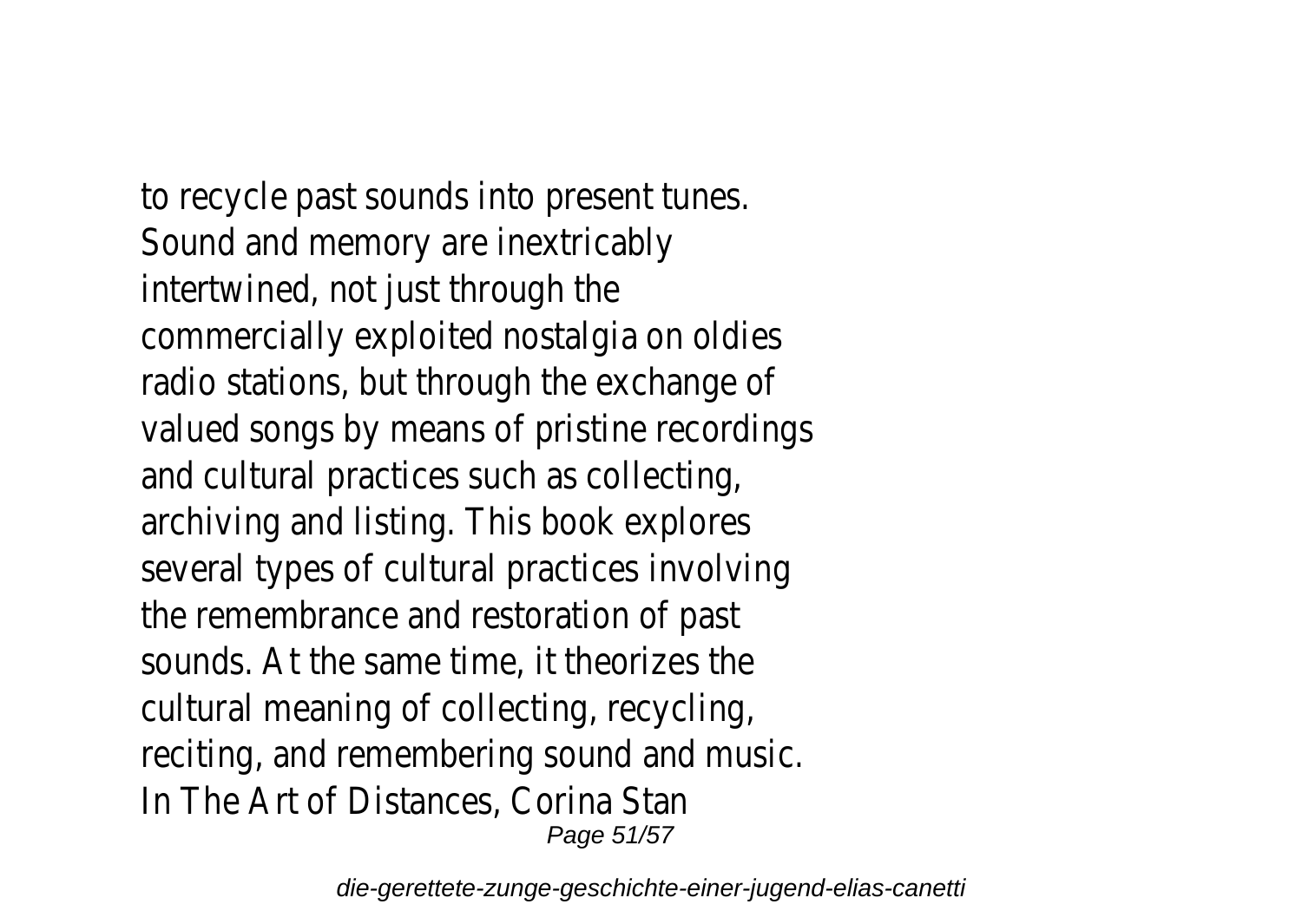identifies an insistent preoccupation with interpersonal distance in a strand of twentieth-century European and Anglophone literature that includes the work of George Orwell, Paul Morand, Elias Canetti, Iris Murdoch, Walter Benjamin, Annie Ernaux, Günter Grass, and Damon Galgut. Specifically, Stan shows that these authors all engage in philosophical meditations, in the realm of literary writing, on the ethical question of how to live with others and how to find an ideal interpersonal distance at historical moments when there are no obviously agreedupon social norms for ethical behavior. Page 52/57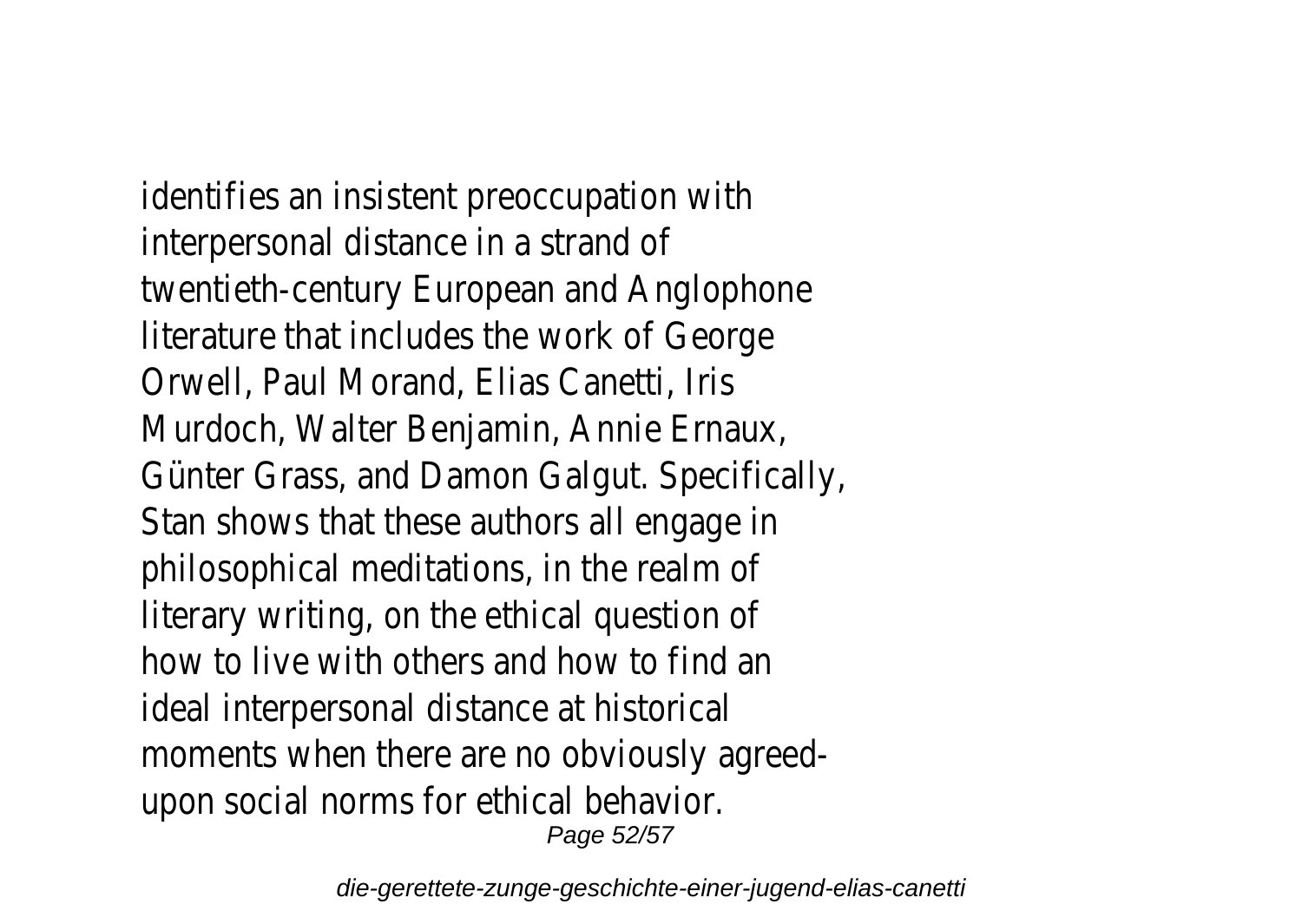Bringing these authors into dialogue with philosophers such as Michel de Montaigne, Ralph Waldo Emerson, Friedrich Nietzsche, Sigmund Freud, Helmuth Plessner, Martin Heidegger, Jean-Luc Nancy, Emmanuel Levinas, Peter Sloterdijk, Guillaume le Blanc, and Pierre Zaoui, Stan shows how the question of the right interpersonal distance became a fundamental one for the literary authors under consideration and explores what forms and genres they proposed in order to convey the complexity of this question. Albeit unknowingly, she suggests, they are engaged in fleshing out what Roland Barthes called "a Page 53/57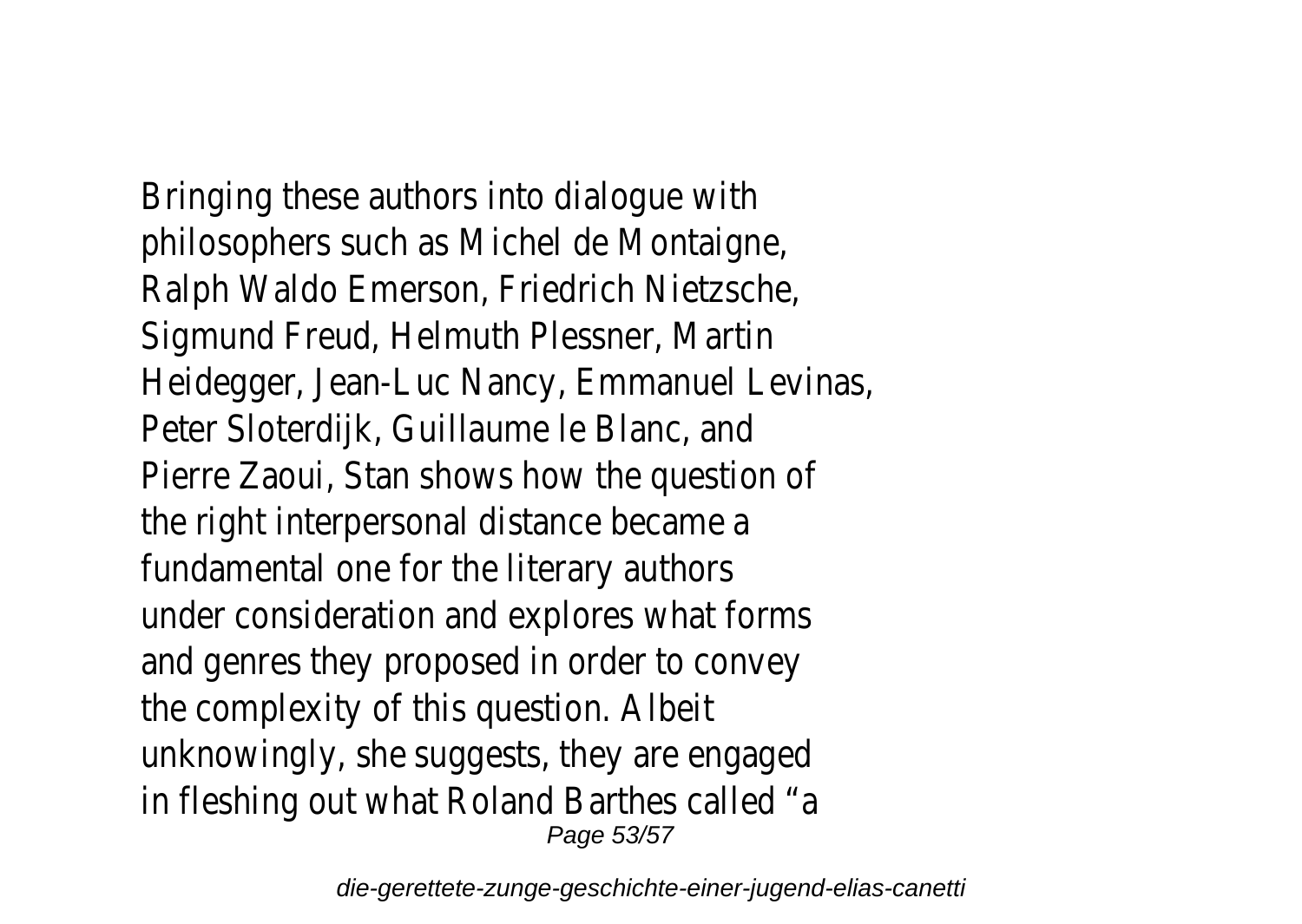science, or perhaps an art, of distances." In 'European Cities in the Modern Era, 1850/80-1914', Friedrich Lenger offers an account of Europe's major cities in a period crucial for the development of much of their present shape and infrastructure. Language Learner Narrative Sound Souvenirs The Elsewhere Sound, Technology and Urban Space in Germany, 1933-1945 Narratives of (Neo) Colonialization in a Globalized World Verschriftlichungen des Körpers und Page 54/57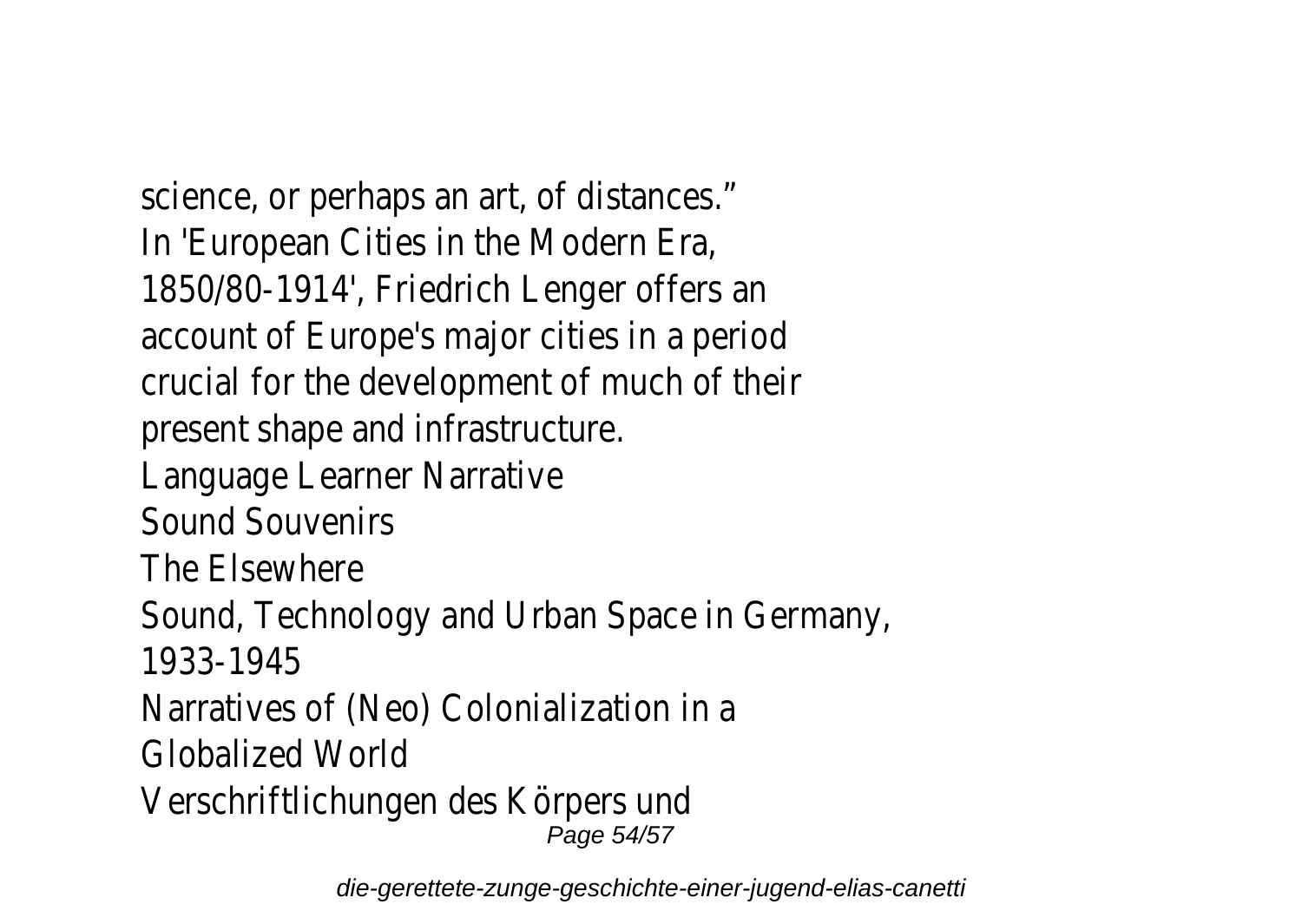Verkörperungen der Schrift Die gerettete Zunge. ...

Pandemic Re-Awakenings offers a multi-level and multi-faceted exploration of a century of remembering, forgetting, and rediscovering the influenza pandemic of 1918-1919, arguably the greatest catastrophe in human history. Twenty-three researchers present original perspectives by critically investigating the hitherto unexplored vicissitudes of memory in the interrelated spheres of personal, communal, medical, and cultural histories in different national and transnational settings across the globe. The volume reveals how, even though the Great Flu was overshadowed by the commemorative culture of the Great War, recollections of the pandemic persisted over time to re-emerge towards the centenary of the 'Spanish' Flu and burst into public consciousness following the Page 55/57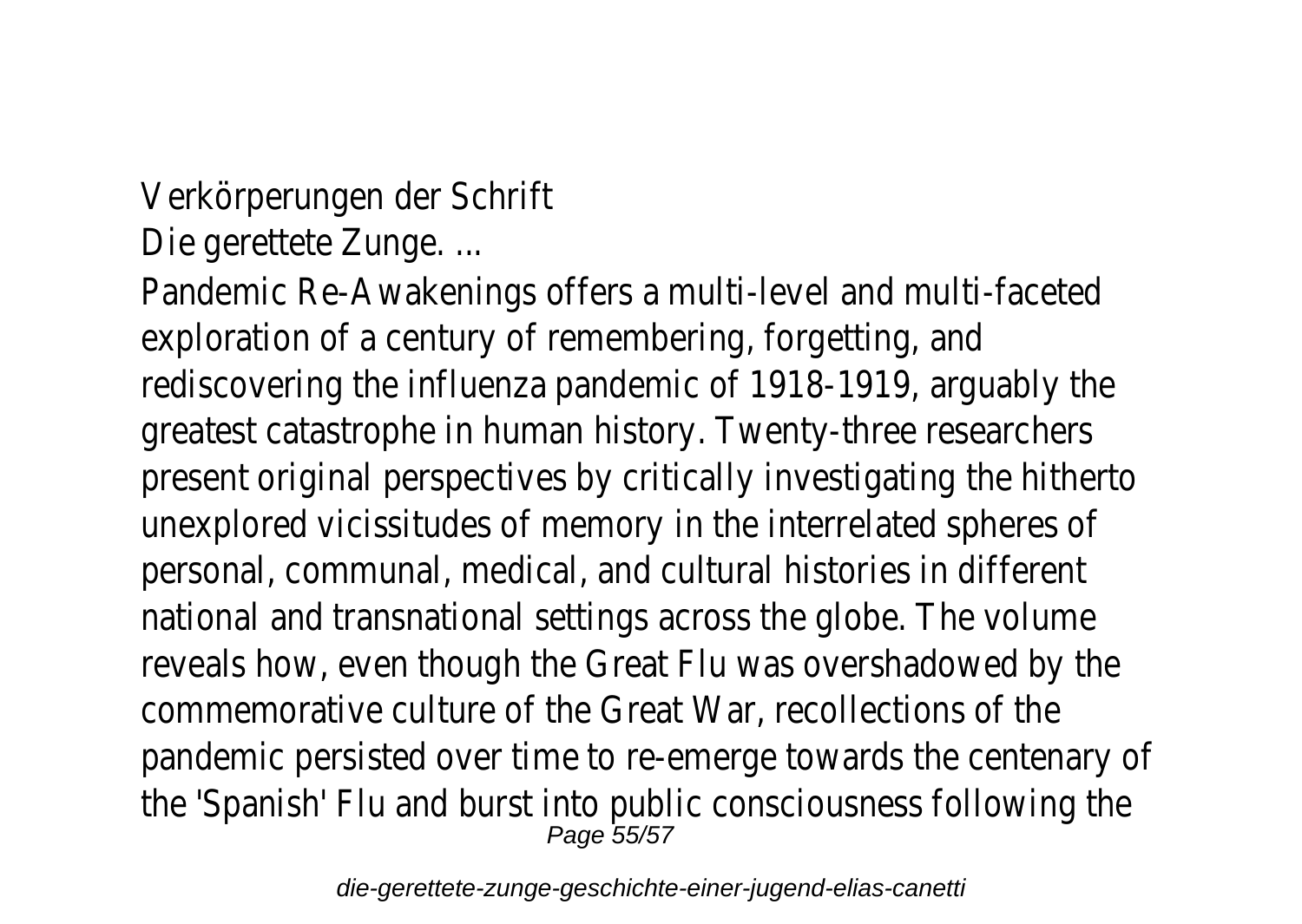outbreak of the COVID-19 pandemic. The chapters chart historiographical neglect (while acknowledging the often-unnoticed dialogues between scientific and historical discourses), probe silences, and trace vestiges of social and cultural memories that long remained outside of what was considered collective memory. In "Die gerettete Zunge" erzählt Elias Canetti von seiner Kindheit in Bulgarien, England, Österreich und der Schweiz. Der spanische Ursprung der Familie, die vielsprachige Umgebung in Rustschuk, das patriarchalische Leben im ju?dischen Elternhaus, die Schulzeit in Manchester, Kriegs- und Nachkriegszeit in Zu?rich – all dies in den Beobachtungen des Kindes, die noch u?bertroffen werden durch die Intensität, mit der der Heranwachsende Gefu?hle erfährt: Eifersucht und Wahn nicht weniger als Zärtlichkeit und Stolz. An Anthology

Page 56/57